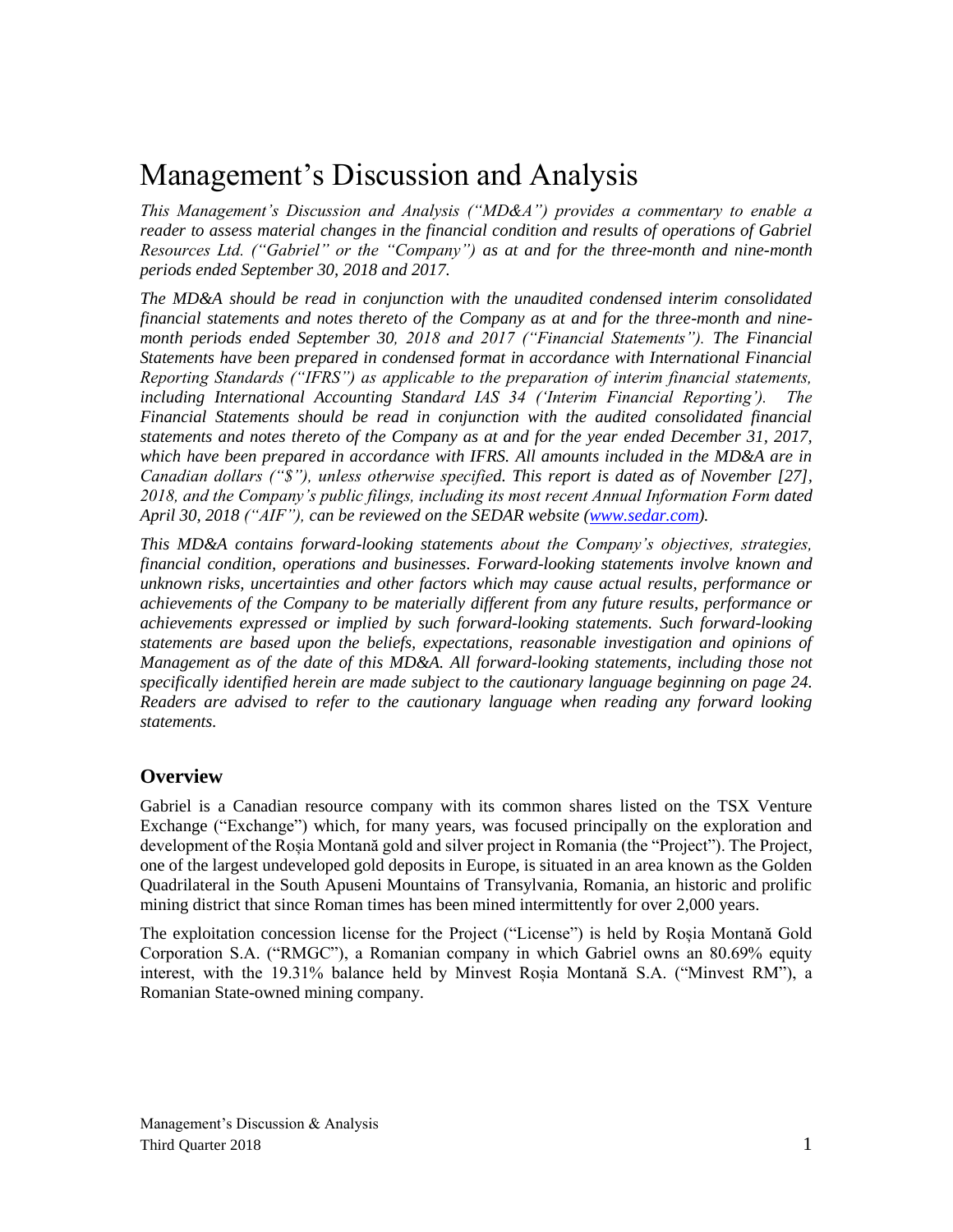Upon obtaining the License in 1999, RMGC along with Gabriel and its subsidiary companies (together the "Group") focused substantially all of their management and financial resources on identifying and defining the size of the four ore bodies, engineering to design the size and scope of the Project, surface rights acquisitions, rescue archaeology and environmental assessment and permitting. Despite the Company's fulfilment of its legal obligations and its development of the Project as a high-quality, sustainable and environmentally-responsible mining project, using best available techniques, Romania has blocked and prevented implementation of the Project without due process and without compensation, effectively depriving the Group entirely of the value of its investments.

On July 21, 2015, the Company and its wholly-owned subsidiary, Gabriel Resources (Jersey) Ltd. (together "Claimants"), filed a request for arbitration ("Arbitration Request") before the World Bank's International Centre for Settlement of Investment Disputes ("ICSID") against the Romanian State (the "Respondent") pursuant to the bilateral investment protection treaties which the Romanian Government has entered into with each of the Government of Canada and the Government of the United Kingdom of Great Britain and Northern Ireland for the Promotion and Reciprocal Protection of Investments (together the "Treaties") ("ICSID Arbitration"). The presiding tribunal for the ICSID Arbitration ("Tribunal") was constituted on June 21, 2016. Information on the key milestones to-date in the ICSID Arbitration process are given below.

In light of the continued absence of any positive engagement by the Romanian State since the Arbitration Request, the ICSID Arbitration has become the Company's core focus. Accordingly, any information set out below and elsewhere in this MD&A relating to the Project, the License, the Group's exploration and development activities in Romania and the Project approval and permitting process is for background purposes only and should not be interpreted as being indicative of the Company's expectations as at the date of this document regarding the future development of the Project.

# **ICSID Arbitration**

In reliance on numerous representations made and actions taken by the Romanian authorities and in the reasonable expectation that the Project would be evaluated in accordance with the law and reasonable technical standards and, ultimately, on its merits, the Claimants have invested over US\$700 million to maintain and develop the Project in accordance with all applicable laws, regulations, licenses, and permits. However, having encouraged the Claimants' investment in the Project, and also in defining mineral deposits at the Rodu-Frasin (epithermal gold and silver) site and reviewing the Tarniţa (porphyry copper-gold) site, both within the Bucium area located in the vicinity of Roşia Montană ("Bucium Projects"), the Romanian State has frustrated and prevented the implementation of those developments in an unlawful, discriminatory and non-transparent manner, and ultimately abdicated the responsibility to make decisions on the permitting of the Project in contravention of the applicable legal framework.

As a consequence of Romania's acts and inactions, the Project has been stymied, depriving the Claimants of the use, benefit and entire value of their property rights associated with the Project and the Bucium Projects, which have effectively been taken without compensation in contravention of the applicable legal and administrative processes and requirements.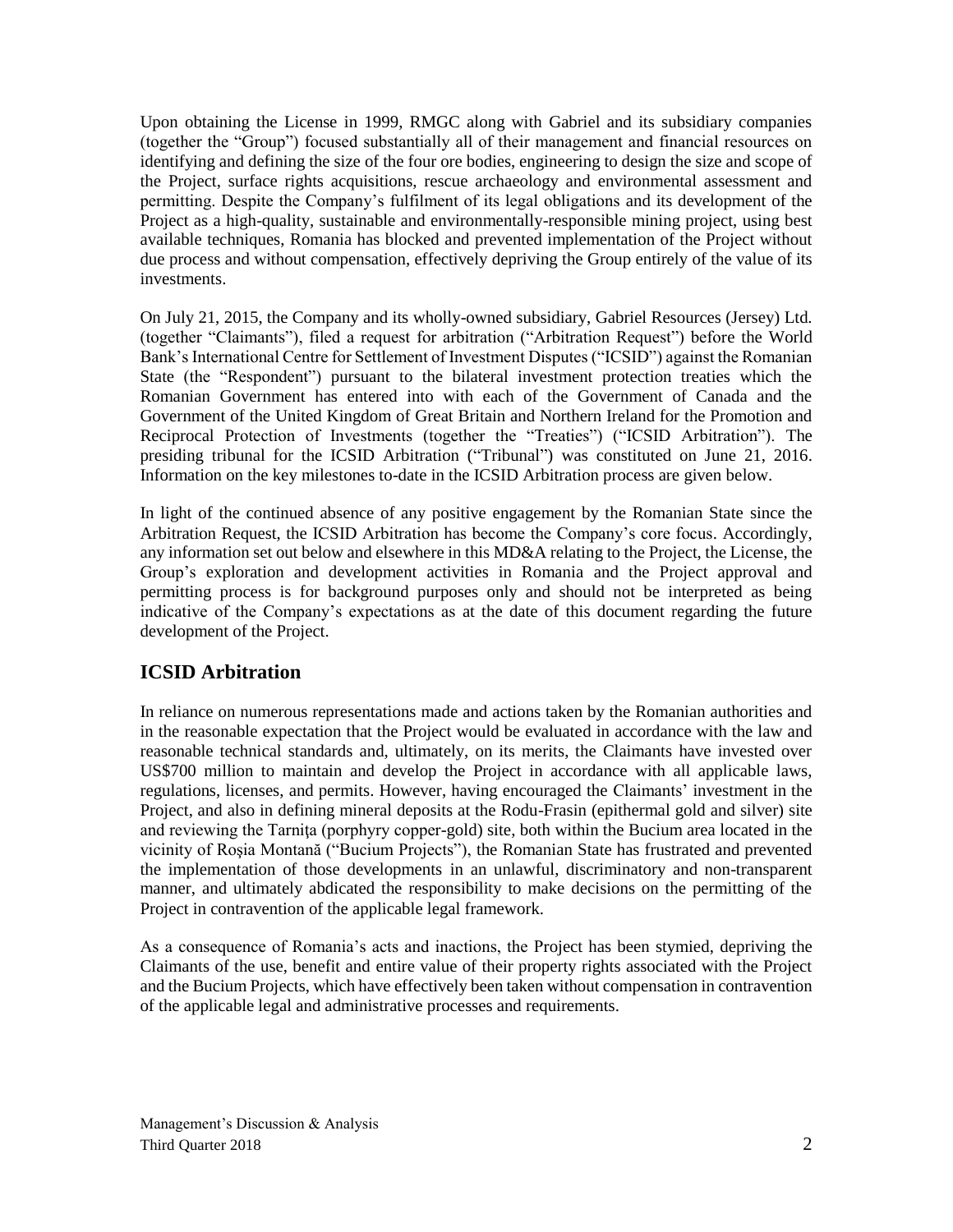The ICSID Arbitration seeks compensation for all of the loss and damage resulting from the Romanian State's wrongful conduct and its breaches of the Treaties' protections, including against expropriation, unfair and inequitable treatment and discrimination in respect of the Project and related licenses.

# **Status of the ICSID Arbitration**

On November 2, 2018, the Claimants submitted their reply ("Reply") to Romania's countermemorial submission of February 22, 2018 ("Counter-Memorial") and Romania's supplemental preliminary objection to the jurisdiction of the Tribunal ("Jurisdictional Challenge"). The Reply sets out a comprehensive rebuttal of the legal and factual contentions raised in the Counter-Memorial and includes Gabriel's response to the Jurisdictional Challenge.

The Reply was filed in accordance with a schedule established by procedural orders of the Tribunal ("Procedural Orders"), including a recent revision to the calendar that prescribed the following key dates:

- Romania to file its response to the Reply ("Rejoinder") and its reply on the Jurisdictional Challenge by May 10, 2019.
- Gabriel to file its surrejoinder with regard to the Jurisdictional Challenge by June 14, 2019.
- The Tribunal will hold a hearing on the merits of the claim from December 2 to 13, 2019.

The next substantive stage of the ICSID Arbitration proceedings is a process whereby certain nondisputing parties (referred to as *amici curiae*) can request leave from the Tribunal to make written or oral observations in the proceedings. The participation of prospective amici curiae will involve a two-stage procedural process between November 2018 and January 2019: first, the parties interested in participating in the ICSID arbitral proceedings as amici curiae must petition the Tribunal for leave to make a written submission; and second, if the Tribunal grants such leave, the amici curiae may file written submissions. Ultimately, the petition must persuade the Tribunal that the submission will address a subject matter "within the scope of the dispute". Both parties will have an opportunity to comment on the petition and any amicus submissions permitted by the Tribunal.

The Claimants were notified by ICSID that certain non-governmental organizations ("NGOs") which have opposed the Project for many years have submitted petitions to the Tribunal for leave to make a written submission and to participate in the oral hearings of the claim in December 2019. Gabriel and Respondent provided comments on the non-disputing party petition on November 23, 2018 and a decision from the Tribunal on whether such applications can be accepted is expected in early December 2018.

Following a process prescribed by the Procedural Orders, redacted versions of the memorial submitted by the Claimants on June 30, 2017 regarding the merits and quantum of the claim ("Memorial") and the Counter-Memorial were published on the ICSID website on July 11, 2018 and October 2, 2018, respectively. A copy of the Jurisdictional Challenge submission is also available on the ICSID website. A redacted version of the Reply will be published on the ICSID website following completion of a process prescribed by the Procedural Orders.

A summary of the procedural aspects of the ICSID Arbitration, together with copies of the Procedural Orders issued by the Tribunal, are available on ICSID's website.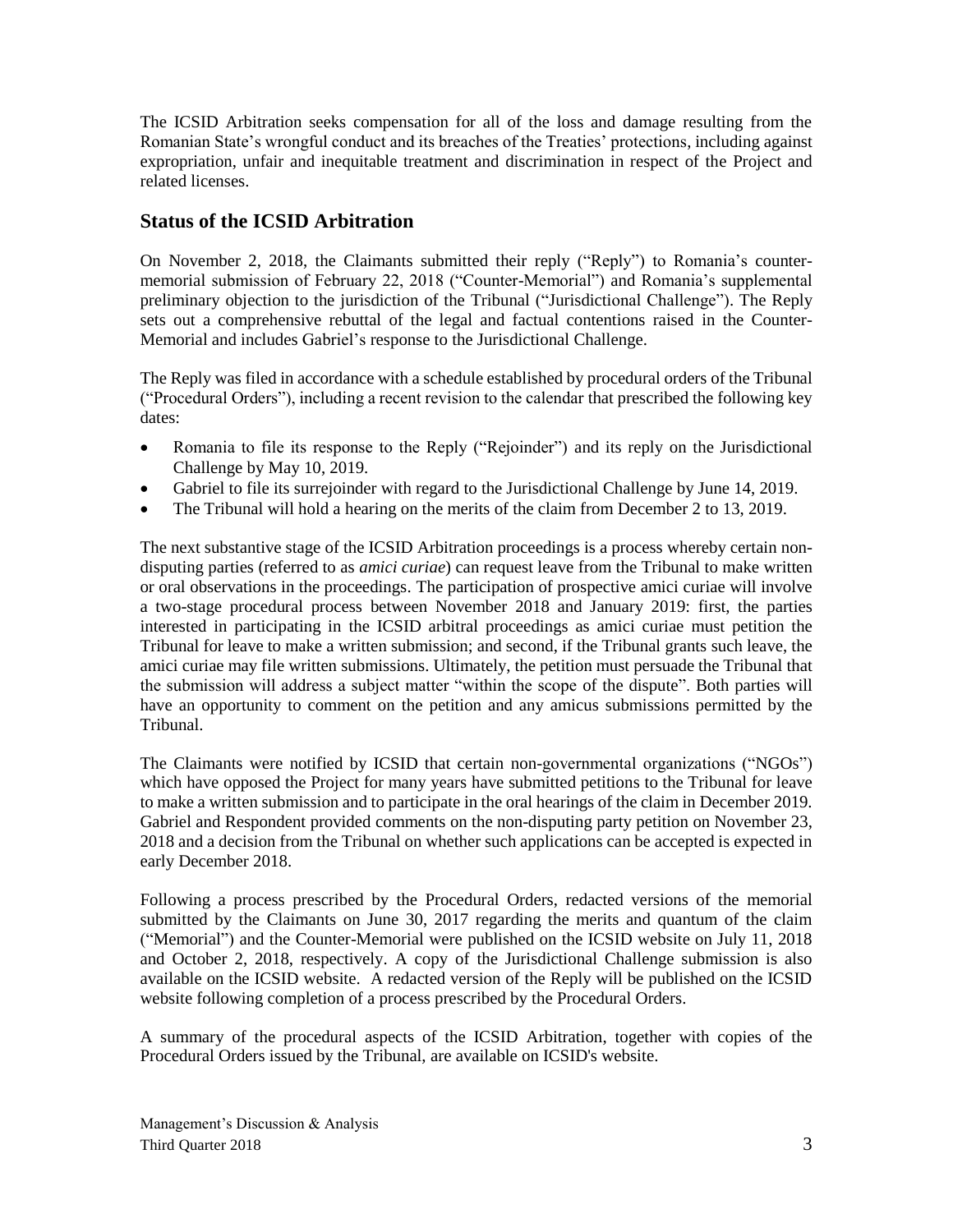## **RMGC Audits and Investigations**

Since the filing of the ICSID Arbitration, RMGC has been subjected to several audits and investigations by the Romanian National Agency for Fiscal Administration ("ANAF"), a Romanian Government agency operating under the Ministry of Public Finance, a Romanian Government department which is also charged with organizing and overseeing Romania's defense of the ICSID Arbitration. Management of Gabriel and RMGC consider that such audits and investigations are abusive in nature and have been initiated by the Romanian authorities in retaliation to the Claimants' filing of the ICSID Arbitration.

RMGC was served with a decision by ANAF assessing a liability for value added tax ("VAT") in the amount of RON 27m (approximately \$8.6m) on July 5, 2017 (the "VAT Assessment"). The assessment relates to VAT refunds previously claimed and received by RMGC from the Romanian tax authorities in respect of RMGC's purchase of goods and services from July 2011 to December 2015.

On August 9, 2017, RMGC challenged the validity of the VAT Assessment before the ANAF Directorate-General for the Settlement of Complaints. The Company is advised by counsel that such challenge should have been determined by ANAF, pursuant to the Fiscal Procedure Code, within six months of the date of the lodging of RMGC's challenge application, however no decision was issued by ANAF within such period, or since. On April 5, 2018, RMGC initiated an action before the Alba Iulia Court of Appeal (Division for Administrative and Tax Claims) seeking the annulment of the VAT Assessment. The next hearing date for such challenge has been set for January 16, 2019.

RMGC also filed a request for a stay of enforcement of the VAT Assessment before the Alba Iulia Court of Appeal on August 10, 2017. On October 2, 2017, the Alba Iulia Court of Appeal admitted RMGC's request for a stay of enforcement of the VAT Assessment, pending the determination of RMGC's annulment challenge of the VAT Assessment. RMGC received a copy of the Court of Appeal's written decision on March 2, 2018. ANAF subsequently filed an appeal against this decision with the High Court of Cassation and Justice. RMGC has filed a statement of defence in response to ANAF's appeal. The High Court of Cassation and Justice has set a hearing date of January 17, 2019 for these proceedings.

Further to the VAT Assessment, and notwithstanding the Court of Appeal's decision of October 2, 2017, RMGC received a further demand from ANAF in respect of interest and penalties related to the VAT Assessment for RON 18.6 million (approximately \$6.0 million) on October 23, 2017. The Company is advised by counsel that the enforcement of such demand for interest and penalties is also stayed by the Court of Appeal's decision.

The Company believes the VAT Assessment is fundamentally flawed and abusive. Further, the Company believes that the procedure followed by ANAF to arrive at the VAT Assessment, and the subsequent interest and penalties, was improper and unlawful and that the VAT Assessment conflicts with Romanian fiscal laws as well as the mandatory applicable principles of EU law. The Company intends to pursue all available legal avenues to challenge the VAT Assessment along with the interest and penalties and to fully protect its rights and assets.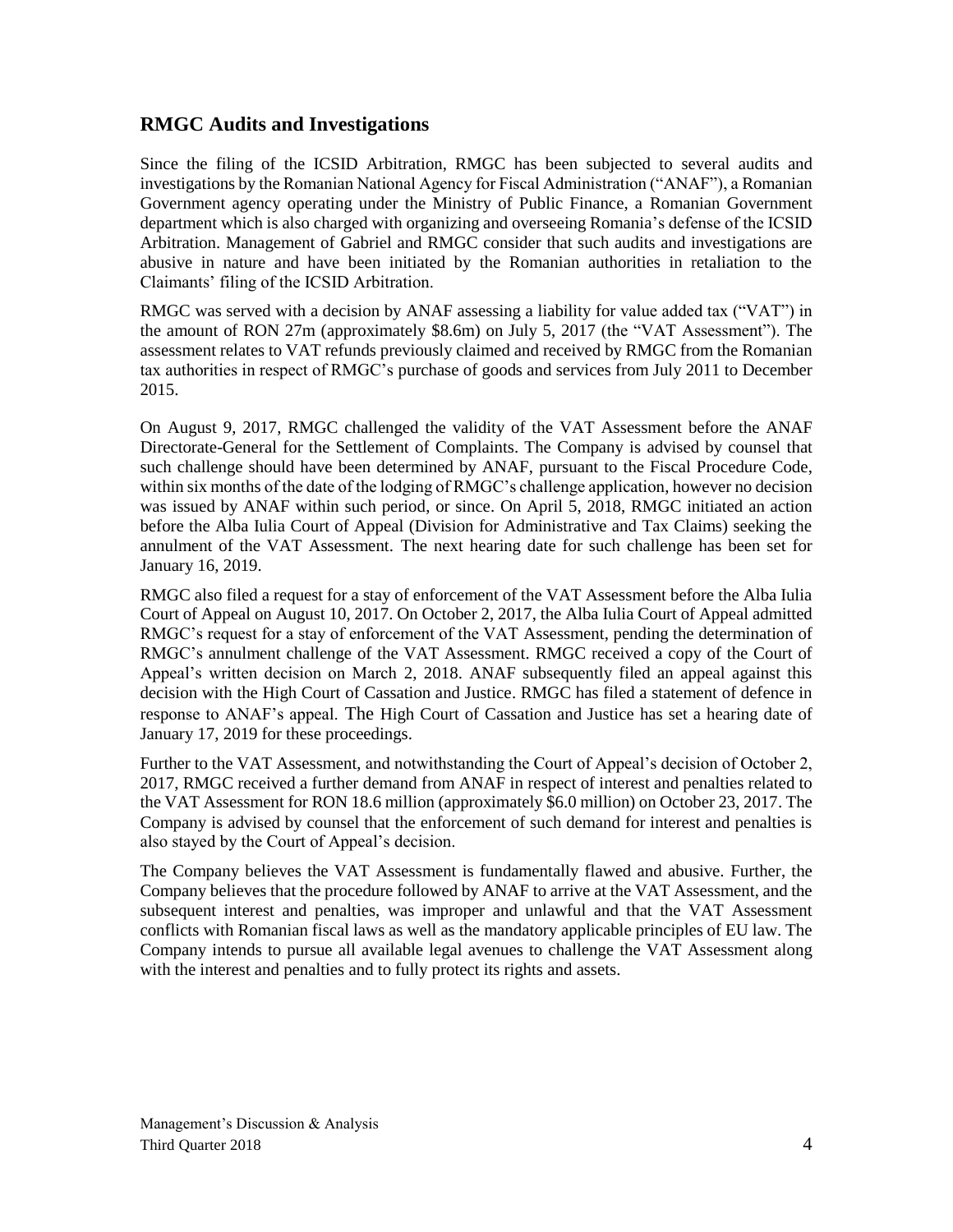In parallel with the VAT Assessment, and for over three years as of the date of this MD&A, a separate directorate of ANAF has continued to pursue an ad hoc investigation covering a broad range of operational activities and transactions of RMGC, and a number of its suppliers, consultants and advisors, over an extensive period spanning 1997 to 2016 (the "ANAF Investigation"). Although RMGC is co-operating in good faith with ANAF, as at the date of this MD&A Gabriel still awaits formal indication of the grounds for the ANAF Investigation and neither the Company nor RMGC has received any feedback on its status.

# **Other Recent Developments**

# *Funding*

The Group requires additional funding in the short-term to maintain its primary assets, as well as its License and associated rights and permits, and the material estimated costs associated with the Company advancing the ICSID Arbitration. The Company is currently in advanced discussions with its principal securityholders to secure additional, long-term funding. As of the date of this MD&A, while there can be no assurance that any transaction will be completed, Management is of the view that such a financing will be completed by the end of 2018.

# *Chief Executive Officer*

On July 10, 2018 the Company announced that the former President and Chief Executive Officer, Jonathan Henry, resigned from his position. Mr. Henry has signed an agreement with the Company to act as a consultant in connection with the ICSID Arbitration claim against Romania.

On August 8, 2018, the Company appointed Dragos Tanase as President and Chief Executive Officer. Mr Tanase has been the managing director of RMGC for 10 years, a position in which he continues to serve.

# *Long Lead-Time Equipment*

Long lead-time equipment comprised of crushing and milling equipment was originally procured by the Group between 2007 and 2009 for the operational phase of the Project. The prospect of the long lead-time equipment being used in the future for the purpose for which it was purchased is now considered remote.

Due to the status of the Project and the ongoing ICSID Arbitration, in December 2015, the Company formally engaged two specialist agents to broker the sale of this equipment ("LLTE").

During Q3 2016, the Gabriel Group sold a gyratory crusher plus spares for net proceeds of US\$1.5 million (approx. \$2.0 million). On May 4, 2018 the Gabriel Group sold a ball mill plus spares for net proceeds of US\$3.3 million (approx. \$4.3 million). The Company continues, through its agents, to procure the sale of the remaining long lead-time equipment.

At September 30, 2018, the carrying amount of the remaining long-lead time equipment was assessed for indicators of impairment and no matters were noted.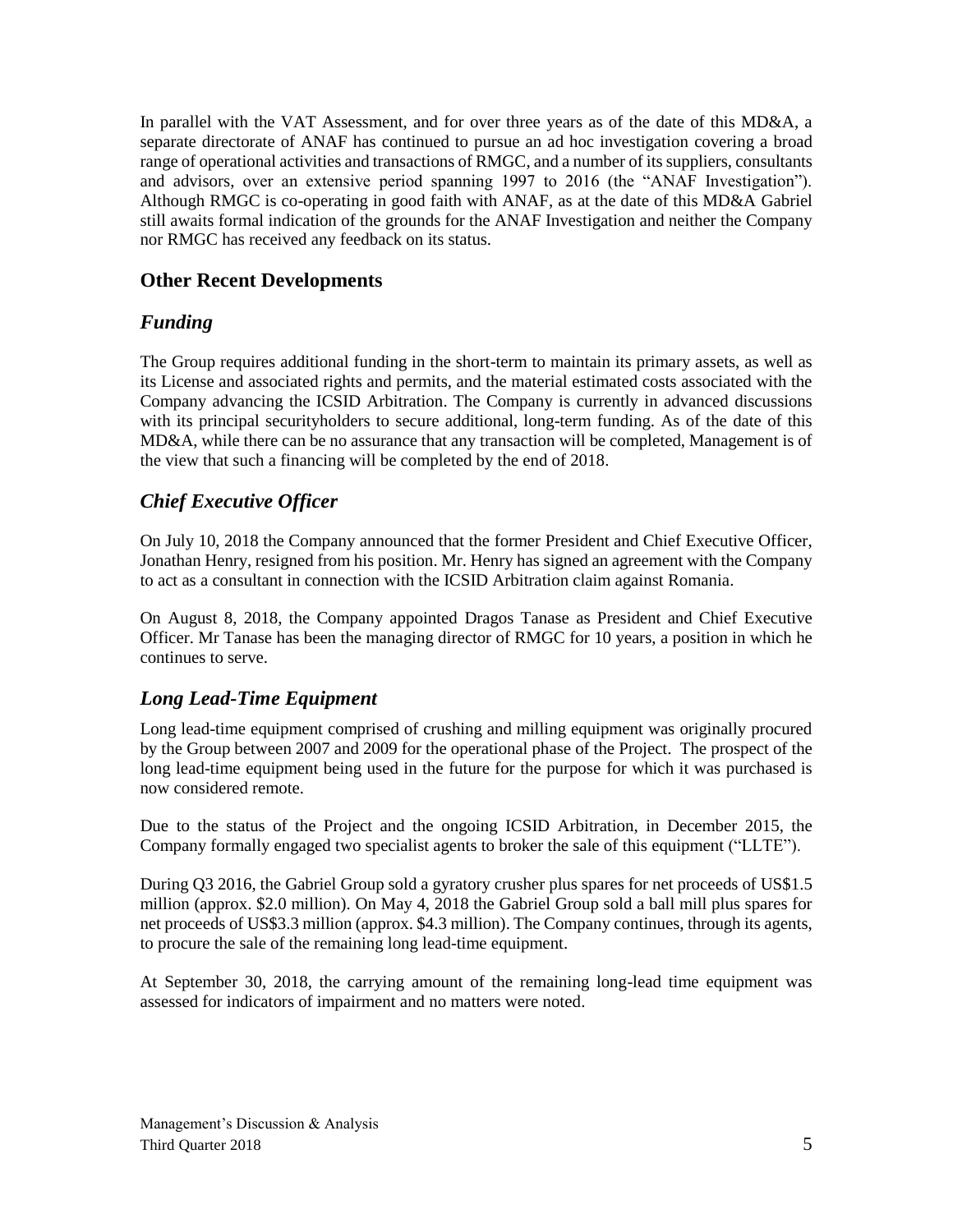## *UNESCO World Heritage List*

In February 2016, the Ministry of Culture submitted an initial application to the United Nations Educational, Scientific and Cultural Organization (UNESCO) for the placing of an area referred to as the "Roşia Montană Mining Cultural Landscape", an area which includes the Project footprint, on UNESCO's "Tentative List" to be declared a UNESCO World Heritage site.

On January 4, 2017, the Ministry of Culture submitted the nomination file ("Nomination File") for the inclusion of the "Roşia Montană Mining Cultural Landscape" on the UNESCO World Heritage List. Notwithstanding their significant interests in the nominated area, neither the Company nor RMGC were notified of, or consulted on, this proposal.

At its meeting on July 2, 2018, the UNESCO World Heritage Committee considered a late request of the Romanian Government to postpone its decision on the inclusion of the Roșia Montană Mining Cultural Landscape on the UNESCO World Heritage List due to the ongoing ICSID Arbitration. Following debate at this meeting, the World Heritage Committee postponed a decision on the Nomination file for up to three years due to the "ongoing international arbitration" in accordance with Art. 159 of the operational guidelines for the implementation of the World Heritage Convention.

The Minister of Culture subsequently confirmed that the Romanian Government had not withdrawn the Nomination File but requested the postponement of a decision on the file until such time as the ICSID Arbitration is settled in order to "to protect the national assets and financial interests of the Romanian state".

## *Legal Challenges in Romania*

Gabriel determined in 2015 that RMGC should withdraw from a number of legal actions related to the Project, the majority of which concerned claims of third party NGOs challenging administrative deeds issued by public authorities, given, amongst other matters, the commencement of the ICSID Arbitration and the ongoing requirement for the Group to reduce its cost base. RMGC has now withdrawn from all such legal proceedings.

Notwithstanding the foregoing, RMGC has continued to defend a limited number of claims initiated by certain former employees seeking additional severance payments and certain individuals seeking damages allegedly arising from the impact of the resettlement of some of the community on such claimants' businesses and RMGC's activities in the area. The Company considers that these claims are without merit and to date the majority of these claims have been rejected by the Romanian courts.

During the third quarter of 2018, and save as disclosed above in the section entitled "*RMGC Audits and Investigations*", there were no material developments in any legal proceedings involving the Group.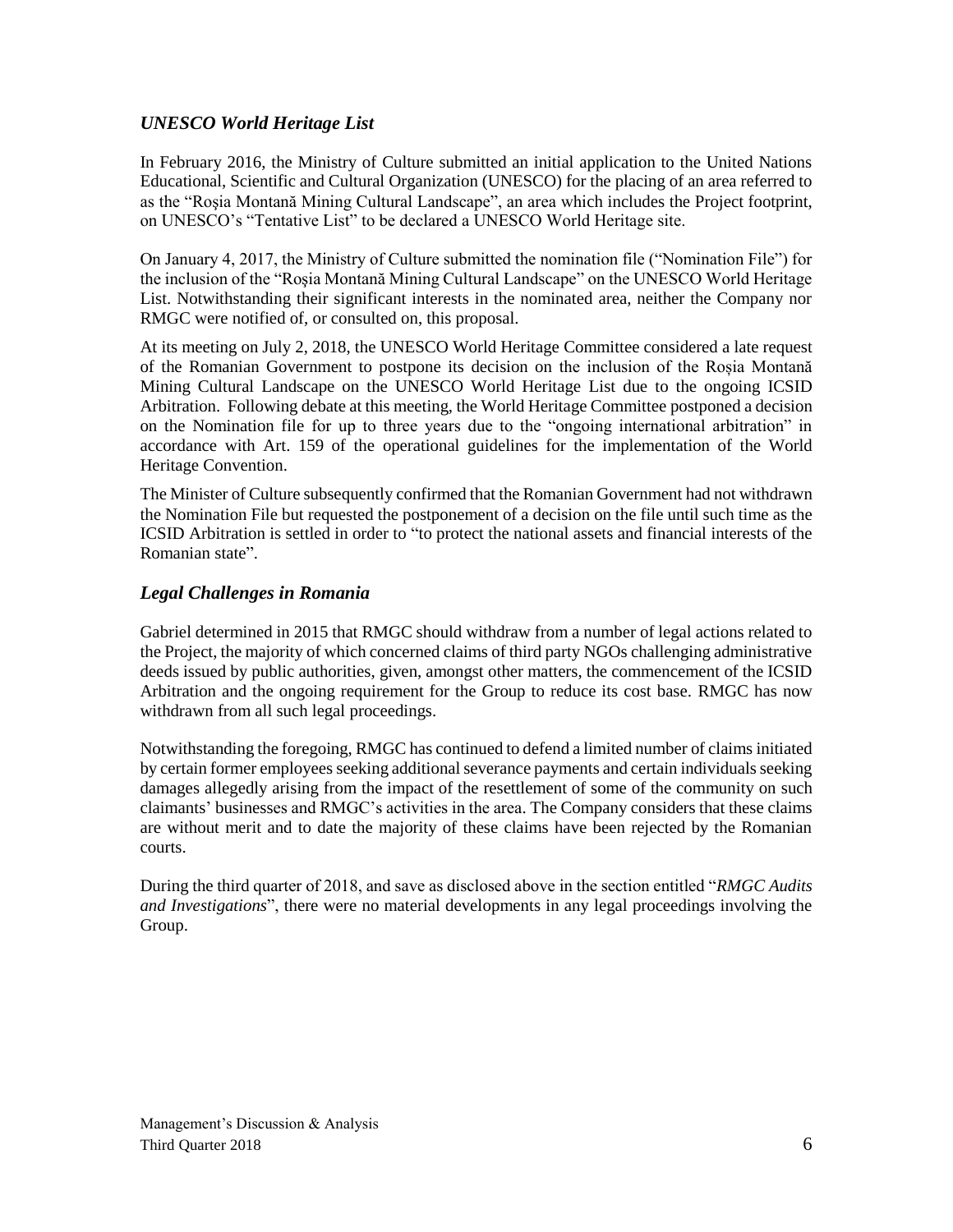# **Outlook**

Notwithstanding the ongoing ICSID Arbitration, the Company remains open to engagement with the Romanian authorities in order to achieve an amicable resolution of the dispute or a settlement enabling the Group to develop the Project. In the meantime, the Company's current plans for the ensuing year are as follows:

- the advancement of the ICSID Arbitration;
- finalization and closing of the additional, long-term funding;
- carefully managing its cash resources (including the disposition of the remaining long leadtime equipment acquired for the Project); and
- the protection of its rights and interests in Romania (including appropriate support to RMGC in respect of any further abusive, illegal, or retaliatory behavior of the Romanian authorities and, so far as reasonably practical and desirable, ensuring that existing licenses and permits remain in good standing).

# **Liquidity and Capital Resources**

Cash and cash equivalents at September 30, 2018 were \$11.6 million.

The Company's average monthly cash usage during Q3 2018 was \$4.3 million (Q2 2018: \$2.4 million, excluding the receipt of proceeds of \$3.9m from the sale of the ball mill). At the end of Q3 2018, accruals for costs in respect of the ICSID Arbitration amounted to \$6.2 million (Q2 2018: \$3.4 million). The increase in cash usage since the first half of 2018 is due principally to the significant legal and other advisory services required by the Company for the preparation and submission of the Reply.

The Company believes that it has sufficient sources of funding to cover its planned activities through to the end of December 2018.. As previously noted, while there can be no assurance of completion, Management is of the view that a further financing with existing securityholders will be completed by the end of 2018. Management is currently focused on securing additional financing as noted above and continues to review the Company's activities in order to identify areas to rationalize expenditures.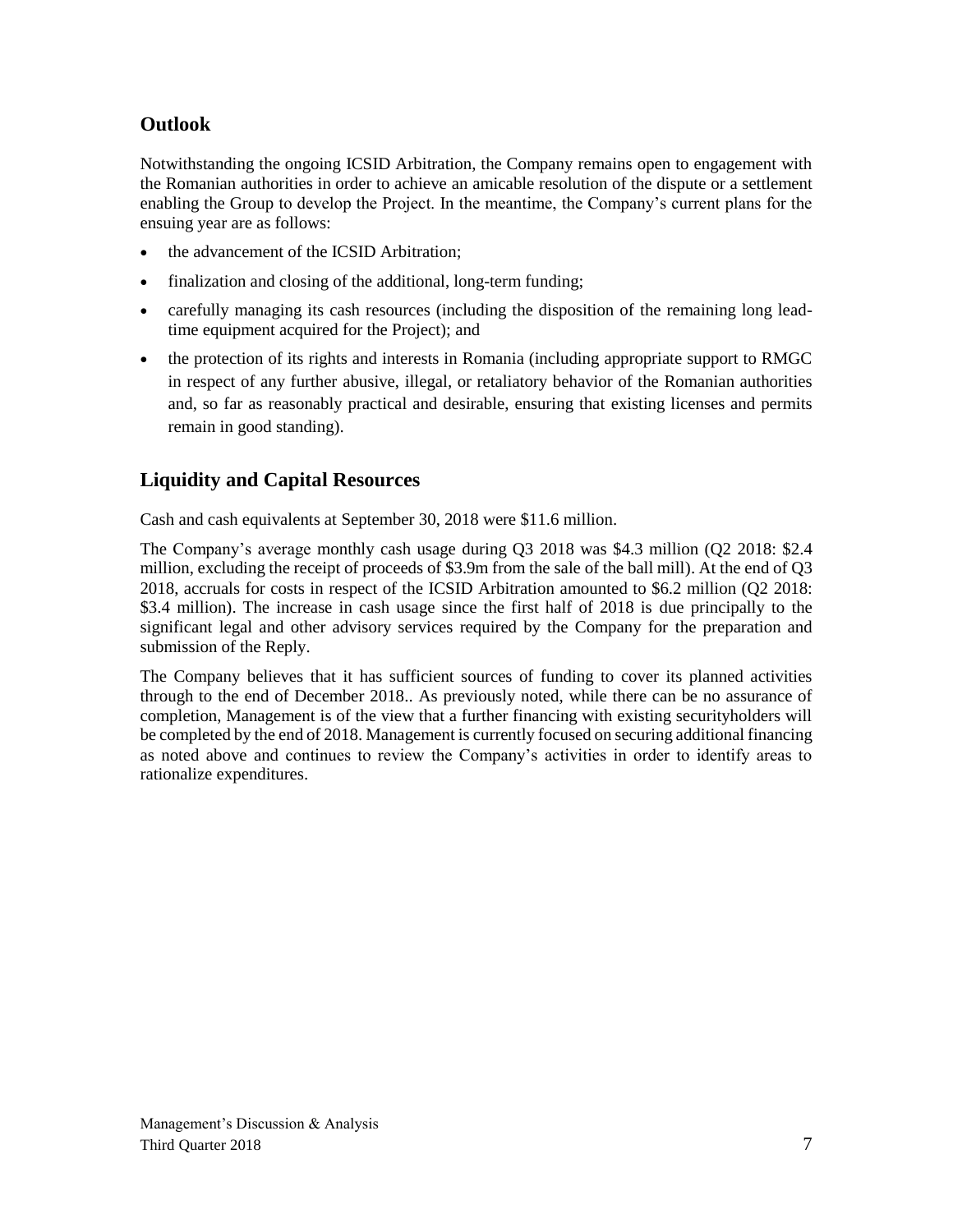# **Results of Operations**

The results of operations are summarized in the following tables. The amounts are derived from the Financial Statements prepared under IFRS.

| in thousands of Canadian dollars, except per share amounts | 2018 03 | 2018 O <sub>2</sub> | <b>2018 O1</b> | 2017 O <sub>4</sub> |
|------------------------------------------------------------|---------|---------------------|----------------|---------------------|
| <b>Income Statement</b>                                    |         |                     |                |                     |
| Loss - attributable to owners of parent                    | 17,176  | 13,794              | 6,931          | 7,431               |
| Loss per share - basic and diluted                         | 0.04    | 0.04                | 0.02           | 0.02                |
| <b>Statement of Financial Position</b>                     |         |                     |                |                     |
| Working capital                                            | 2,804   | 18,090              | 22,625         | 27,018              |
| Total assets                                               | 20,115  | 33,464              | 44,410         | 47,300              |
| <b>Statement of Cash Flows</b>                             |         |                     |                |                     |
| Cash flows from financing activities                       |         |                     |                | (24)                |
|                                                            |         |                     |                |                     |
| in thousands of Canadian dollars, except per share amounts | 2017 Q3 | 2017 Q <sub>2</sub> | 2017 Q1        |                     |
|                                                            |         |                     |                | 2016 Q4             |
| <b>Income Statement</b>                                    |         |                     |                |                     |
| Loss - attributable to owners of parent                    | 7,247   | 13.657              | 9,345          | 13,200              |
| Loss per share - basic and diluted                         | 0.02    | 0.04                | 0.02           | 0.03                |
| <b>Statement of Financial Position</b>                     |         |                     |                |                     |
| Working capital                                            | 32,182  | 37,347              | 48,846         | 56,058              |
| Total assets                                               | 53,461  | 62,159              | 70,599         | 75,458              |
| <b>Statement of Cash Flows</b>                             |         |                     |                |                     |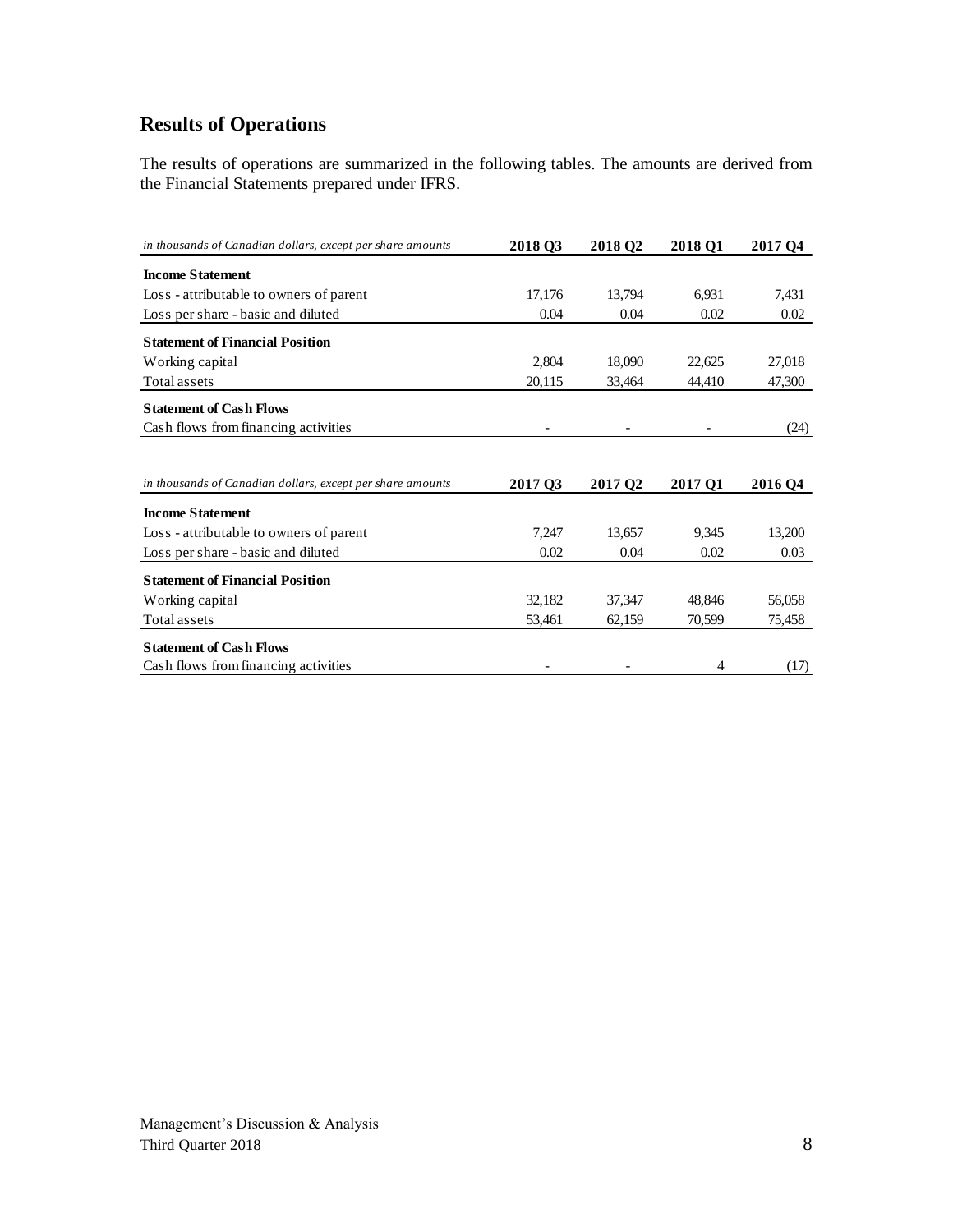## **Review of Financial Results**

|                                                            |        | 3 months ended<br>September 30 | 9 months ended<br>September 30 |        |
|------------------------------------------------------------|--------|--------------------------------|--------------------------------|--------|
| in thousands of Canadian dollars, except per share amounts | 2018   | 2017                           | 2018                           | 2017   |
| Operating loss for the period<br>Loss for the period       | 14,962 | 4.846                          | 33,094                         | 23,538 |
| - attributable to owners of parent <sup>(1)</sup>          | 17,176 | 7.247                          | 37,901                         | 30,249 |
| Loss per share - basic and diluted                         | 0.04   | 0.02                           | 0.10                           | 0.08   |

*(1) The transfer by the Company of equity in RMGC to Minvest RM during Q1, 2014 resulted in the presentation of a non-controlling interest, as set out in the Financial Statements.*

Operating loss for the three-month period ended September 30, 2018 was impacted by higher costs related to the ongoing ICSID arbitration, which were \$8.9 million in the current quarter versus \$0.7 million in 2017 comparable quarter, and by certain settlement expenses (see Expenses below).

The loss for the three-month period ended September 30, 2018 was impacted by a lower adverse variance from the strengthening of the Canadian dollar against the US dollar of \$0.2 million in the current quarter compared to an adverse variance of \$0.7 in the 2017 comparable quarter. This was partly offset by an increase in the accretion expense for the Company's 2014 and 2016 private placements, as detailed in the Financial Statements of the Company ("Private Placements").

## **Expenses**

#### *Corporate, General and Administrative*

|                                               |        | 3 months ended<br>September 30 | 9 months ended<br>September 30 |        |  |
|-----------------------------------------------|--------|--------------------------------|--------------------------------|--------|--|
| in thousands of Canadian dollars              | 2018   | 2017                           | 2018                           | 2017   |  |
| <b>ICSID</b> Arbitration related              | 8,837  | 708                            | 16,471                         | 12,108 |  |
| Payroll                                       | 4,651  | 1,689                          | 7,430                          | 4,853  |  |
| Long lead-time equipment storage costs        | 197    | 220                            | 654                            | 659    |  |
| Legal                                         | 186    | 203                            | 607                            | 705    |  |
| Finance                                       | 206    | 314                            | 602                            | 767    |  |
| Property and exploration taxes                | 170    | 165                            | 515                            | 494    |  |
| Community relations                           | 115    | 124                            | 361                            | 392    |  |
| Information technology                        | 81     | 79                             | 246                            | 264    |  |
| External communications                       | 54     | 36                             | 169                            | 140    |  |
| Other                                         | 689    | 514                            | 1,721                          | 1,498  |  |
| Corporate, general and administrative expense | 15,185 | 4,053                          | 28,776                         | 21,881 |  |

Since January 1, 2016, all operating expenditures incurred by the Group are included in corporate, general and administrative expenses.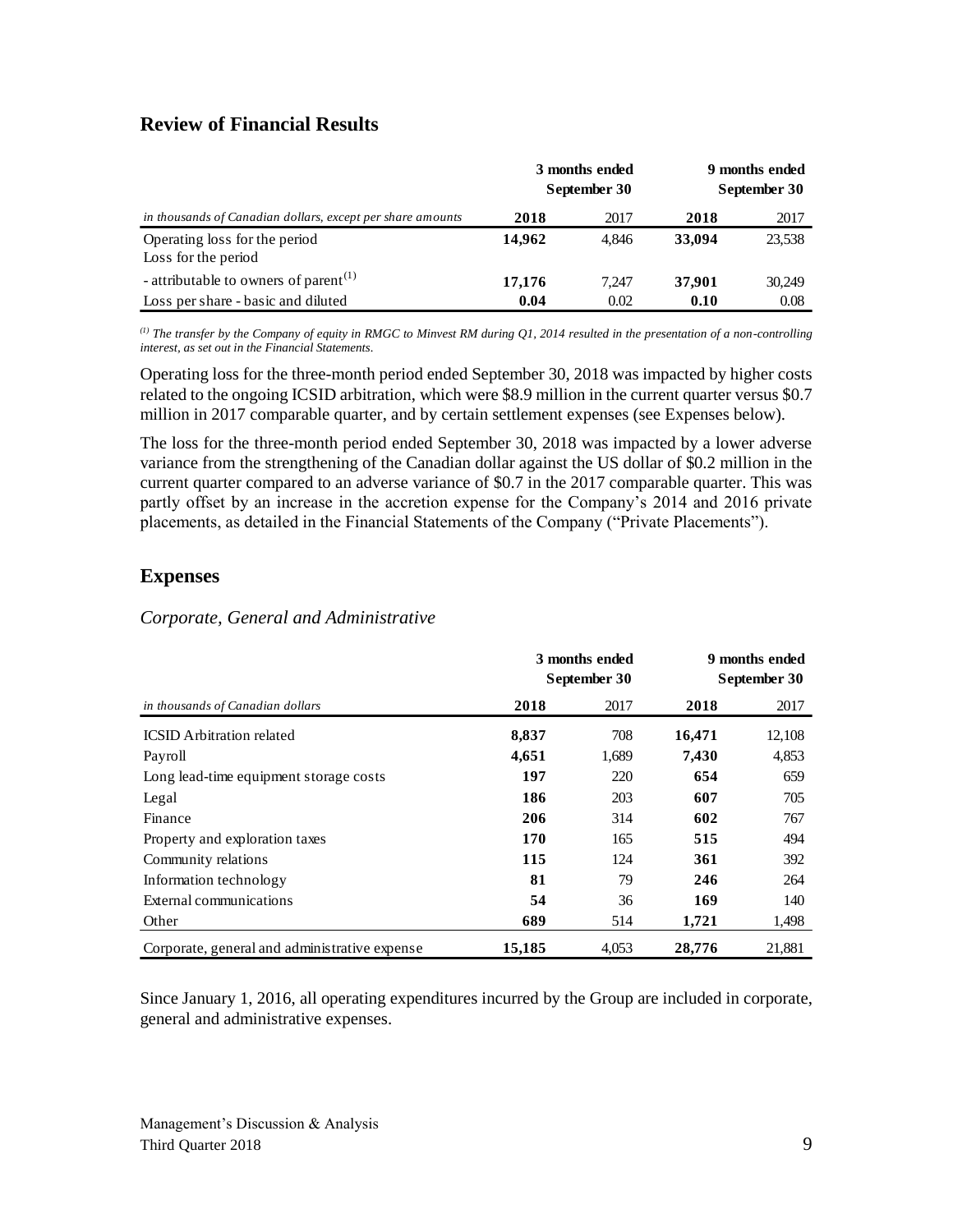ICSID Arbitration related expenses are for legal and other services provided to the Company in respect of the ICSID Arbitration which, for the three-month period ended September 30, 2018, were approximately \$8.9 million. The increase compared to the corresponding 2017 period is due to the significantly higher 2018 activity levels in preparation for the November 2, 2018 filing of the Reply to the Counter-Memorial.

Legal expenses include ongoing corporate legal advice within the Group, in particular in response to the ANAF investigations.

Regular payroll costs for the three-month period ended September 30, 2018 of \$1.1 million are lower than the corresponding 2017 period primarily due to payments made in 2017 in respect of renegotiated contract terms with senior employees of the Company. However, overall payroll costs for the nine-month period ended September 30, 2018 are higher than the corresponding 2017 period due principally to settlement expenses of \$3.5million paid to the former President and CEO of the Company ("Former CEO") in July 2018, which included compensation for the forfeiture of all stock options, RSUs and DSUs held by the Former CEO at the time of his leaving the Company.

|                                                 | 3 months ended<br>September 30 |    |                   | 9 months ended<br>September 30 |         |      |           |
|-------------------------------------------------|--------------------------------|----|-------------------|--------------------------------|---------|------|-----------|
|                                                 | 2018                           |    | 2017              |                                | 2018    |      | 2017      |
| <b>Stock option compensation</b>                |                                |    |                   |                                |         |      |           |
| Number of stock options granted                 |                                |    | 94,244            |                                | 240,119 |      | 171,524   |
| Average value as cribed to each regular vesting |                                |    |                   |                                |         |      |           |
| option granted                                  | \$                             | \$ | $0.41 \quad$ \$   |                                | 0.35    | \$   | 0.45      |
| <b>DSU</b> compensation                         |                                |    |                   |                                |         |      |           |
| Number of DSUs issued                           |                                |    | 88,566            |                                | 209,643 |      | 161,191   |
| Average value ascribed to each DSU issued       | \$                             | \$ | 0.41              | -\$                            | 0.36    | - \$ | 0.45      |
| Number of DSUs cancelled                        | 422,243                        |    |                   |                                |         |      | 256,000   |
| Average value as cribed to each DSU cancelled   | \$<br>0.30                     | \$ |                   |                                |         | \$   | 0.66      |
| <b>RSU</b> compensation                         |                                |    |                   |                                |         |      |           |
| Number of RSUs issued                           |                                |    | 1,911,390         |                                |         |      | 1,911,390 |
| Average value ascribed to each RSU issued       | \$                             | \$ | 0.38 <sup>5</sup> |                                |         | \$   | 0.38      |
| Number of RSUs cancelled                        | 914,401                        |    |                   |                                |         |      |           |
| Average value as cribed to each RSU cancelled   | \$<br>0.38                     | \$ |                   | \$                             |         | \$   |           |

#### *Stock Based Compensation*

With effect from July 1, 2016, non-executive directors are required to receive at least fifty per cent of their director's fees payable in deferred share units ("DSUs") or incentive stock options ("Options"). Certain non-executive directors have elected to receive all of their director's fees payable in Options. No Options were granted to non-executive directors during the three-month period ended September 30, 2018 (Q3 2017: 85,566) but the Company has accrued \$0.1 million for the cost of future issuance of Options and DSUs for fees for services provided during the quarter.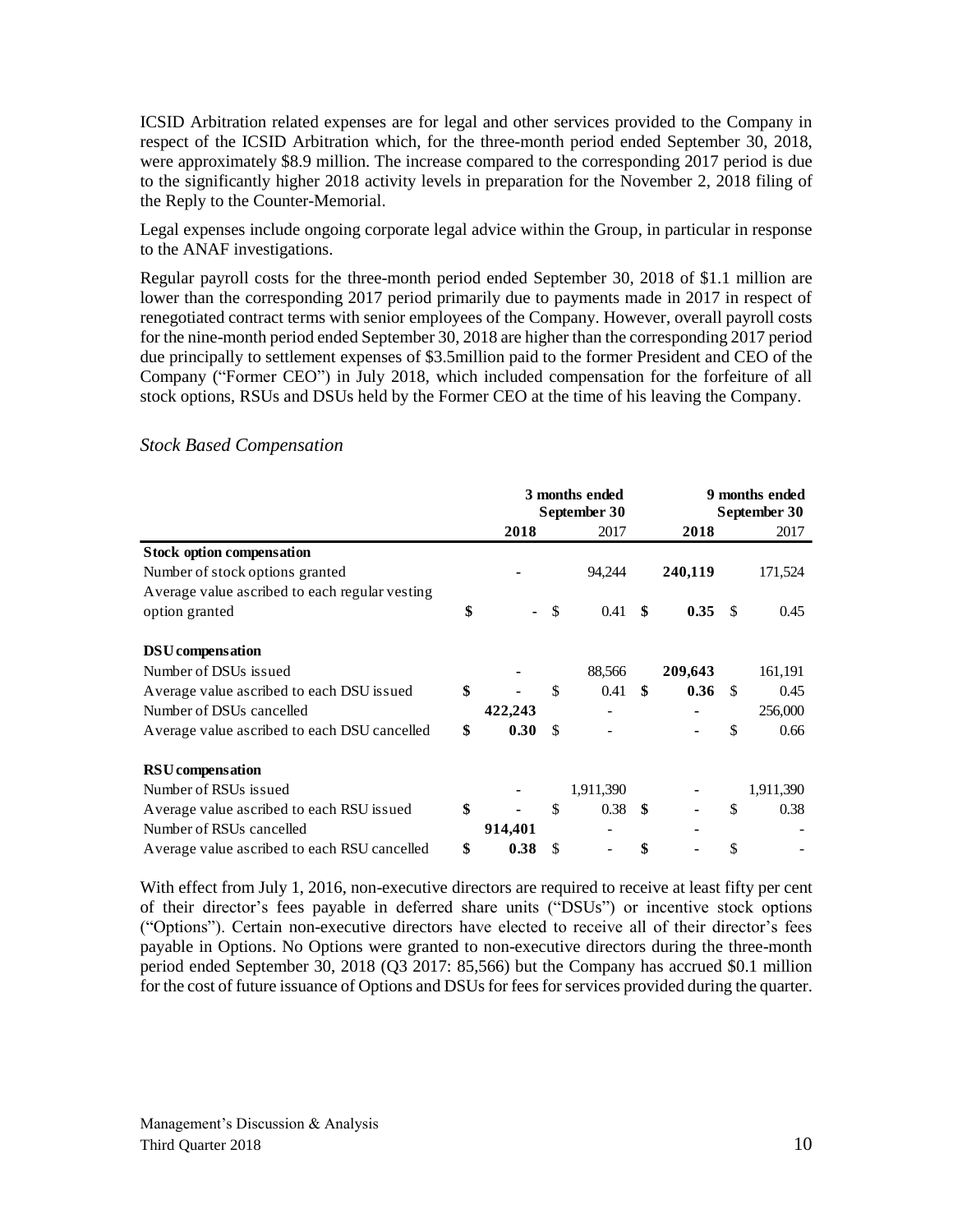|                                                   |       | 3 months ended<br>September 30 | 9 months ended<br>September 30 |       |
|---------------------------------------------------|-------|--------------------------------|--------------------------------|-------|
| in thousands of Canadian dollars                  | 2018  | 2017                           | 2018                           | 2017  |
| DSUs - expense $/(gain)$                          | (102) | 473                            | (221)                          | 410   |
| Stock option / RSU compensation- (gain) / expense | (137) | 293                            | 538                            | 1,138 |
| Stock based compensation                          | (239) | 766                            | 317                            | 1.548 |

DSUs are revalued each period end based on the period end closing share price. The initial value of the DSUs on grant, and the effect on the valuation of DSUs of the period-on-period change in share price, is expensed. At September 30, 2018, the Company's share price was \$0.34 (December 31, 2017: \$0.42), resulting in a credit to the income statement recognized at the period end revaluation. Also, during the three-month period to September 30, 2018, the Company cancelled the DSUs allocated to Jonathan Henry, the Former CEO which were forfeited upon his resignation, resulting in a further credit to the income statement.

The estimated fair value of equity settled RSUs is calculated using the Black Scholes method as at the date of grant and amortized over the period over which the RSUs vest.

The estimated fair value of the Company's Options is calculated using the Black Scholes method as at the date of grant and amortized over the period over which the Options vest.

For performance Options, the fair value is expensed over the estimated vesting period from the time of grant. Once the performance conditions have been attained, which may result in the full vesting of the instruments, the remaining fair value (if any) is either expensed immediately or over the remaining vesting period, as appropriate. The expected performance dates are periodically reviewed and the expensing adjusted accordingly. During the three-month period ending September 30, 2018, the Company cancelled the RSUs allocated to the Former CEO upon his resignation. The expense related to these RSUs has been reversed in accordance with IFRS 2.

## *Finance Income*

|                                  | 3 months ended<br>September 30 |      |      | 9 months ended<br>September 30 |
|----------------------------------|--------------------------------|------|------|--------------------------------|
| in thousands of Canadian dollars | 2018                           | 2017 | 2018 | 2017                           |
| Interest income                  | 57                             | 71   | 222  | 199                            |

Interest income reflects the average holdings of cash and cash equivalents during the respective periods shown above.

As at September 30, 2018, approximately 56% of the Company's cash and cash equivalents were invested in US government guaranteed instruments, with the majority of the balance held as cash deposits with major Canadian banks.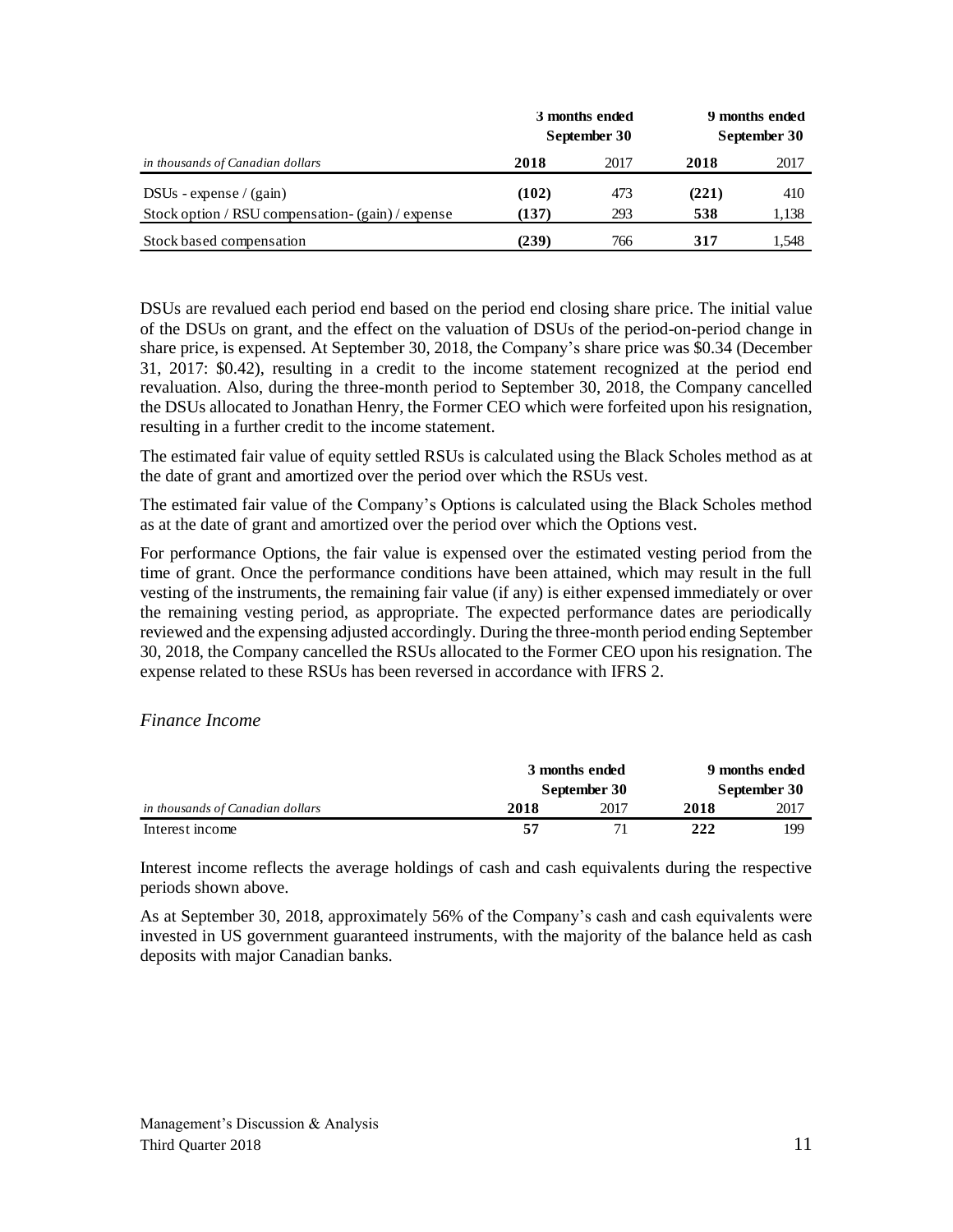### *Finance Costs*

|                                              | 3 months ended<br>September 30 |       | 9 months ended<br>September 30 |       |  |
|----------------------------------------------|--------------------------------|-------|--------------------------------|-------|--|
| in thousands of Canadian dollars             | 2018                           | 2017  | 2018                           | 2017  |  |
| Financing costs - convertible note accretion | 2.018                          | 1.793 | 5.879                          | 5.224 |  |

Finance costs relate to the accretion of the debt components of the Private Placements, which are measured at amortized cost using the effective interest rate method.

## *Foreign Exchange*

The Company has experienced an increase in foreign currency gains and losses as a result of increased exposure to non-functional currencies, in particular the US dollar. A significant portion of the funds raised in the Private Placements were received in US dollars and the Company retained these US dollars to fund its subsequent US dollar denominated working capital expenses.

#### *Taxes*

Except as described hereafter, all tax assessments received prior to December 31, 2017 have been paid or provided for in the Financial Statements. On July 5, 2017 RMGC received the VAT Assessment from ANAF in respect of VAT refunds claimed by RMGC in the period from July 2011 to December 2015. The amount of the tax assessed was RON 27 million, approximately \$8.6 million at July 5, 2017. Furthermore, on October 23, 2017, RMGC received notification from ANAF of related interest and penalties of RON 18.6 million, approximately \$6.0 million at October 23, 2017.

On August 9, 2017, RMGC filed an administrative challenge before the Romanian tax authorities against the VAT Assessment and, on August 10, 2017, RMGC filed a request for a stay of enforcement of the VAT Assessment before the Alba Iulia Court of Appeal. Further details of these challenges are set out above in the section entitled "*RMGC Audits and Investigations*".

## **Investing Activities**

The majority of Group expenditures over the years through December 31, 2015 were for identifying and defining the size of the four ore bodies, for engineering to design the size and scope of the Project, environmental assessment and permitting, social support to local communities, communications and public relations activities to support the permitting process, archeological and rehabilitation work to buildings, as well as surface rights and property acquisition and resettlement housing and infrastructure. Since January 1, 2016, no significant expenditures apart from building maintenance have been incurred in these areas and any such expenditures are expensed in the income statement.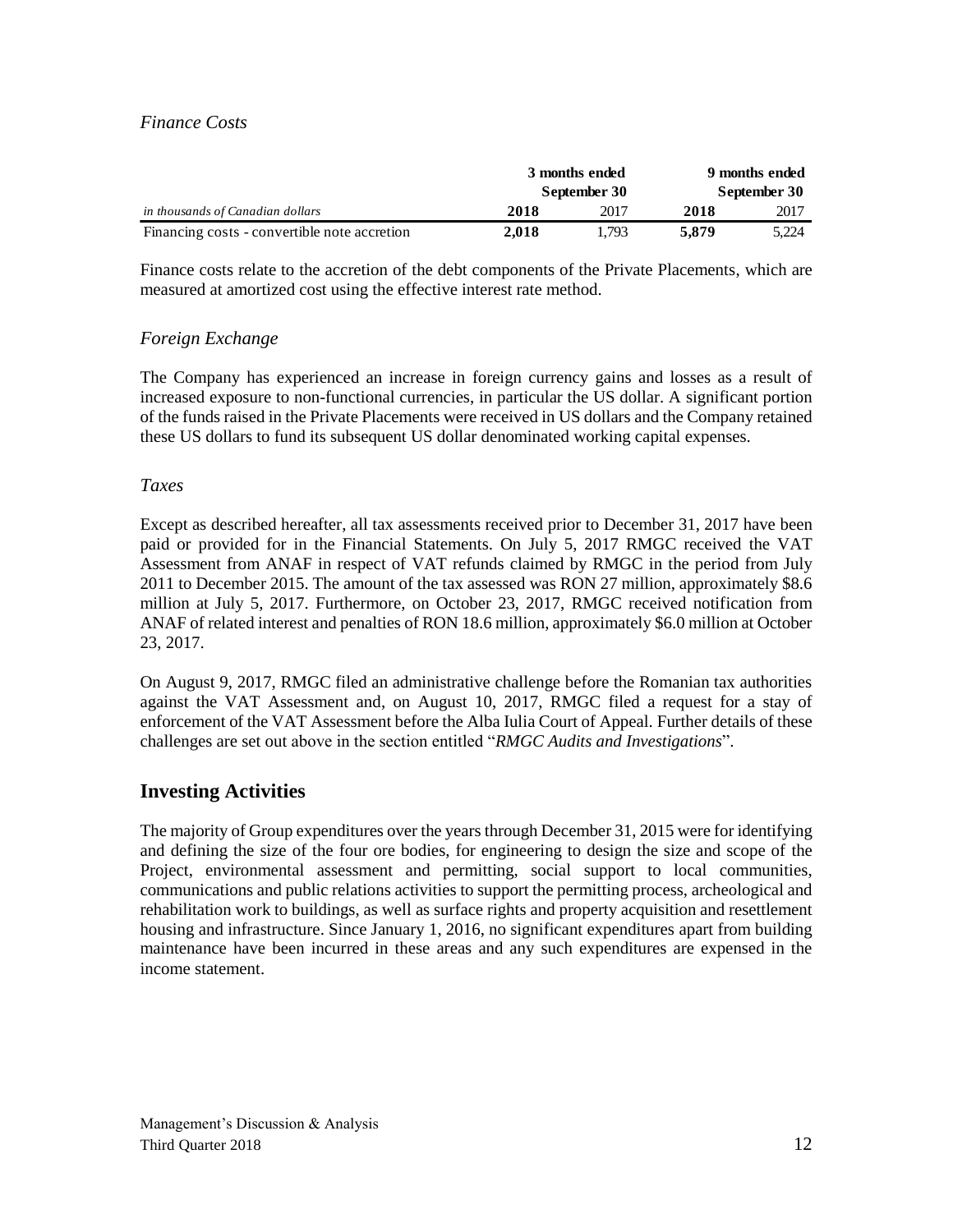## *Purchase of Capital Assets*

| 3 months ended<br>September 30       |      |      | 9 months ended<br>September 30 |      |  |
|--------------------------------------|------|------|--------------------------------|------|--|
| in thousands of Canadian dollars     | 2018 | 2017 | 2018                           | 2017 |  |
| Total investment in capital assets   |      |      | 39                             | 46   |  |
| Depreciation and disposal - expensed | 16   |      | 58                             | 109  |  |
|                                      |      |      |                                |      |  |

The purchase of capital assets remains low, in line with the Company's cost containment strategy.

## **Financing Activities**

The Private Placements raised gross aggregate proceeds of \$95.6 million. The Company is using the proceeds of the Private Placements to finance the costs of the continuing ICSID Arbitration and for general working capital purposes. Further information on the Private Placements is provided in the Financial Statements and the Company's Annual Information Form for the year ended December 31, 2017 published on April 30, 2018, a copy of which is filed on SEDAR at [www.sedar.com.](http://www.sedar.com/) As noted above, the Company is actively engaged with its principal securityholders to secure additional, long-term funding.

## **Cash Flow Statement**

## *Liquidity and Capital Resources*

The main sources of liquidity are the Company's cash and cash equivalents, and the equity and debt markets. At September 30, 2018, aggregate cash and cash equivalents were \$11.6 million (December 31, 2017: \$31.2 million).

## *Working Capital*

At September 30, 2018, the Company had working capital, calculated as total current assets less total current liabilities, of \$2.8 million (December 31, 2017: \$27.0 million).

As at September 30, 2018, the Company had current liabilities of \$9.8 million (December 31, 2017: \$5.6 million). This period on period increase is due to the increase in ICSID Arbitration related activities in the period leading up to the filing of the Reply, and related advisory services.

## **Resettlement Liabilities**

RMGC had a program for purchasing homes in the Project area, which was suspended in February 2008 due to the suspension of the EIA review process in September 2007.

At September 30, 2018 the Company had accrued resettlement liabilities totaling \$0.6 million (December 31, 2017: \$0.5 million).

RMGC has closed-out various exchange contracts it had entered into with certain homeowners in Roșia Montană who had elected for resettlement in Roșia Montană. RMGC has, in accordance with the terms of such contracts and in order to bring the contracts to an amicable and fair close, provided to the homeowners a range of options, including the restitution of their properties in Roșia Montană. RMGC has successfully agreed terms with the majority of the relevant homeowners.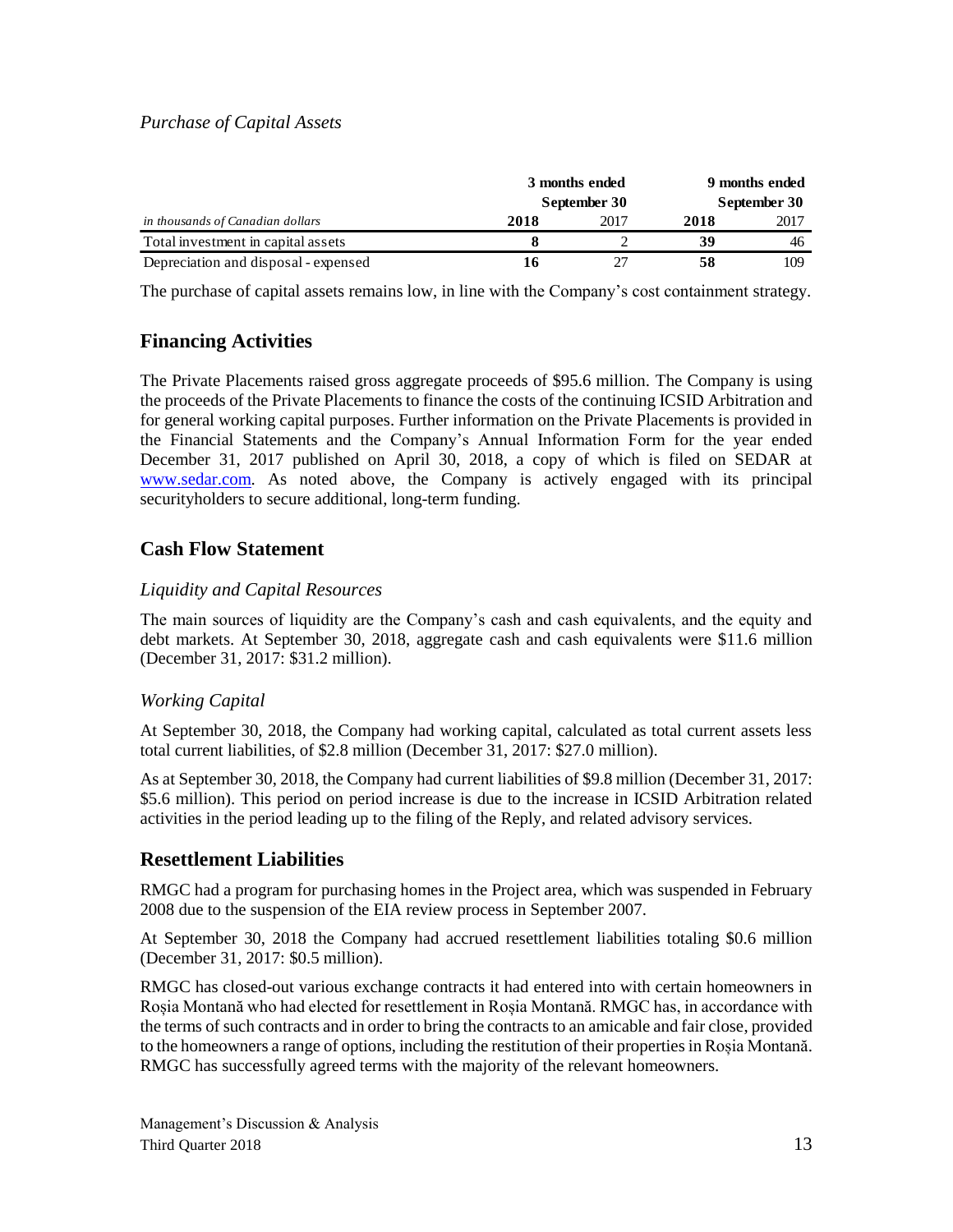# **Contractual Obligations**

A summary of the Company's contractual capital and operating lease commitments as of September 30, 2018 is included within the Financial Statements.

The Company and its subsidiaries have a number of arms-length agreements with third parties who provide a wide range of goods and services. Typically, the service agreements are for a term of not more than one year and permit either party to terminate upon notice periods ranging from 15 to 90 days. At termination, the Company has to pay for services rendered, and costs incurred, to the date of termination.

# **Critical Accounting Estimates**

The preparation of Financial Statements in conformity with IFRS requires Management to make estimates and assumptions that affect the reported amount of assets and liabilities and disclosure of contingent assets and liabilities at the date of the Financial Statements and the reported amount of expenses and other income during the reporting period.

Significant estimates and assumptions include those related to going concern, the recoverability or impairment of mineral properties, benefits of future income tax assets, estimated useful lives of capital assets, valuation of stock based compensation and other benefits, assumptions and determinations as to whether costs are expensed or capitalized, and the valuation and measurement of the components of the Private Placements. While Management believes that these estimates and assumptions are reasonable, actual results could vary significantly therefrom. The critical accounting estimates are not significantly different from those reported in the 2017 Financial Statements.

## *Going Concern*

As disclosed above, the Company is in discussions with its principal securityholders to raise additional funding necessary to maintain the Group's License and associated rights and permits, and to settle the material estimated costs associated with the advancement of the ICSID Arbitration. As of the date of this MD&A, while there can be no assurance that any transaction will be completed, Management is of the view that such a financing will be completed by the end of 2018. Management continues to review the Company's activities in order to identify areas to further reduce non-core expenditures.

Considering the matters noted above, Management's assessment is that the Company remains a going concern. However, as disclosed in the Financial Statements, there is significant uncertainty over the assessment of going concern. Notwithstanding, the Company has been accounted for as a going concern in the Financial Statements for the quarter ended September 30, 2018.

## *Future income tax assets*

Income taxes are calculated using the asset and liability method of tax accounting. Under this method, current income taxes are recognized for the estimated income taxes payable for the current period. Future income tax assets and liabilities are determined based on differences between the financial reporting and tax bases of assets and liabilities, and are measured using the substantively enacted tax rates and laws that are expected to be in effect when the differences reverse. Income tax assets are recognized to the extent that the recoverability of future income tax assets is considered probable.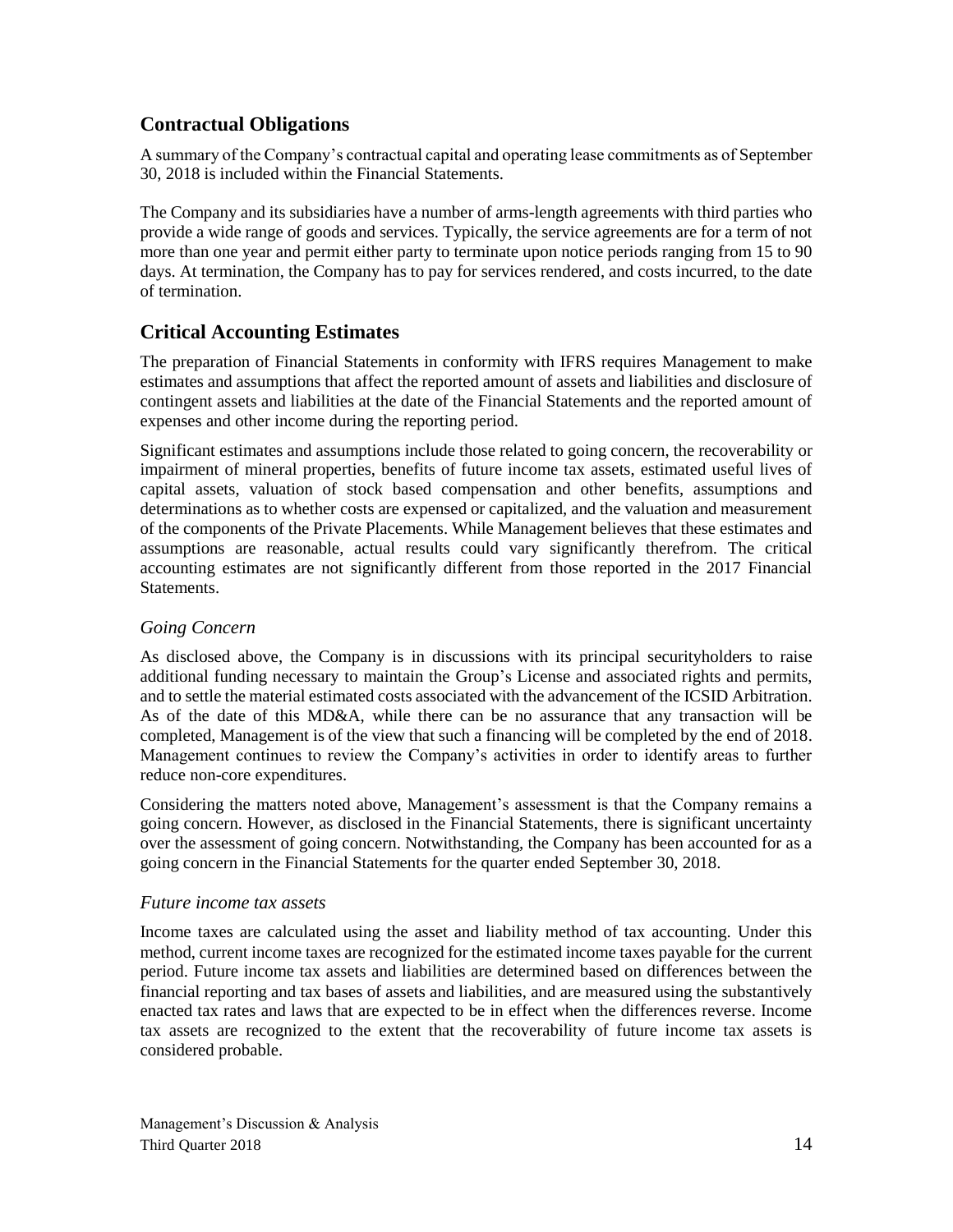The Company has subsidiaries in countries that have differing tax laws and rates, primarily Romania and the United Kingdom. The provision for income taxes is based on a number of estimates and assumptions made by Management, including its understanding of domestic and international tax rules. Advice is also sought from local professional tax advisors in the respective countries where the Group does business.

Tax authorities in Romania have regularly initiated various tax audits to assess the appropriateness of RMGC's tax filing positions. Regulators may interpret tax regulations differently from the Company and its subsidiaries, which may cause changes to the estimates made. As noted above, in 2017 RMGC received the VAT Assessment from ANAF which, with interest and penalties, amounted to approximately RON 45.6 million (approximately \$14.6 million). RMGC has initiated a formal challenge to the VAT Assessment through the Romanian courts and this legal process remains ongoing.

## *Useful lives of capital assets*

The Company's policy is to amortize capital assets over their useful lives once the assets are brought into production. Management assesses useful lives to ensure that the useful lives of assets reflect the intended use of those assets.

## *Valuation of stock-based compensation*

The Company utilizes Options, DSUs and RSUs as means of compensation. Equity settled RSUs and Options are valued using a Black Scholes valuation model, and are amortized over the expected vesting periods. Management reviews the assumptions used in the Black Scholes valuation on an annual basis to ensure appropriateness.

DSUs are typically issued at the higher of the five-day weighted average market price of the Company's common shares ("Common Shares") at the date of issue and the closing market price on the day before the grant, and the value thereof is subsequently recalculated to fair value based on the quoted market value of the Company's Common Shares at the end of each reporting period.

## *Valuation of the Private Placements*

The units issued by the Company in the Private Placements, consisted of convertible subordinated unsecured notes ("Convertible Notes"), warrants and arbitration value rights. For these two private placements, the Company utilized a Black Scholes valuation model to value the warrant component of the units and a discounted cash flow model to value the debt component of notes. The equity component of the notes was recognized initially at the difference between the fair value of each private placement as a whole and the fair value of the debt and warrant components. Any directly attributable transaction costs were allocated to the liability and equity components in proportion to their initial carrying amounts. A nil value was initially ascribed to the arbitration value rights and, given the current initial pleadings stage of the arbitration process, a nil valuation remains applicable as at September 30, 2018. The Private Placements contain two embedded derivatives, both of which were initially valued at nil with no subsequent adjustment in value.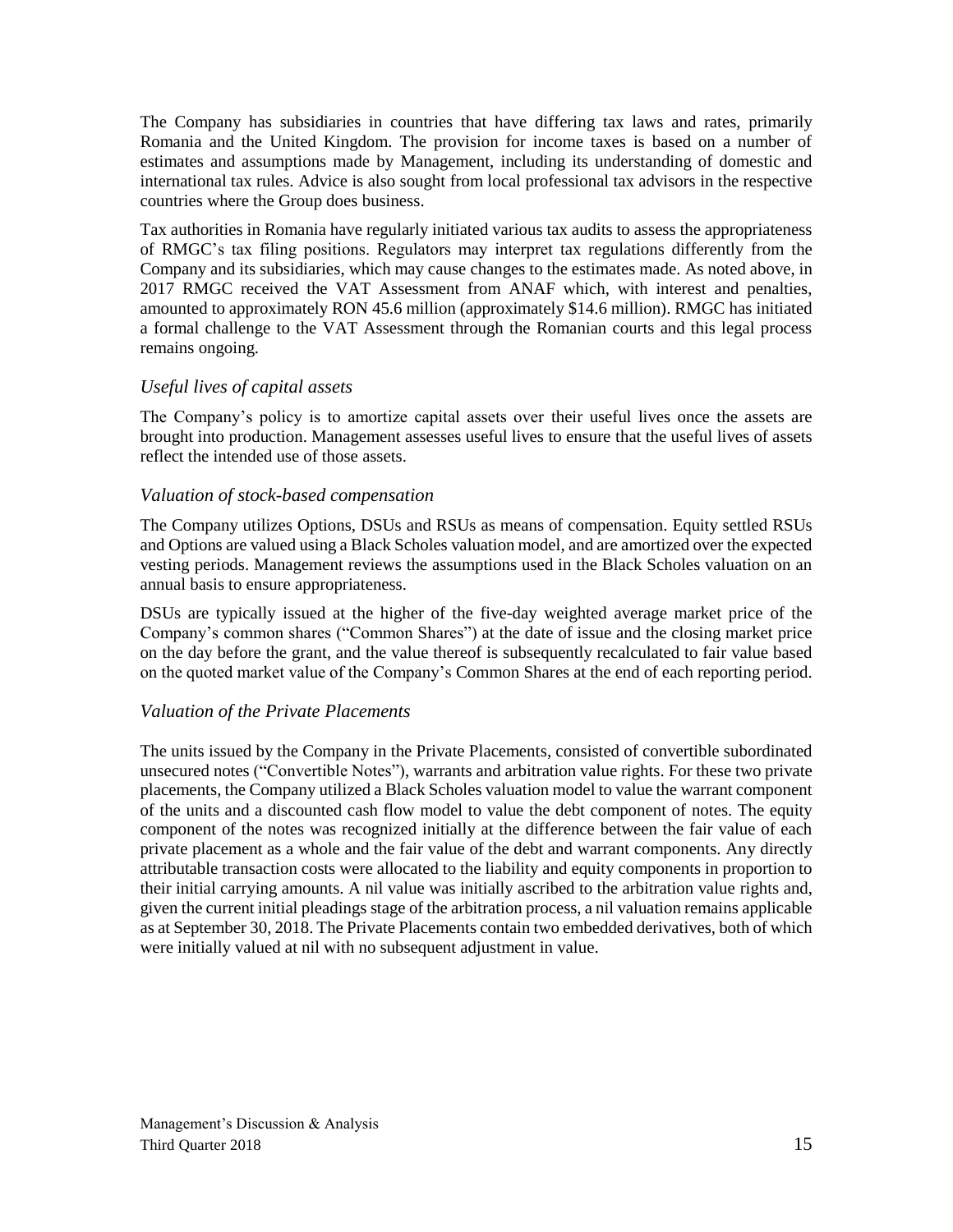## **Financial instruments and management of financial risk**

The recorded amounts for cash, cash equivalents, accounts receivable, accounts payable, accrued liabilities and other liabilities approximate fair values based on the nature of those instruments.

The Company's objective is to safeguard its cash and cash equivalents in order to be able to fund ongoing expenditures. The Company manages its capital structure and makes adjustments to it based on the level of funds on hand and anticipated future expenditures. The long-term costs, including advisors' fees and general corporate working capital, of pursuing the ICSID Arbitration have been material and are estimated to continue to be significant.

To safeguard capital the Company invests its surplus capital in liquid instruments with highly-rated financial institutions.

The Group's risk exposures and the impact on the Group's financial instruments are summarized below:

## *Credit risk*

The Group's credit risk is primarily attributable to cash and cash equivalents. Historically, the Group has adopted an investment strategy to minimize its credit risk by investing in Canadian sovereign debt with the balance of cash being invested on short-term overnight deposit with major Canadian banks. However, the Company has also invested some of the funds raised in the Private Placements in US sovereign debt to fund its expected US dollar-denominated working capital expenses.

The Group is exposed to the credit risk of domestic Romanian banks that hold and disburse cash on behalf of its Romanian subsidiaries. The Group manages its Romanian bank credit risk by centralizing custody, control and management of its surplus cash resources at the corporate office and only transferring money to its Romanian subsidiary based on near-term cash requirements, thereby mitigating exposure to domestic Romanian banks.

The Group holds small cash balances in the United Kingdom to fund corporate office activities.

The Group's credit risk is also attributable to value-added taxes receivable. Value-added taxes receivable are primarily receivables from the Romanian Government, which are more recent and not subject to challenge pursuant to the VAT Assessment. As at September 30, 2018, overdue amounts claimed by RMGC total approximately \$0.4 million.

## *Liquidity risk*

The Company has the ability to repay the Convertible Notes at maturity by issuing Common Shares from treasury (as more fully described in the Financial Statements); these notes represent a significant portion of the long-term Group liabilities. As of the date of this MD&A, taking account of the Group's existing treasury balances and financing discussions with its principal securityholders, the Group expects to have sufficient funds to settle all other existing and long-term contractual liabilities. For further information see discussion above on *Going Concern*.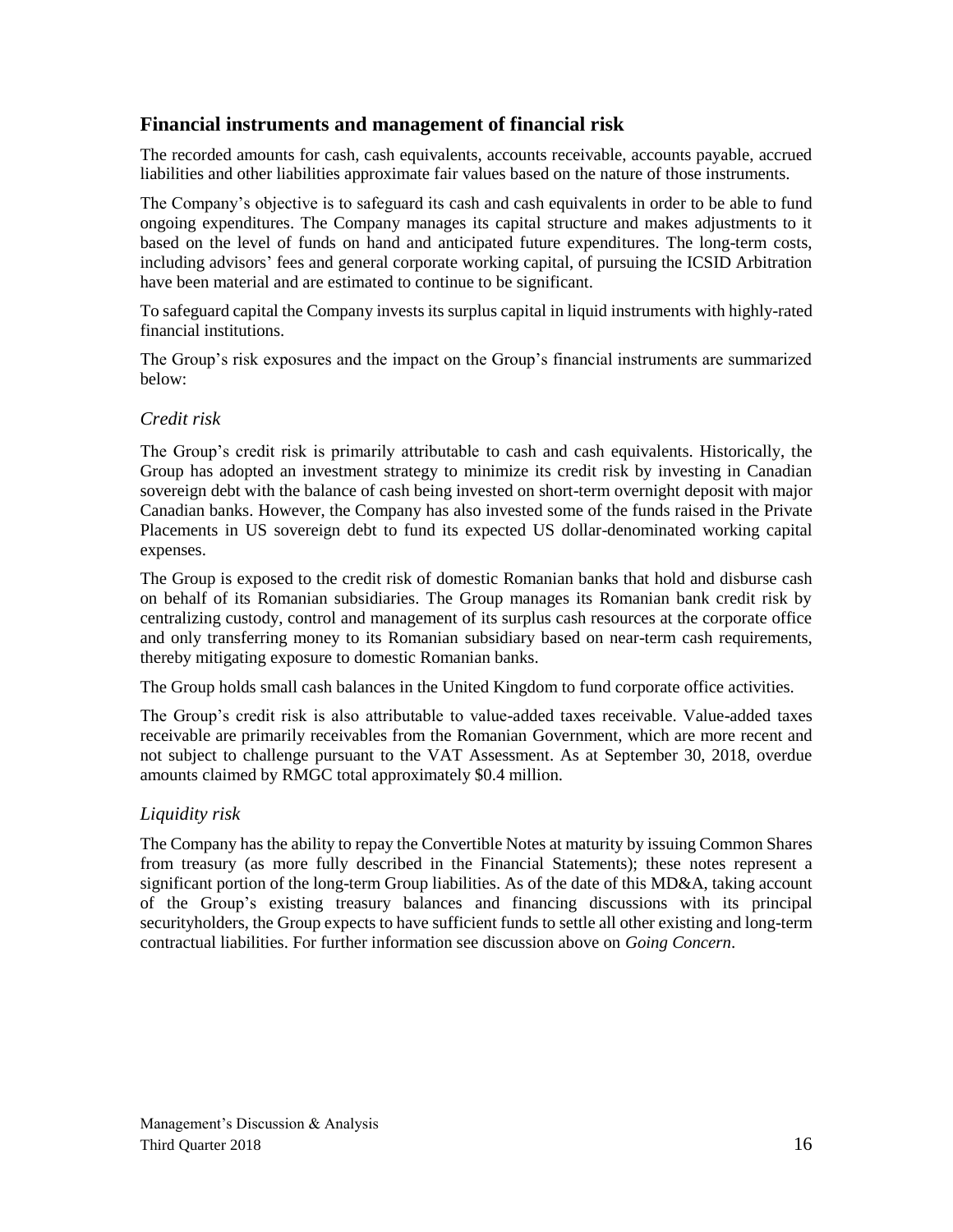## *Market risk*

## *(a) Interest rate risk*

The Group has significant cash balances and fixed coupon debt. The Group maintains a short-term investment horizon, typically less than 3 months, for its cash and cash equivalents, and therefore minimizes the risk of interest rate volatility at investment maturity. Where yields on investments less than 90 days are not significantly lower than investments greater than 90 days but less than one year, the Group has elected to utilize the shorter term investments.

With a short-term investment horizon and the intent to hold all investments until maturity, the Group is only marginally exposed to capital erosion should interest rates rise and cause fixed yield investments to devalue.

The Group's primary objective with respect to cash and cash equivalents is to mitigate credit risk. The Group has elected to forego yield in favor of capital preservation.

#### *(b) Foreign currency risk*

The Group's presentation currency is the Canadian dollar and its activities expose it to fluctuations in foreign exchange rates. The Group has monetary assets and liabilities which are denominated in Romanian Lei, US dollars, UK pounds and Euros and is, therefore, subject to exchange variations against both the functional and presentation currency.

The Group maintains cash and cash equivalents in various currencies and is therefore susceptible to market volatility as foreign cash balances are revalued to the functional currency of the entity and thereafter to the presentation currency of the Group. Therefore, the Group may report foreign exchange gains or losses during periods of significant economic and market volatility. At September 30, 2018 the Group held 42% and 56% of its cash and cash equivalents in Canadian and US dollars, respectively.

The Company has not entered into any derivative hedging activities.

## *Sensitivity*

Based on Management's knowledge and experience of the financial markets, in respect of the Company's balance of cash and cash equivalents as at September 30, 2018, the Company believes the following market movements are "reasonably possible" over a twelve-month period and would have the stated effects on net income:

- A plus or minus 1% change in earned interest rates; would affect net income by \$0.1 million.
- A plus or minus 1% change in foreign exchange rates; would affect net income by \$0.1 million.

## **Risks and uncertainties**

An investment in the Company's Common Shares is subject to a number of risks and uncertainties. This section describes existing and future material risks to the business of the Group. The risks described below are not exhaustive. Additional risks and uncertainties not currently known to the Company, or those that it currently deems to be immaterial, may become material and adversely affect the Group's business. The realization of any of these risks may materially and adversely affect the Group's business, financial condition, results of operations and/or the market price of Gabriel's securities.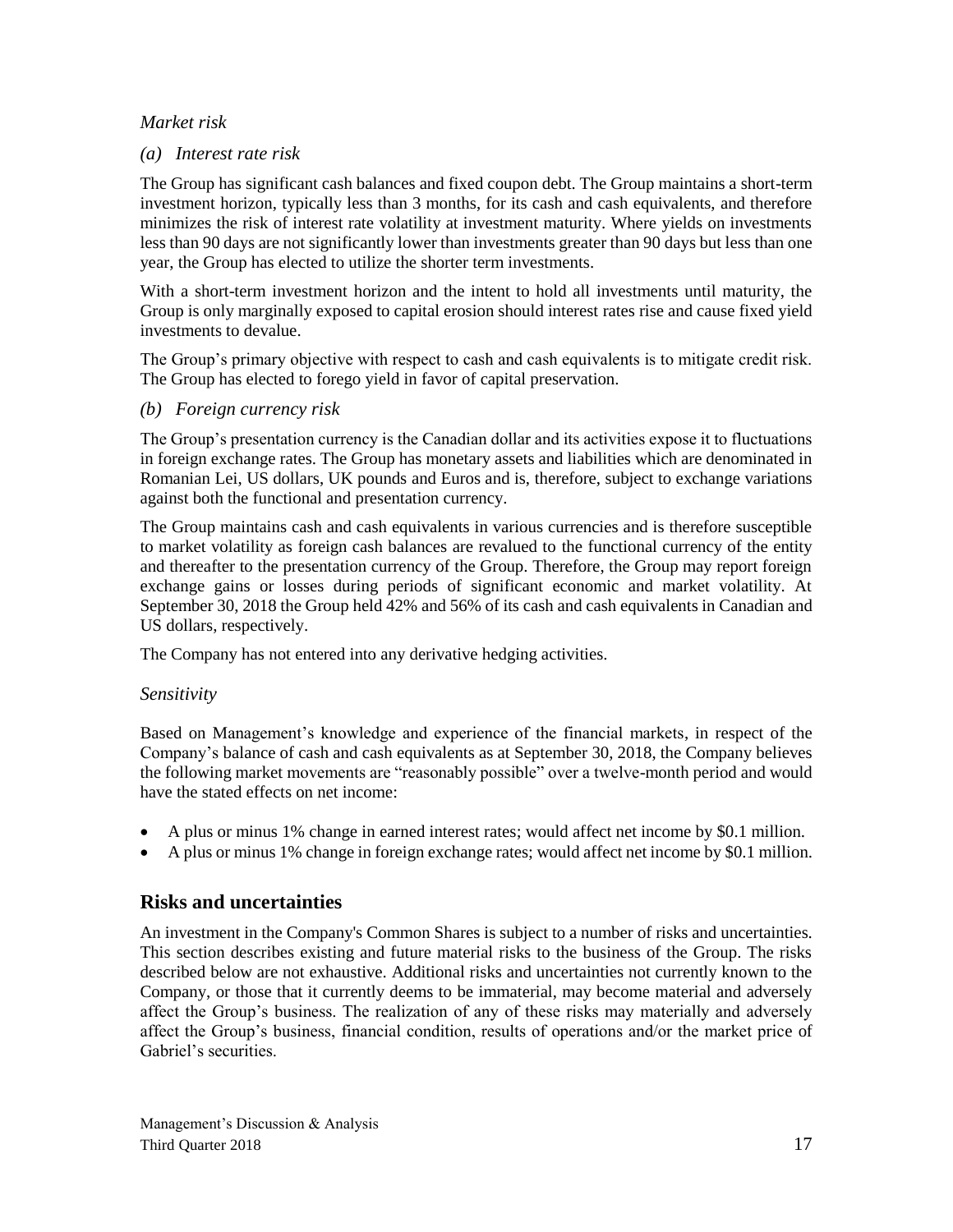#### *ICSID Arbitration*

The resources necessary in pursuing the ICSID Arbitration are substantial and the amount of costs, fees and other expenses and commitments payable in connection with the ICSID Arbitration may differ materially from Management's expectations. Based on the case specific nature of arbitration and the inherent uncertainty in the actions of the Respondent, or the process, timing or outcome of the ICSID Arbitration, there can be no assurances that the ICSID Arbitration will advance in a customary or predictable manner or be completed or settled within any specific or reasonable period of time.

There is no assurance that the Claimants will be successful in establishing Romania's liability in the ICSID Arbitration or, if successful, will collect an award of compensation from the Respondent in the amount requested or at all. Failure to prevail in the ICSID Arbitration or to obtain adequate compensation for the loss in value of the Group's investment would materially adversely affect the Group.

The pursuit by the Company of the ICSID Arbitration may lead to the commencement of further abusive fiscal and other investigations and assessments against RMGC by the Romanian State.

#### *Additional Funding*

Further funding is required by the Company to continue as a going concern and to pursue the ICSID Arbitration to its conclusion, and for general working capital requirements.

Historically the Company has been financed through the issuance of its Common Shares, other equity based securities and convertible debt. Although the Company has been successful in the past in obtaining financing, it has limited access to financial resources as a direct result of the dispute concerning the Project and the core focus of the Company upon the ICSID Arbitration. Notwithstanding progress in the Company's discussions with its principal securityholders on raising additional funding, there is a risk that sufficient additional financing may not be available to the Company on acceptable terms, or at all.

Whilst, as disclosed above, the Company has initiated a process to sell its long lead-time equipment which would, if completed, provide the Company with a reduced cost base and additional working capital, there are no assurances regarding the success of such a sale process or that any proceeds may be realized from the sale of equipment. The timing of the receipt of any such sales proceeds is also uncertain.

#### *Refinancing of existing securities*

The Company may need or desire to refinance all or a portion of the Convertible Notes issued and outstanding pursuant to the Private Placements. There can be no assurance that the Company will be able to refinance any of its indebtedness or incur additional indebtedness.

#### *Political and economic uncertainty in Romania*

Gabriel's material operations, property rights and other interests are located in Romania. As such, the Company's activities are subject to a number of country specific risks over which it has no control. These risks may include risks related to social, political, economic, legal and fiscal instability and changes of Romanian laws and regulations affecting foreign ownership, taxation, working conditions, rates of exchange, exchange control, exploration licensing, and export licensing and export duties.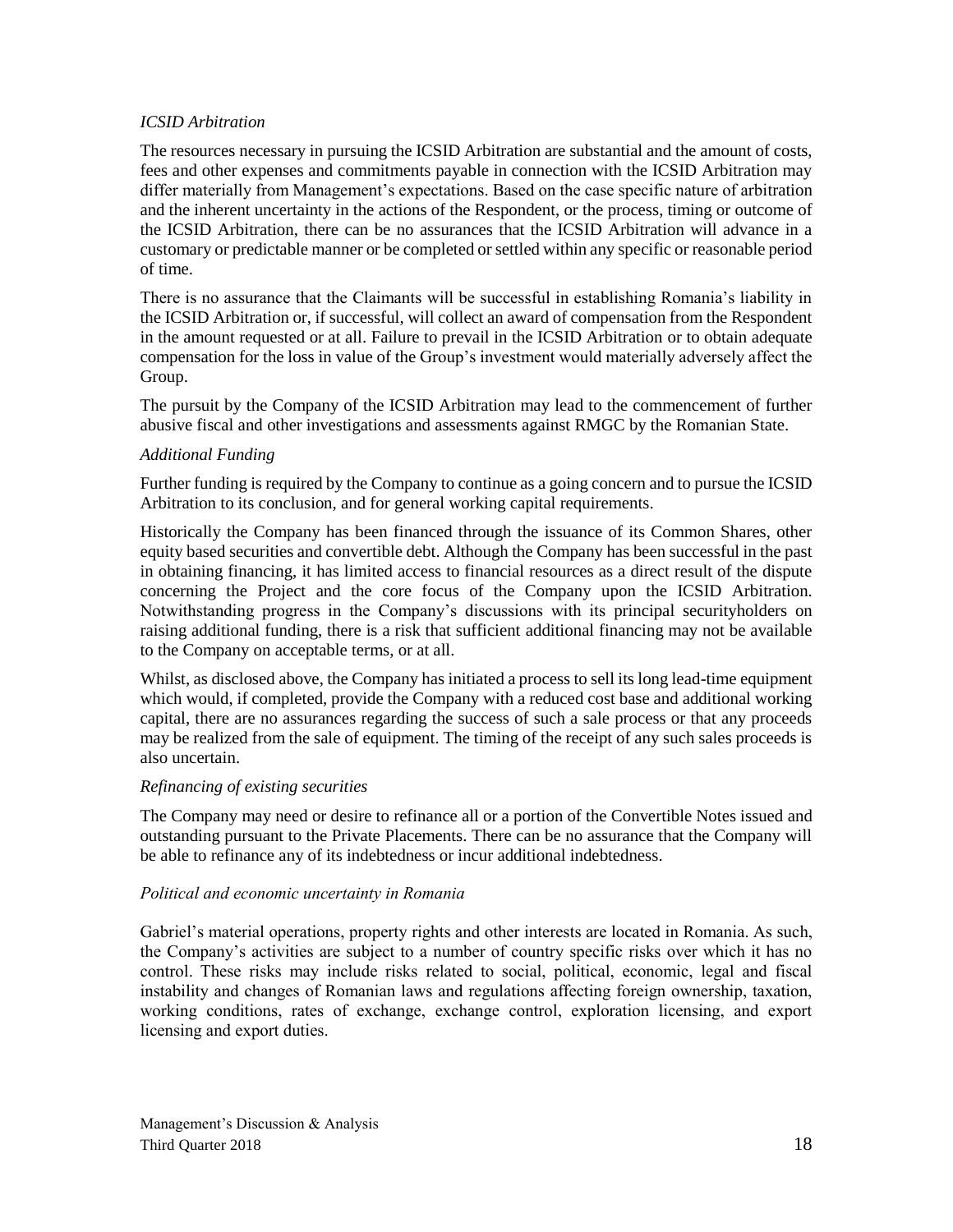In the event of a dispute arising in respect of the Company's activities in Romania (other than the ICSID Arbitration), the Company may be subject to the exclusive jurisdiction of foreign courts or may not be successful in subjecting foreign persons to the jurisdiction of courts in Canada or elsewhere. Any adverse or arbitrary decision of a court, arbitrator or other governmental or regulatory body may have a material adverse impact on the Company's business, assets, prospects, financial condition and results of operations and/or the market price of its securities.

### *Mineral tenure rights*

As described above, RMGC is the titleholder of the License, an exploitation concession license issued by the Romanian State in June 1999 with respect to the mineral resources and reserves at Roşia Montană. The License has an initial duration of 20 years and may be extended for additional five-year periods as may be needed to ensure rational exploitation of the mineral resources and reserves identified and approved by NAMR. The License expires in June 2019 and an application for renewal is required to be filed no less than 90 days prior to the expiry. Although RMGC retains "nominal ownership" of the License, the acts and omissions of the Romanian State have prevented RMGC from realizing any benefits of such ownership and thus have deprived the License entirely of its value.

Pursuant to an exploration concession license issued by the Romanian State in May 1999 relating to the Rodu-Frasin and Tarniţa deposits located in the vicinity of Roşia Montană, and following the completion of extensive exploration at Bucium which identified two feasible deposits, RMGC acquired a direct and exclusive legal right to obtain exploitation licenses for such deposits. However, in violation of RMGC's legal rights and of Romania's legal obligations, Romania has failed for the last 10 years to act on RMGC's applications for exploitation licenses for Rodu-Frasin and Tarnita.

#### *Legal proceedings*

As previously disclosed, Gabriel has been party (directly and through RMGC) to a number of legal challenges in Romania and, in the course of its business, may from time to time become involved in the defence and initiation of legal claims, arbitration and other legal proceedings.

Due to the inherent uncertainties of the judicial process in Romania, the nature and results of any such legal proceedings cannot be predicted with any certainty. In addition, such claims, arbitration and other legal proceedings can be lengthy and involve the incurrence of substantial costs and resources by the Company. The initiation, pursuit and/or outcome of any particular claim, arbitration or legal proceeding could have a material adverse effect on the Company's financial position and results of operations, and on the Company's business, assets and prospects.

## *UNESCO World Heritage List*

As described above, in July 2018, the World Heritage Committee postponed a decision on the inclusion of the Roșia Montană Mining Cultural Landscape on the UNESCO World Heritage List for up to three years. The inclusion of Roșia Montană on the UNESCO World Heritage List has a material adverse impact on the Company's business, assets and financial condition insofar as it effectively prevents any mining in the Project area and thus whether an amicable resolution of the dispute with the Romanian State could be reached.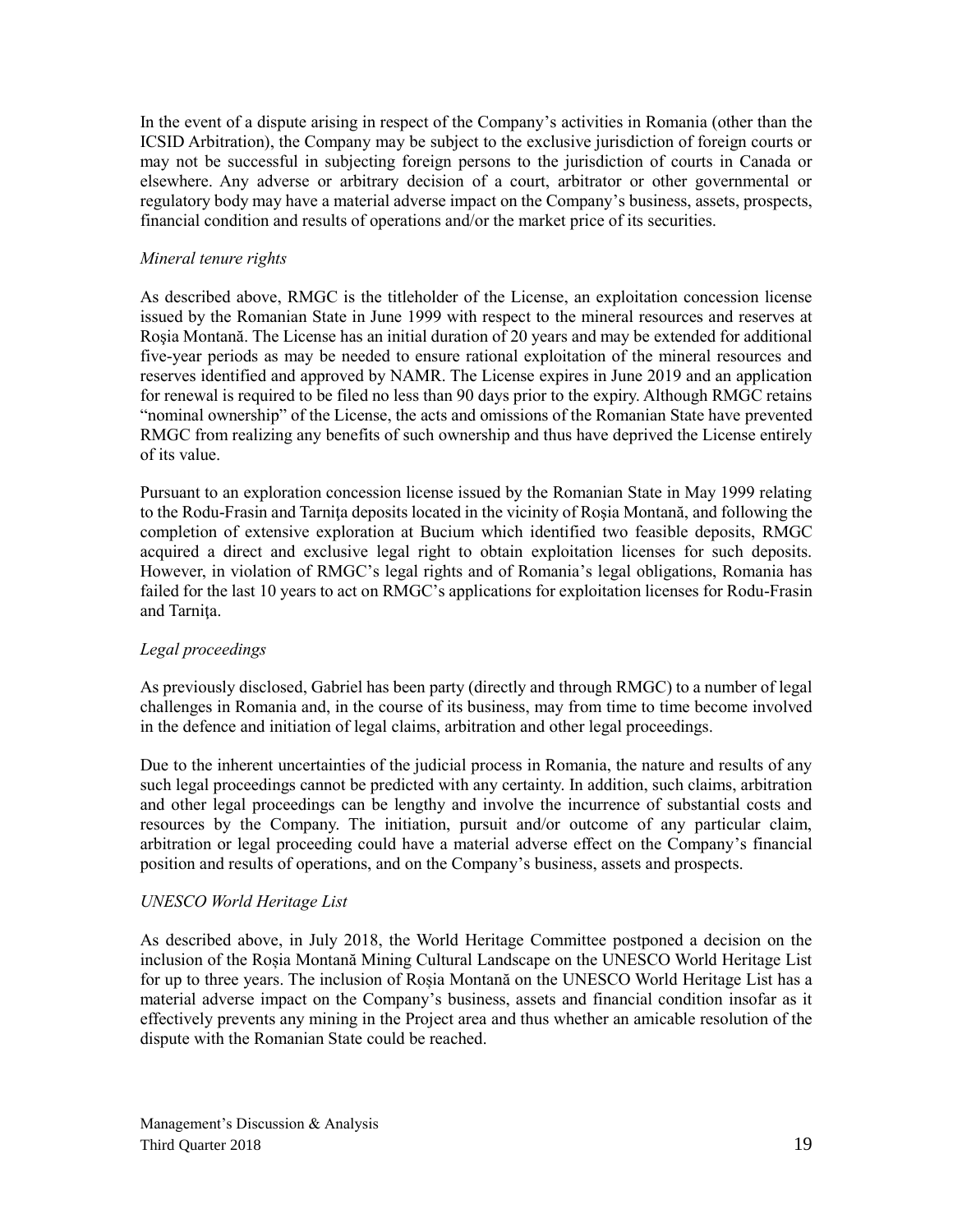#### *Dependence on Management and key personnel*

The Group is dependent on a relatively small number of key directors, officers and employees. Loss of any one of those persons could have an adverse effect on it. Retaining qualified and experienced personnel is critical to the Company's success. However, there can be no assurance that the Group will be successful in so doing.

Furthermore, the loss of key employees, in particular those who possess important historical knowledge related to the Project which could be relevant to the ICSID Arbitration, could have a material adverse effect on the outcome of the ICSID Arbitration and future operations of the Group.

#### *Minvest mine closure plan*

In May 2006, Minvest permanently ceased all of its mining operations at Roșia Montană. As a result, a mine closure plan was developed, which, Gabriel understands, was approved by the Romanian Ministry of Economy and NAMR. The mine closure plan was developed to integrate into RMGC's development plans for Roșia Montană in order to avoid any conflict between the Romanian State's closure activities and RMGC's development activities. A state-owned company under the coordination of the Ministry of Economy, S.C. CONVERSMIN S.A., has responsibility for the mine closure plan.

There can be no assurance that the activities contemplated by such mine closure plan will be implemented in a timely fashion, and no such action has been undertaken to date. Until the mine closure plan has been fully implemented, there can be no assurance that such activities will not attract liability to RMGC, as the titleholder of the License, under the current or future laws, rules and regulations applicable to mining activities in Romania. Likewise, there can be no assurance that the legally binding assumption by the Romanian State-owned operator of all liabilities associated with its past mining operations and the indemnification of RMGC from such liabilities will be fulfilled by, or be enforceable against, such entity.

#### *Potential dilution to existing shareholders*

As described above, the Company will require additional financing in order to pursue the ICSID Arbitration to its conclusion and for general working capital requirements. In order to raise such financing, the Company anticipates that it may sell additional equity securities including, but not limited to, its Common Shares, share purchase warrants or some form of convertible security. The effect of additional issuances of equity securities will result in dilution to existing shareholders.

The conversion and/or exercise (as applicable) of the Company's outstanding Convertible Notes and existing warrants could result in the issuance of a significant number of Common Shares causing significant dilution to the ownership of existing shareholders. Unless and until the Company successfully permits the Project or collects an arbitral award, if any, or acquires and/or develops other operating properties which provide positive cash flow, the Company's ability to meet its obligations as they fall due or redeem in whole or part or otherwise restructure the Convertible Notes will be limited to the Company's cash on hand and/or its ability to issue additional equity or debt securities in the future. Such transactions could potentially cause substantial dilution to the shareholders at that time.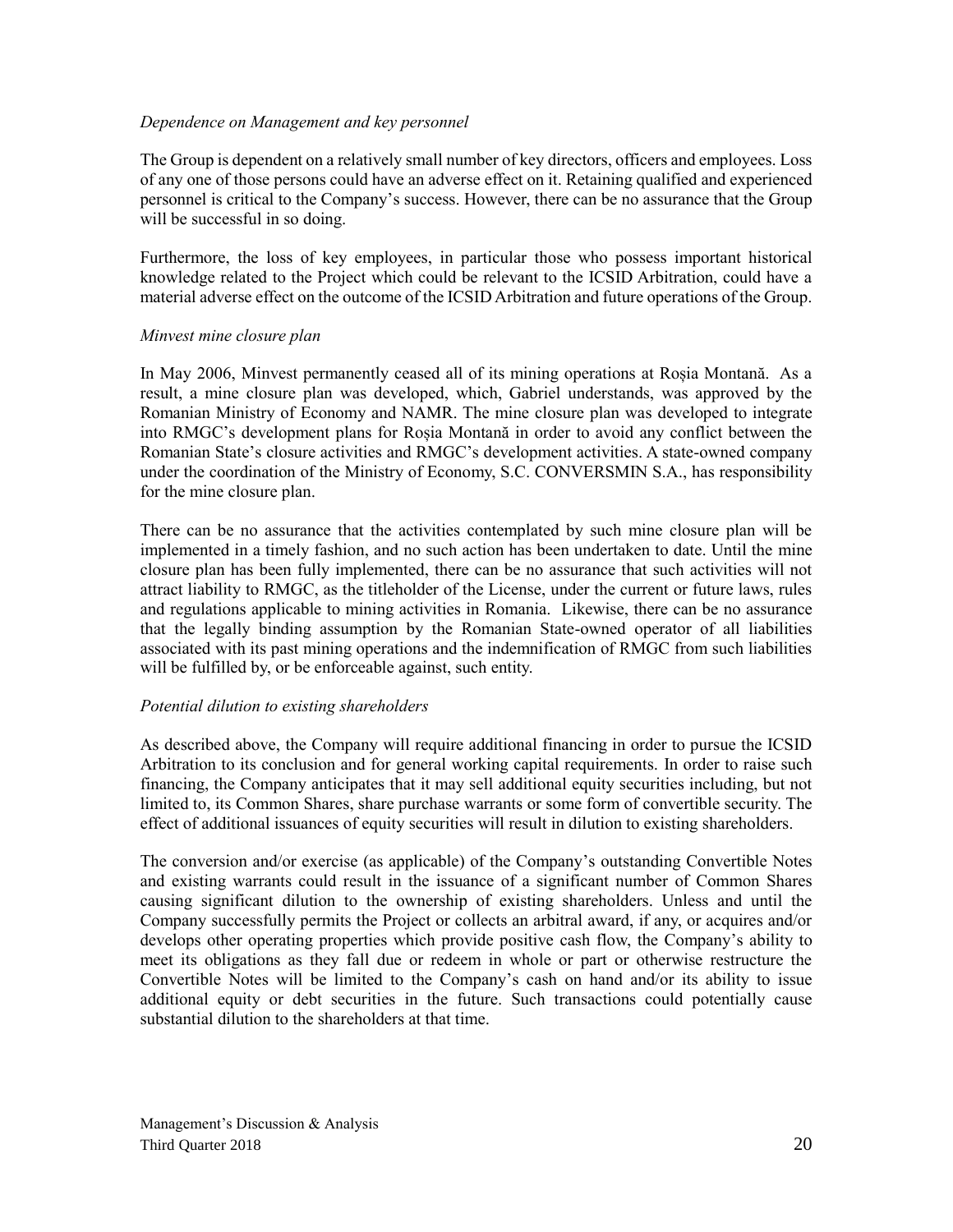#### *Continued Listing of the Company's Common Shares*

The continued listing of the Company's Common Shares on the Exchange is conditional upon its ability to meet the applicable continued listing requirements of the Exchange. In the event that Gabriel is not able to maintain a listing of its Common Shares on the Exchange or any substitute exchange, it may be extremely difficult or impossible for shareholders to sell their Common Shares. If the Company is delisted from the Exchange but obtains a substitute listing for the Common Shares, the Common Shares may have less liquidity and more price volatility than experienced on the Exchange. Shareholders may not be able to sell their Common Shares on any such substitute exchange in the quantities, at the times, or at the prices that could potentially be available on a more liquid trading market. As a result of these factors, if the Common Shares are delisted from the Exchange, the price of the Common Shares may decline and the Company's ability to obtain financing in the future could be materially impaired.

#### *Compliance with Anti-Corruption Laws*

Gabriel is subject to various anti-corruption laws and regulations including, but not limited to, the Canadian Corruption of Foreign Public Officials Act 1999 and the UK Bribery Act 2010. In general, these laws prohibit a company and its employees and intermediaries from bribing or making other prohibited payments to foreign officials or other persons to obtain or retain business or gain some other business advantage. Gabriel's primary operations are located in Romania, a country which, according to Transparency International, is perceived as having fairly high levels of corruption relative to the rest of Europe (Romania ranks  $59<sup>th</sup>$  out of 180 countries in terms of corruption, according to a 2017 index published in 2018 by Transparency International). Gabriel cannot predict the nature, scope or effect of future anti-corruption regulatory requirements to which Gabriel's operations might be subject or the manner in which existing laws might be administered or interpreted.

Failure to comply with the applicable legislation and other similar foreign laws could expose Gabriel and/or its senior management to civil and/or criminal penalties, other sanctions and remedial measures, legal expenses and reputational damage, all of which could materially and adversely affect Gabriel's business, financial condition and results of operations. Likewise, any investigation of any potential violations of the applicable anti-corruption legislation by UK, Canadian or foreign authorities could also have an adverse impact on Gabriel's ability to develop the Project or its business, financial condition and results of operations.

As a consequence of these legal and regulatory requirements, Gabriel has instituted policies and procedures with regard to business ethics, which have been designed to ensure that Gabriel and its employees comply with applicable anti-corruption laws and regulations. However, there can be no assurance or guarantee that such efforts have been and will be completely effective in ensuring Gabriel's compliance, and the compliance of its employees, consultants, contractors and other agents, with all applicable anti-corruption laws and regulations.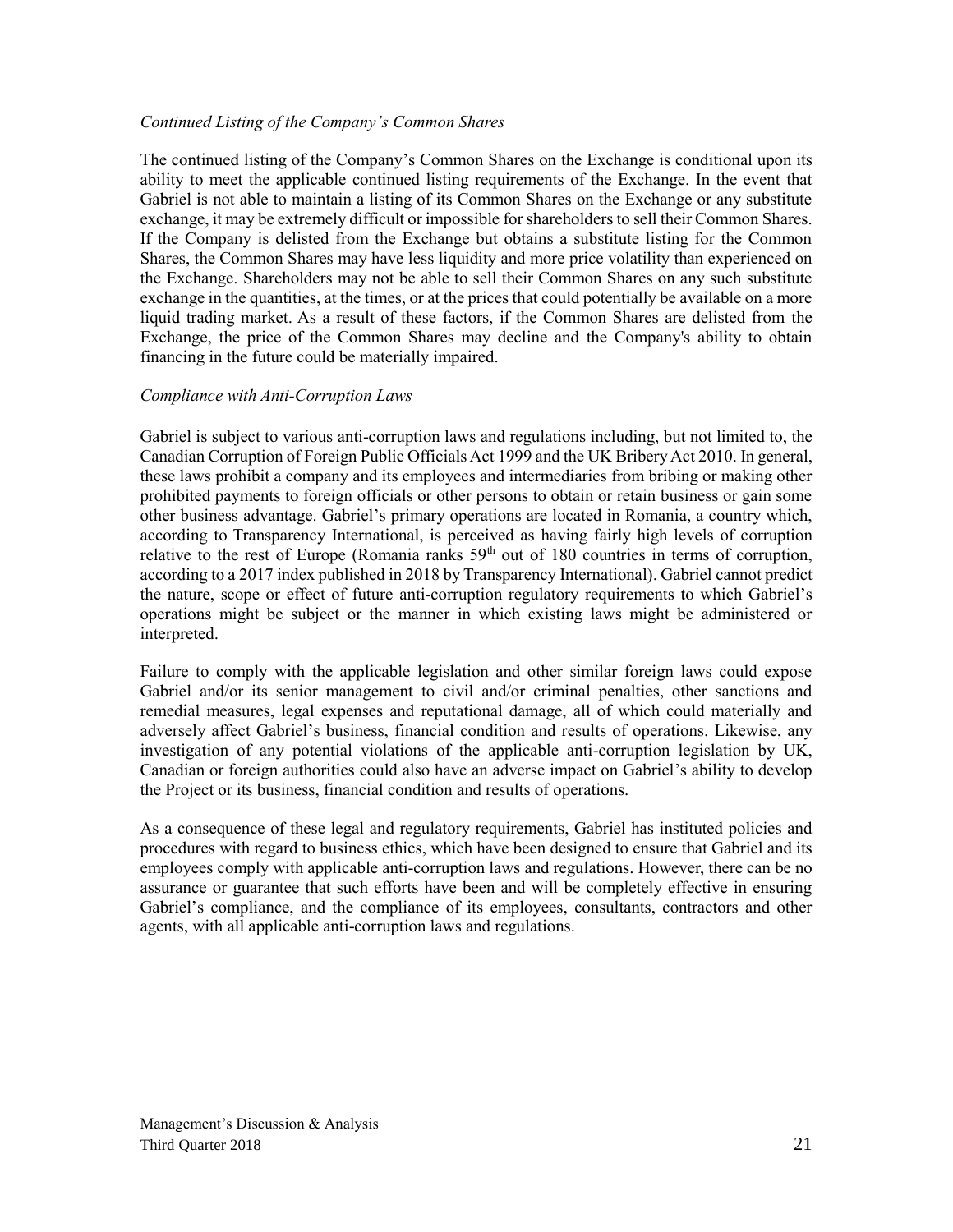#### *Insurance and uninsurable risks*

Gabriel maintains insurance to protect it against certain risks related to its operations in type and amounts that it believes are reasonable depending upon the circumstances surrounding each identified risk and the advice of its retained insurance advisor. There are also risks against which the Company cannot insure or against which it may elect not to insure for various reasons. The potential costs associated with any liabilities not covered by insurance, or in excess of insurance coverage, or compliance with applicable laws and regulations may cause substantial delays to its operations and require significant capital outlays, adversely affecting the future business, assets, prospects, financial condition and results of operations of the Company.

#### *General economic and financial market conditions*

Global economic and financial conditions may impact the ability of the Company to obtain loans, financing and other credit facilities in the future and, if obtained, on terms favourable to the Company. As a consequence, global financial conditions could adversely impact the Company's financial status and share price.

#### *Market price volatility*

Publicly quoted securities are subject to a relatively high degree of price volatility. It may be anticipated that the quoted market for the Common Shares of the Company will be subject to market trends generally and there may be significant fluctuations in the price of the Company's Common Shares.

#### *Currency fluctuations*

The Company's reporting currency is the Canadian dollar, which is exposed to fluctuations against other currencies. The Company's primary operations are located in Romania and many of its expenditures and obligations are denominated in RON. In addition, the Company has and/or will have expenditures and obligations denominated in other currencies including, but not limited to, Canadian dollars, US dollars, EUROs and United Kingdom pounds sterling ("GBP"). The Company maintains active cash accounts in Canadian dollars, US dollars, GBP and RON and has either monetary assets and/or liabilities in currencies including US dollars, Canadian dollars, EUROs, GBP and RON. As such, the Company's results of operations are subject to foreign currency fluctuation risks and such fluctuations may adversely affect the financial position and operating results of the Company. The Company does not currently use any derivative products to actively manage or mitigate any foreign exchange exposure.

#### *No history of earnings or dividends*

The Company has no history of earnings and as such the Company has not paid dividends on its Common Shares since incorporation. The Company does not intend to declare or pay cash dividends at present.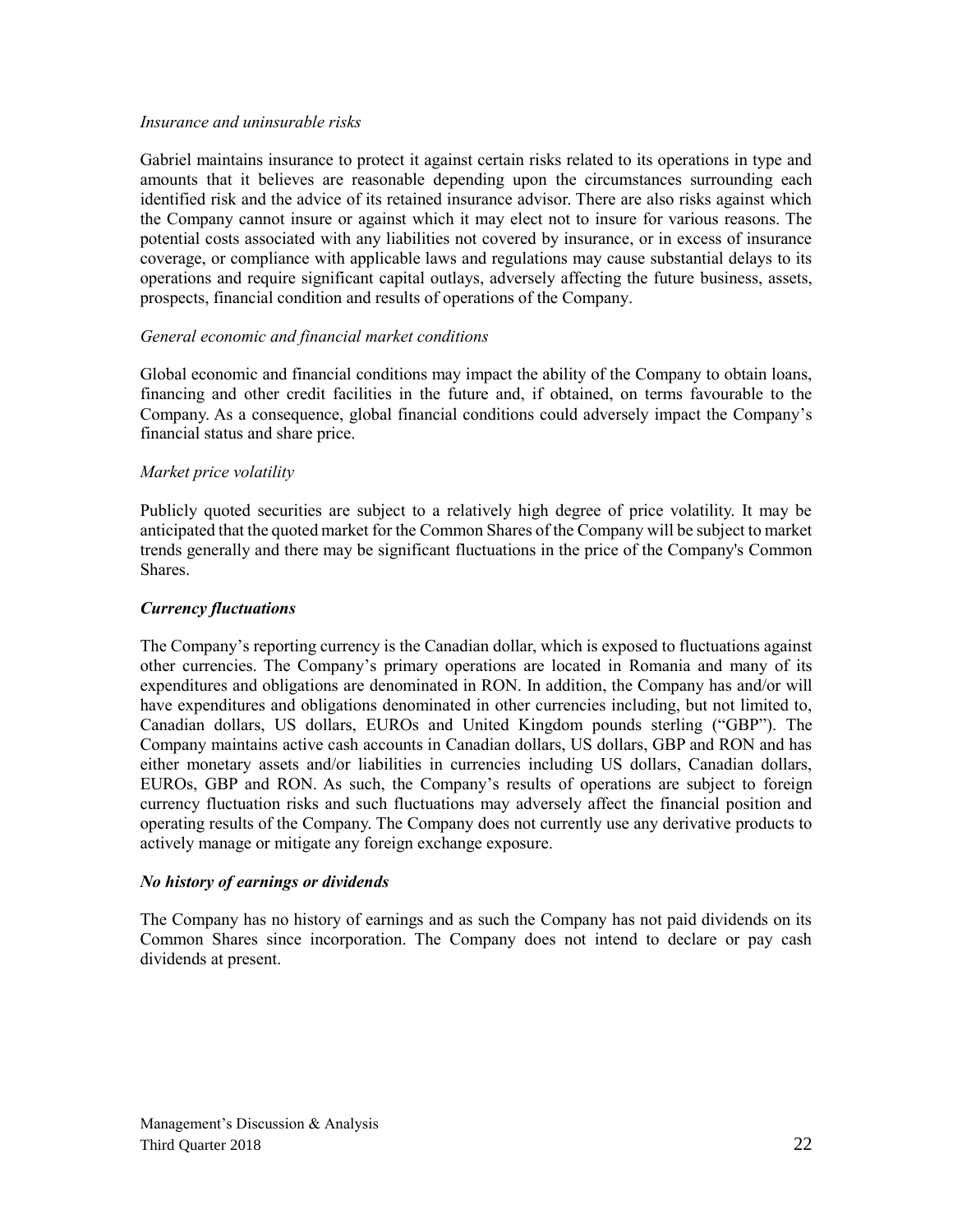#### *Accounting policies and internal controls*

Since January 1, 2011, the Company has prepared its financial reports in accordance with International Financial Reporting Standards. In preparation of financial reports, Management of Gabriel may need to rely upon assumptions, make estimates or use their best judgment in determining the financial condition of the Company. Significant accounting policies are described in more detail in the Company's audited financial statements.

In order to have a reasonable level of assurance that financial transactions are properly authorized, assets are safeguarded against unauthorized or improper use, and transactions are properly recorded and reported, the Company has implemented and continues to analyze its internal control systems for financial reporting. Although the Company believes its financial reporting and financial statements are prepared with reasonable safeguards to ensure reliability, the Company cannot provide absolute assurance.

## *Enforcement of civil liabilities*

As substantially all of the assets of Gabriel and its subsidiaries are located outside of Canada, and certain of its directors and officers are resident outside of Canada, it may be difficult or impossible to enforce judgements granted by a court in Canada against the assets of Gabriel or its subsidiaries or its directors and officers residing outside of Canada.

## *Conflicts of interest*

Some of the directors and officers of the Company are, or may be, on the boards of other natural resource companies from time to time resulting in conflicts of interests. Therefore, there is the potential for a conflict of interest between the Company and some of its directors and officers. Directors and officers of the Company with conflicts of interest will be subject to and will follow the procedures set out in applicable corporate and securities legislation, regulations, rules and policies.

# **CEO/CFO Certification**

The Company's Chief Executive Officer ("CEO") and Chief Financial Officer ("CFO") have reviewed the interim financial statements and interim MD&A (the "Interim Filings") for the threemonth period ended September 30, 2018.

The CEO and CFO certify that, as at September 30, 2018, based on their knowledge, having exercised reasonable diligence, the Interim Filings do not contain any untrue statement of a material fact or omit to state a material fact required to be stated or that is necessary to make a statement not misleading in light of the circumstances under which it was made, for the period covered by the Interim Filings

The CEO and CFO certify that, as at September 30, 2018, based on their knowledge, having exercised reasonable diligence, the interim financial statements for the period, together with the other financial information included in the Interim Filings, fairly present in all material respects the financial condition, financial performance and cash flows of the Company, as of September 30, 2018 and for the three month period to that date.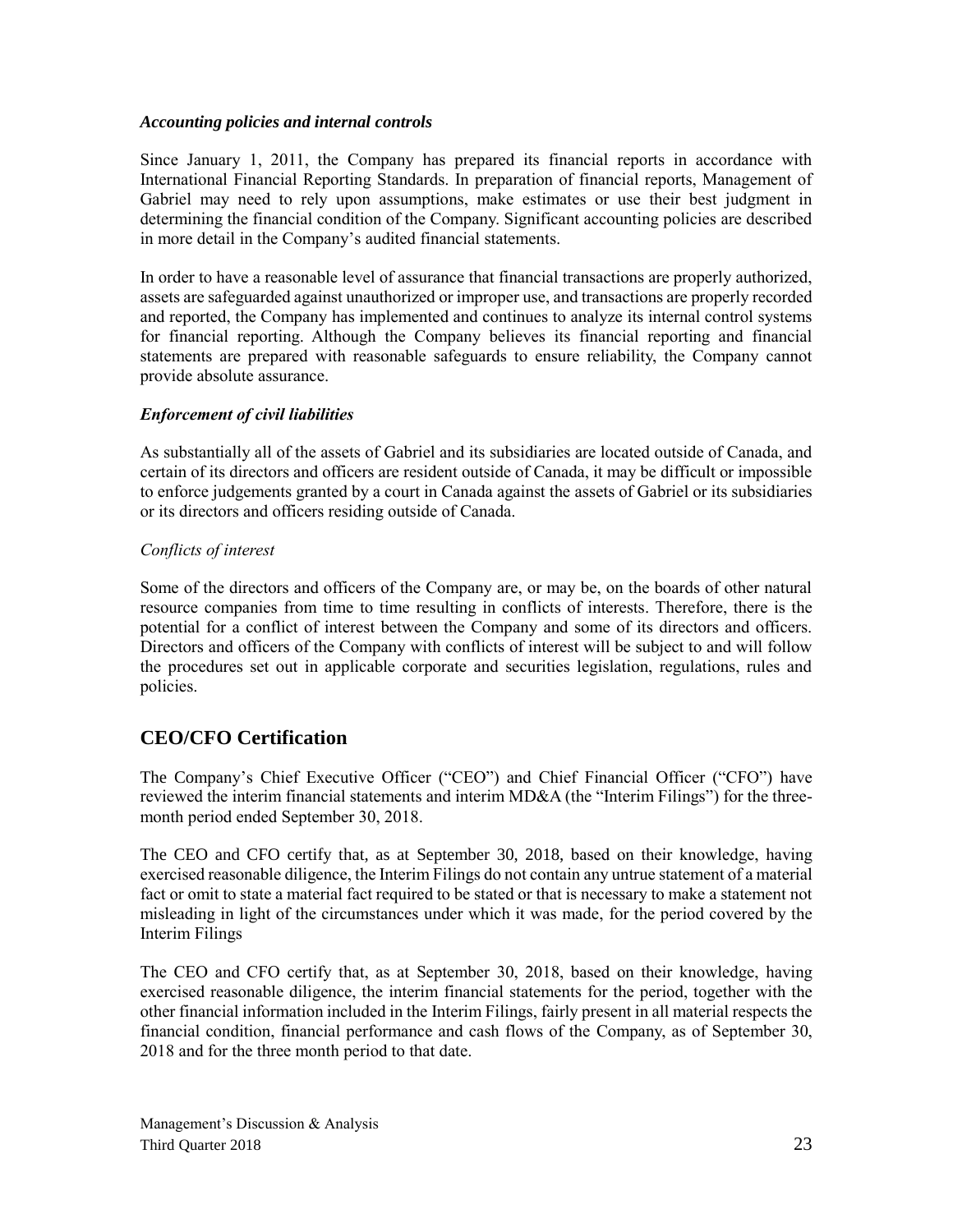# **Outstanding Share Data**

The Company's fully diluted share capital as at November 27, 2018 was:

|                                        | Outstanding |
|----------------------------------------|-------------|
| Common shares                          | 384,452,780 |
| Common stock options                   | 20,603,020  |
| Deferred share units - common shares   | 2,540,231   |
| Restricted share units - common shares | 1,234,347   |
| Warrants                               | 111,536,250 |
| Convertible notes                      | 307,912,500 |
| <b>Fully diluted share capital</b>     | 828,279,128 |

## **Forward-Looking Statements**

This MD&A contains "forward-looking information" (also referred to as "forward-looking statements") within the meaning of applicable Canadian securities legislation. Forward-looking statements are provided for the purpose of providing information about Management's current expectations and plans and allowing investors and others to get a better understanding of the Company's operating environment. All statements, other than statements of historical fact, are forward-looking statements.

In this MD&A, forward-looking statements are necessarily based upon a number of estimates and assumptions that, while considered reasonable by the Company at this time, are inherently subject to significant business, economic and competitive uncertainties and contingencies that may cause the Company's actual financial results, performance, or achievements to be materially different from those expressed or implied herein. Some of the uncertainties associated with material factors or assumptions used to develop forward-looking statements include, without limitation: the progress of the ICSID Arbitration, actions by the Romanian Government or affiliates thereof, the impact of current or future litigation against the Group, conditions or events impacting the Company's ability to fund its operations (including but not limited to the completion of further funding noted above) or service its debt, the ability to progress exploration, development and operation of mining properties and the overall impact of misjudgments made in good faith in the course of preparing forward-looking information.

Forward-looking statements involve risks, uncertainties, assumptions, and other factors including those set out above and below, that may never materialize, prove incorrect or materialize other than as currently contemplated, which could cause the Company's results to differ materially from those expressed or implied by such forward-looking statements.

Any statements that express or involve discussions with respect to predictions, expectations, beliefs, plans, projections, objectives, assumptions or future events or performance (often, but not always, identified by words or phrases such as "expects", "is expected", "is of the view" "anticipates", "believes", "plans", "projects", "estimates", "assumes", "intends", "strategy", "goals", "objectives", "potential", "possible" or variations thereof or stating that certain actions, events, conditions or results "may", "could", "would", "should", "might" or "will" be taken, occur or be achieved, or the negative of any of these terms and similar expressions) are not statements of fact and may be forward-looking statements.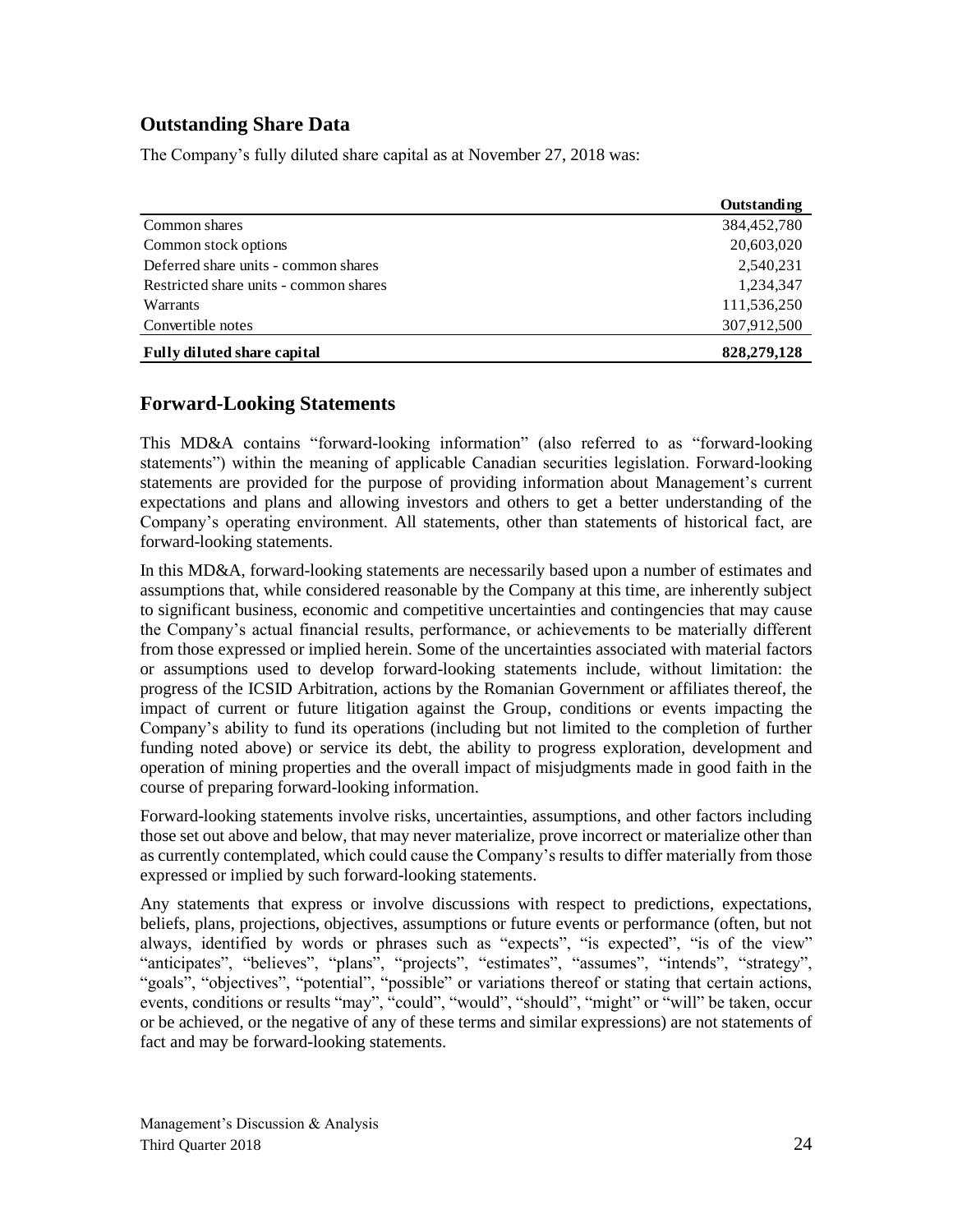Numerous factors could cause actual results to differ materially from those in the forward-looking statements, including without limitation:

- the duration, required disclosure, costs, process and outcome of the ICSID Arbitration;
- changes in the Group's liquidity and capital resources;
- access to funding to support the Group's continued ICSID Arbitration and/or operating activities in the future;
- equity dilution resulting from the conversion of the Convertible Notes, or exercise of warrants, in part or in whole to common shares of the Company;
- the ability of the Company to maintain a continued listing on the Exchange or any regulated public market for trading securities;
- the impact on business strategy and its implementation in Romania of: unforeseen historic acts of corruption, uncertain legal enforcement both for and against the Group and political and social instability;
- regulatory, political and economic risks associated with operating in a foreign jurisdiction including changes in laws, governments and legal and fiscal regimes; and
- volatility of currency exchange rates;
- the availability and continued participation in operational or other matters pertaining to the Group of certain key employees and consultants.

This list is not exhaustive of the factors that may affect any of the Company's forward-looking statements.

Investors are cautioned not to put undue reliance on forward-looking statements, and investors should not infer that there has been no change in the Company's affairs since the date of this report that would warrant any modification of any forward-looking statement made in this document, other documents periodically filed with or furnished to the relevant securities regulators or documents presented on the Company's website. All subsequent written and oral forward-looking statements attributable to the Company or persons acting on its behalf are expressly qualified in their entirety by this notice. The Company disclaims any intent or obligation to update publicly or otherwise revise any forward-looking statements or the foregoing list of assumptions or factors, whether as a result of new information, future events or otherwise, subject to the Company's disclosure obligations under applicable Canadian securities regulations. Investors are urged to read the Company's filings with Canadian securities regulatory agencies.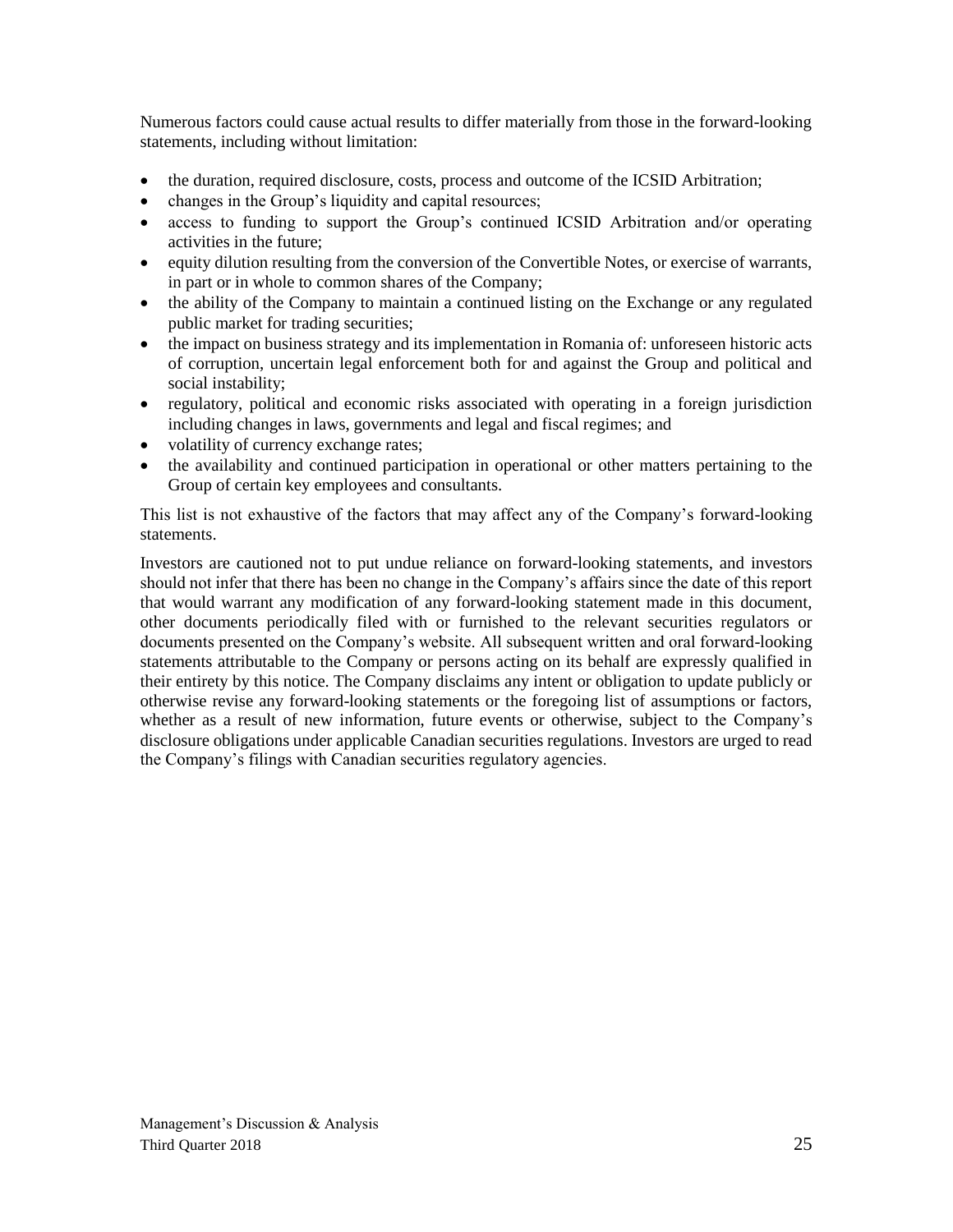# **Gabriel Resources Ltd.**

Condensed Interim Consolidated Financial Statements (Unaudited) For the period ended September 30, 2018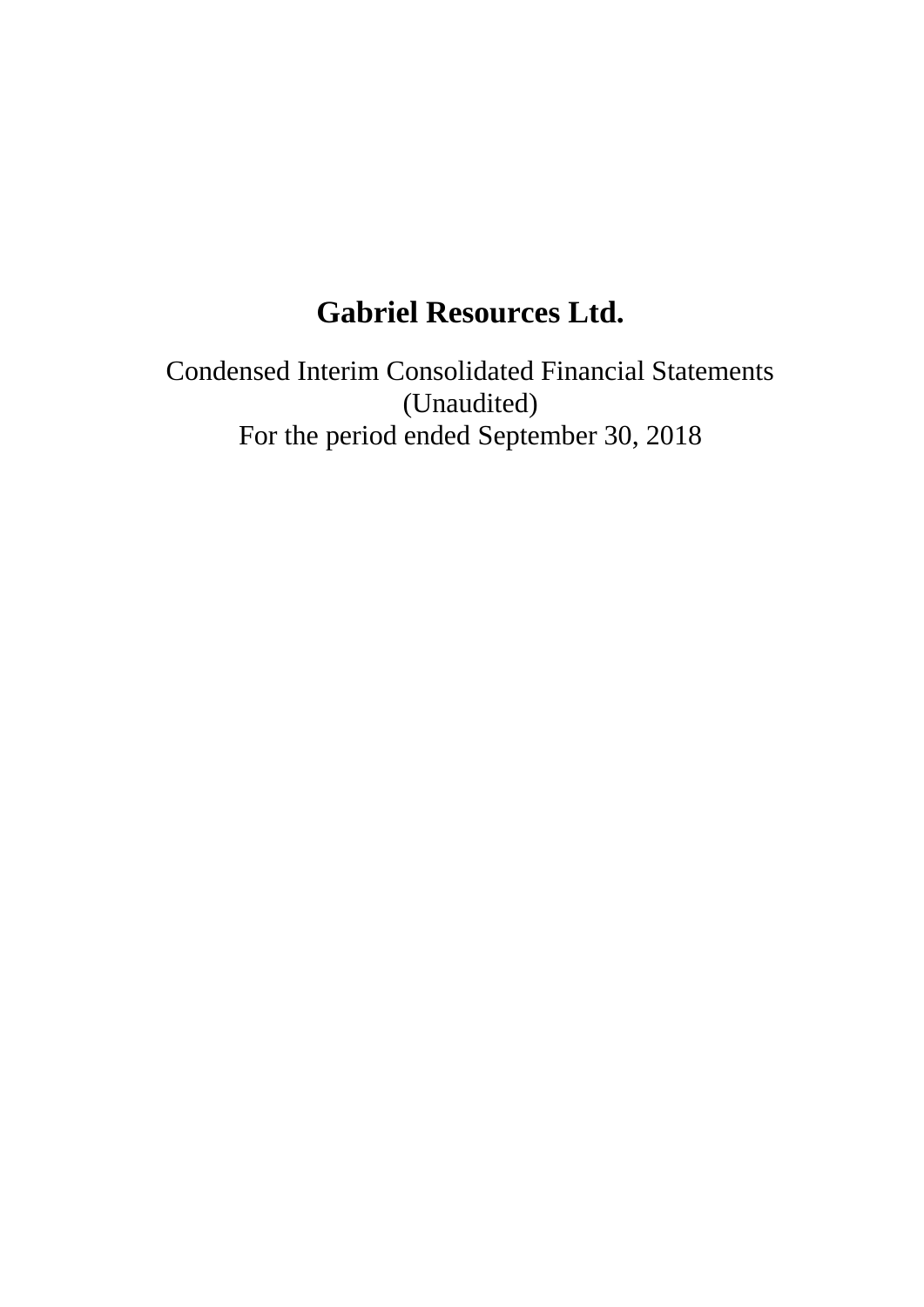# Condensed Consolidated Statement of Financial Position

As at September 30, 2018 and December 31, 2017 *(Unaudited and expressed in thousands of Canadian dollars)*

| 2018<br>Notes<br>2017<br><b>Assets</b><br><b>Current assets</b><br>Cash and cash equivalents<br>7<br>31,220<br>11,565<br>Trade and other receivables<br>641<br>875<br>418<br>520<br>Prepaid expenses and supplies<br>Total current assets (excluding assets classified as held for sale)<br>12,624<br>32,615<br>Assets classified as held for sale<br>6,310<br>6<br>13,723<br>18,934<br><b>Total current assets</b><br>46,338<br>Non-current assets<br>Restricted cash<br>540<br>850<br>141<br>Property, plant and equipment<br>112<br>Loan receivable<br>12<br>500<br><b>Total non-current assets</b><br>1,181<br>962<br><b>TOTAL ASSETS</b><br>20,115<br>47,300<br><b>Liabilities</b><br><b>Current liabilities</b><br>Trade and other payables<br>3,909<br>8<br>8,352<br>Resettlement liabilities<br>604<br>9<br>532<br>Other current liabilities<br>10<br>864<br>1,156<br><b>Total current liabilities</b><br>9,820<br>5,597<br><b>Non-current liabilities</b><br>Convertible, subordinated, unsecured notes<br>17<br>69,080<br>63,201<br><b>Total non-current liabilities</b><br>69,080<br>63,201<br><b>TOTAL LIABILITIES</b><br>78,900<br>68,798<br><b>Deficit</b><br>Share capital<br>868,288<br>868,288<br>Other reserves<br>133,987<br>133,449<br>Currency translation adjustment<br>1,640<br>1,579<br>Accumulated deficit<br>(1,066,666)<br>(1,028,765)<br>Deficit attributable to owners of the parent<br>(62,751)<br>(25, 449)<br>11<br>Non-controlling interest<br>3,966<br>3,951<br><b>TOTAL DEFICIT</b><br>(58, 785)<br>(21, 498)<br><b>TOTAL DEFICIT AND LIABILITIES</b><br>20,115<br>47,300 |  | September 30 | December 31 |
|--------------------------------------------------------------------------------------------------------------------------------------------------------------------------------------------------------------------------------------------------------------------------------------------------------------------------------------------------------------------------------------------------------------------------------------------------------------------------------------------------------------------------------------------------------------------------------------------------------------------------------------------------------------------------------------------------------------------------------------------------------------------------------------------------------------------------------------------------------------------------------------------------------------------------------------------------------------------------------------------------------------------------------------------------------------------------------------------------------------------------------------------------------------------------------------------------------------------------------------------------------------------------------------------------------------------------------------------------------------------------------------------------------------------------------------------------------------------------------------------------------------------------------------------------------------------------------------------------------------|--|--------------|-------------|
|                                                                                                                                                                                                                                                                                                                                                                                                                                                                                                                                                                                                                                                                                                                                                                                                                                                                                                                                                                                                                                                                                                                                                                                                                                                                                                                                                                                                                                                                                                                                                                                                              |  |              |             |
|                                                                                                                                                                                                                                                                                                                                                                                                                                                                                                                                                                                                                                                                                                                                                                                                                                                                                                                                                                                                                                                                                                                                                                                                                                                                                                                                                                                                                                                                                                                                                                                                              |  |              |             |
|                                                                                                                                                                                                                                                                                                                                                                                                                                                                                                                                                                                                                                                                                                                                                                                                                                                                                                                                                                                                                                                                                                                                                                                                                                                                                                                                                                                                                                                                                                                                                                                                              |  |              |             |
|                                                                                                                                                                                                                                                                                                                                                                                                                                                                                                                                                                                                                                                                                                                                                                                                                                                                                                                                                                                                                                                                                                                                                                                                                                                                                                                                                                                                                                                                                                                                                                                                              |  |              |             |
|                                                                                                                                                                                                                                                                                                                                                                                                                                                                                                                                                                                                                                                                                                                                                                                                                                                                                                                                                                                                                                                                                                                                                                                                                                                                                                                                                                                                                                                                                                                                                                                                              |  |              |             |
|                                                                                                                                                                                                                                                                                                                                                                                                                                                                                                                                                                                                                                                                                                                                                                                                                                                                                                                                                                                                                                                                                                                                                                                                                                                                                                                                                                                                                                                                                                                                                                                                              |  |              |             |
|                                                                                                                                                                                                                                                                                                                                                                                                                                                                                                                                                                                                                                                                                                                                                                                                                                                                                                                                                                                                                                                                                                                                                                                                                                                                                                                                                                                                                                                                                                                                                                                                              |  |              |             |
|                                                                                                                                                                                                                                                                                                                                                                                                                                                                                                                                                                                                                                                                                                                                                                                                                                                                                                                                                                                                                                                                                                                                                                                                                                                                                                                                                                                                                                                                                                                                                                                                              |  |              |             |
|                                                                                                                                                                                                                                                                                                                                                                                                                                                                                                                                                                                                                                                                                                                                                                                                                                                                                                                                                                                                                                                                                                                                                                                                                                                                                                                                                                                                                                                                                                                                                                                                              |  |              |             |
|                                                                                                                                                                                                                                                                                                                                                                                                                                                                                                                                                                                                                                                                                                                                                                                                                                                                                                                                                                                                                                                                                                                                                                                                                                                                                                                                                                                                                                                                                                                                                                                                              |  |              |             |
|                                                                                                                                                                                                                                                                                                                                                                                                                                                                                                                                                                                                                                                                                                                                                                                                                                                                                                                                                                                                                                                                                                                                                                                                                                                                                                                                                                                                                                                                                                                                                                                                              |  |              |             |
|                                                                                                                                                                                                                                                                                                                                                                                                                                                                                                                                                                                                                                                                                                                                                                                                                                                                                                                                                                                                                                                                                                                                                                                                                                                                                                                                                                                                                                                                                                                                                                                                              |  |              |             |
|                                                                                                                                                                                                                                                                                                                                                                                                                                                                                                                                                                                                                                                                                                                                                                                                                                                                                                                                                                                                                                                                                                                                                                                                                                                                                                                                                                                                                                                                                                                                                                                                              |  |              |             |
|                                                                                                                                                                                                                                                                                                                                                                                                                                                                                                                                                                                                                                                                                                                                                                                                                                                                                                                                                                                                                                                                                                                                                                                                                                                                                                                                                                                                                                                                                                                                                                                                              |  |              |             |
|                                                                                                                                                                                                                                                                                                                                                                                                                                                                                                                                                                                                                                                                                                                                                                                                                                                                                                                                                                                                                                                                                                                                                                                                                                                                                                                                                                                                                                                                                                                                                                                                              |  |              |             |
|                                                                                                                                                                                                                                                                                                                                                                                                                                                                                                                                                                                                                                                                                                                                                                                                                                                                                                                                                                                                                                                                                                                                                                                                                                                                                                                                                                                                                                                                                                                                                                                                              |  |              |             |
|                                                                                                                                                                                                                                                                                                                                                                                                                                                                                                                                                                                                                                                                                                                                                                                                                                                                                                                                                                                                                                                                                                                                                                                                                                                                                                                                                                                                                                                                                                                                                                                                              |  |              |             |
|                                                                                                                                                                                                                                                                                                                                                                                                                                                                                                                                                                                                                                                                                                                                                                                                                                                                                                                                                                                                                                                                                                                                                                                                                                                                                                                                                                                                                                                                                                                                                                                                              |  |              |             |
|                                                                                                                                                                                                                                                                                                                                                                                                                                                                                                                                                                                                                                                                                                                                                                                                                                                                                                                                                                                                                                                                                                                                                                                                                                                                                                                                                                                                                                                                                                                                                                                                              |  |              |             |
|                                                                                                                                                                                                                                                                                                                                                                                                                                                                                                                                                                                                                                                                                                                                                                                                                                                                                                                                                                                                                                                                                                                                                                                                                                                                                                                                                                                                                                                                                                                                                                                                              |  |              |             |
|                                                                                                                                                                                                                                                                                                                                                                                                                                                                                                                                                                                                                                                                                                                                                                                                                                                                                                                                                                                                                                                                                                                                                                                                                                                                                                                                                                                                                                                                                                                                                                                                              |  |              |             |
|                                                                                                                                                                                                                                                                                                                                                                                                                                                                                                                                                                                                                                                                                                                                                                                                                                                                                                                                                                                                                                                                                                                                                                                                                                                                                                                                                                                                                                                                                                                                                                                                              |  |              |             |
|                                                                                                                                                                                                                                                                                                                                                                                                                                                                                                                                                                                                                                                                                                                                                                                                                                                                                                                                                                                                                                                                                                                                                                                                                                                                                                                                                                                                                                                                                                                                                                                                              |  |              |             |
|                                                                                                                                                                                                                                                                                                                                                                                                                                                                                                                                                                                                                                                                                                                                                                                                                                                                                                                                                                                                                                                                                                                                                                                                                                                                                                                                                                                                                                                                                                                                                                                                              |  |              |             |
|                                                                                                                                                                                                                                                                                                                                                                                                                                                                                                                                                                                                                                                                                                                                                                                                                                                                                                                                                                                                                                                                                                                                                                                                                                                                                                                                                                                                                                                                                                                                                                                                              |  |              |             |
|                                                                                                                                                                                                                                                                                                                                                                                                                                                                                                                                                                                                                                                                                                                                                                                                                                                                                                                                                                                                                                                                                                                                                                                                                                                                                                                                                                                                                                                                                                                                                                                                              |  |              |             |
|                                                                                                                                                                                                                                                                                                                                                                                                                                                                                                                                                                                                                                                                                                                                                                                                                                                                                                                                                                                                                                                                                                                                                                                                                                                                                                                                                                                                                                                                                                                                                                                                              |  |              |             |
|                                                                                                                                                                                                                                                                                                                                                                                                                                                                                                                                                                                                                                                                                                                                                                                                                                                                                                                                                                                                                                                                                                                                                                                                                                                                                                                                                                                                                                                                                                                                                                                                              |  |              |             |
|                                                                                                                                                                                                                                                                                                                                                                                                                                                                                                                                                                                                                                                                                                                                                                                                                                                                                                                                                                                                                                                                                                                                                                                                                                                                                                                                                                                                                                                                                                                                                                                                              |  |              |             |
|                                                                                                                                                                                                                                                                                                                                                                                                                                                                                                                                                                                                                                                                                                                                                                                                                                                                                                                                                                                                                                                                                                                                                                                                                                                                                                                                                                                                                                                                                                                                                                                                              |  |              |             |
|                                                                                                                                                                                                                                                                                                                                                                                                                                                                                                                                                                                                                                                                                                                                                                                                                                                                                                                                                                                                                                                                                                                                                                                                                                                                                                                                                                                                                                                                                                                                                                                                              |  |              |             |
|                                                                                                                                                                                                                                                                                                                                                                                                                                                                                                                                                                                                                                                                                                                                                                                                                                                                                                                                                                                                                                                                                                                                                                                                                                                                                                                                                                                                                                                                                                                                                                                                              |  |              |             |
|                                                                                                                                                                                                                                                                                                                                                                                                                                                                                                                                                                                                                                                                                                                                                                                                                                                                                                                                                                                                                                                                                                                                                                                                                                                                                                                                                                                                                                                                                                                                                                                                              |  |              |             |
|                                                                                                                                                                                                                                                                                                                                                                                                                                                                                                                                                                                                                                                                                                                                                                                                                                                                                                                                                                                                                                                                                                                                                                                                                                                                                                                                                                                                                                                                                                                                                                                                              |  |              |             |
|                                                                                                                                                                                                                                                                                                                                                                                                                                                                                                                                                                                                                                                                                                                                                                                                                                                                                                                                                                                                                                                                                                                                                                                                                                                                                                                                                                                                                                                                                                                                                                                                              |  |              |             |
|                                                                                                                                                                                                                                                                                                                                                                                                                                                                                                                                                                                                                                                                                                                                                                                                                                                                                                                                                                                                                                                                                                                                                                                                                                                                                                                                                                                                                                                                                                                                                                                                              |  |              |             |
|                                                                                                                                                                                                                                                                                                                                                                                                                                                                                                                                                                                                                                                                                                                                                                                                                                                                                                                                                                                                                                                                                                                                                                                                                                                                                                                                                                                                                                                                                                                                                                                                              |  |              |             |
|                                                                                                                                                                                                                                                                                                                                                                                                                                                                                                                                                                                                                                                                                                                                                                                                                                                                                                                                                                                                                                                                                                                                                                                                                                                                                                                                                                                                                                                                                                                                                                                                              |  |              |             |

**Going concern – Note 1**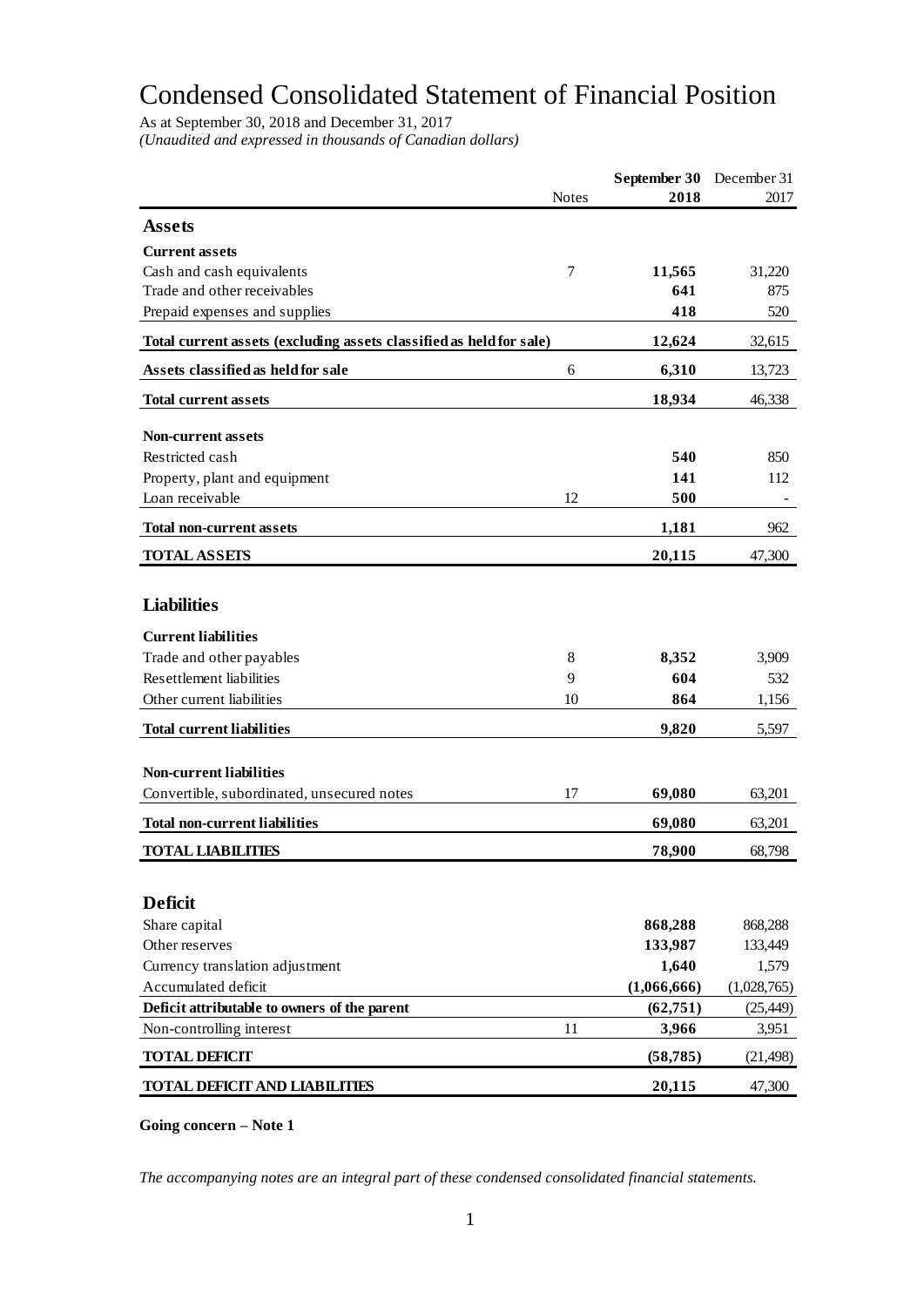# Condensed Consolidated Income Statement

For the three and nine-month periods ended September 30

(*Unaudited and expressed in thousands of Canadian dollars, except per share data)*

|                                                          |              |        | 3 months ended<br>September 30 |        | 9 months ended<br>September 30 |
|----------------------------------------------------------|--------------|--------|--------------------------------|--------|--------------------------------|
|                                                          | <b>Notes</b> | 2018   | 2017                           | 2018   | 2017                           |
| <b>Expenses</b>                                          |              |        |                                |        |                                |
| Corporate, general and administrative                    | 5            | 15,185 | 4,053                          | 28,776 | 21,881                         |
| Impairment of LLTE                                       | 6            |        |                                | 3,943  |                                |
| Share-based compensation                                 |              | (239)  | 766                            | 317    | 1,548                          |
| Depreciation                                             |              | 16     | 27                             | 58     | 109                            |
| <b>Operating loss</b>                                    | 14           | 14,962 | 4,846                          | 33,094 | 23,538                         |
| Other (income) / expense                                 |              |        |                                |        |                                |
| Interest received                                        |              | (57)   | (71)                           | (222)  | (199)                          |
| Gain on disposal of assets                               |              |        | (36)                           | (724)  | (36)                           |
| Finance costs: convertible notes accretion               | 17           | 2,018  | 1,793                          | 5,879  | 5,224                          |
| Foreign exchange (gain) / loss                           |              | 253    | 715                            | (126)  | 1,722                          |
| Loss for the period attributable to owners of the parent |              | 17,176 | 7,247                          | 37,901 | 30,249                         |
| Basic and diluted loss per share                         |              | \$0.04 | \$0.02                         | \$0.10 | \$0.08                         |

# Condensed Consolidated Statement of Comprehensive Loss

For the three and nine-month periods ended September 30

(*Unaudited and expressed in thousands of Canadian dollars)*

|                                                             | 3 months ended<br>September 30 |       | 9 months ended<br>September 30 |        |
|-------------------------------------------------------------|--------------------------------|-------|--------------------------------|--------|
|                                                             |                                |       |                                |        |
|                                                             | 2018                           | 2017  | 2018                           | 2017   |
| Loss for the period                                         | 17,176                         | 7,247 | 37,901                         | 30,249 |
| Other comprehensive (income) / loss                         |                                |       |                                |        |
| - may recycle to the Income Statement in future periods     |                                |       |                                |        |
| Currency translation adjustment                             | (574)                          | 230   | (76)                           | (200)  |
| Comprehensive loss for the period                           | 16,602                         | 7,477 | 37,825                         | 30,049 |
|                                                             |                                |       |                                |        |
| Comprehensive loss / (gain) for the period attributable to: |                                |       |                                |        |
| - Owners of the parent                                      | 16,713                         | 7,433 | 37,840                         | 30,088 |
| - Non-controlling interest                                  | (111)                          | 44    | (15)                           | (39)   |
| Comprehensive loss for the period                           | 16,602                         | 7,477 | 37,825                         | 30,049 |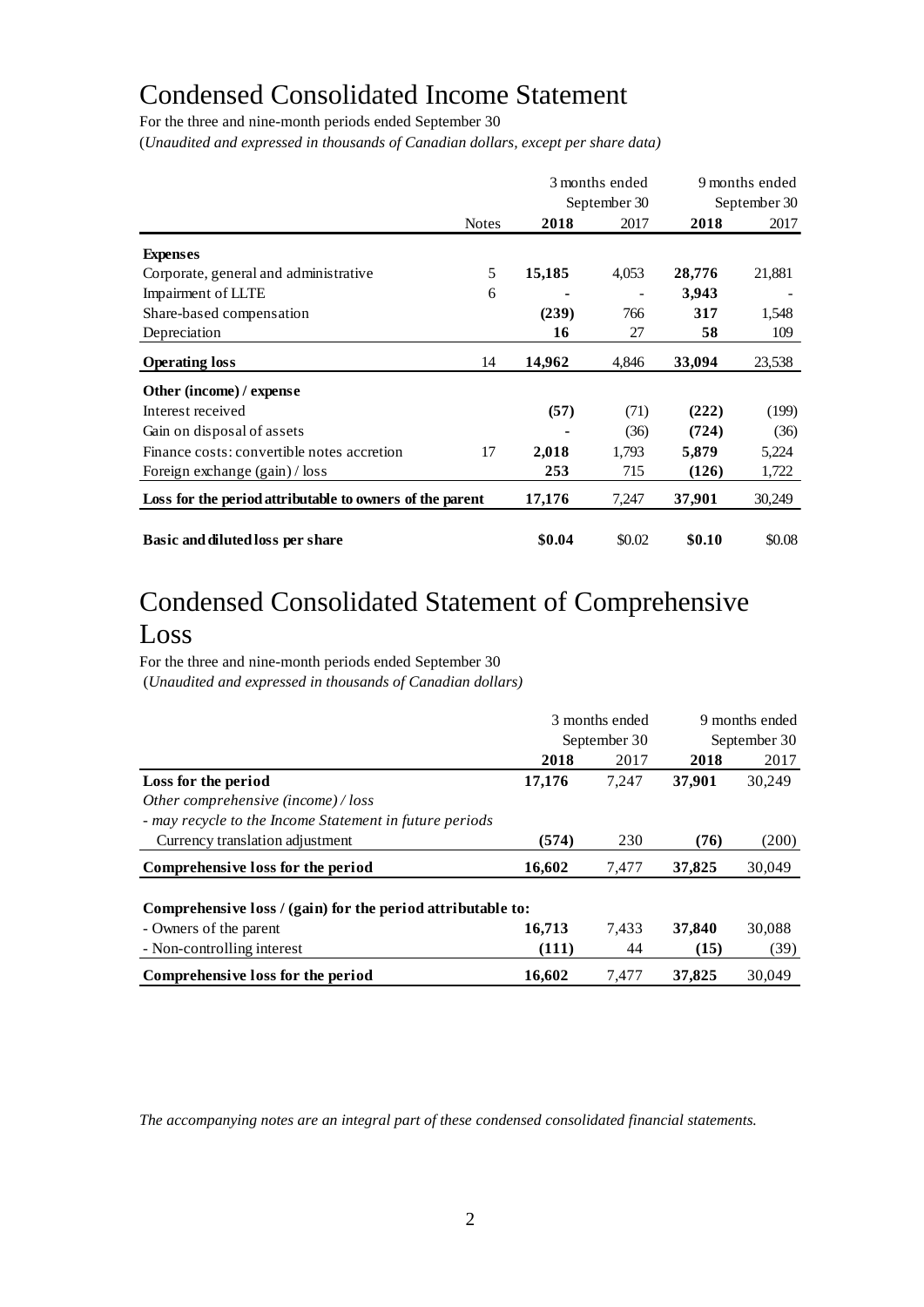# Condensed Consolidated Statement of Changes in Shareholders' Deficit

For the nine month period ended September 30 *(Unaudited and expressed in thousands of Canadian dollars)*

|                                                              | 9 months ended |              |
|--------------------------------------------------------------|----------------|--------------|
|                                                              |                | September 30 |
|                                                              | 2018           | 2017         |
| <b>Common shares</b>                                         |                |              |
| At January 1                                                 | 868,288        | 868,279      |
| Shares issued on the exercise of share options               |                | 5            |
| Transfer from contributed surplus: exercise of share options |                | 4            |
| At September 30                                              | 868,288        | 868,288      |
| <b>Other reserves</b>                                        |                |              |
| At January 1                                                 | 133,449        | 131,562      |
| Share-based compensation                                     | 538            | 1,138        |
| Exercise of share options                                    |                | (4)          |
| At September 30                                              | 133,987        | 132,696      |
|                                                              |                |              |
| <b>Currency translation adjustment</b>                       |                |              |
| At January 1                                                 | 1,579          | 1,329        |
| Currency translation adjustment                              | 61             | 239          |
| At September 30                                              | 1,640          | 1,568        |
| <b>Accumulated deficit</b>                                   |                |              |
| At January 1                                                 | (1,028,765)    | (991,085)    |
| Loss for the period                                          | (37,901)       | (30,249)     |
| At September 30                                              | (1,066,666)    | (1,021,334)  |
|                                                              |                |              |
| Non-controlling interest                                     |                |              |
| At January 1                                                 | 3,951          | 3,891        |
| Currency translation adjustment                              | 15             | (39)         |
| At September 30                                              | 3,966          | 3,852        |
|                                                              |                |              |
| Total shareholders' deficit at September 30                  | (58, 785)      | (14,930)     |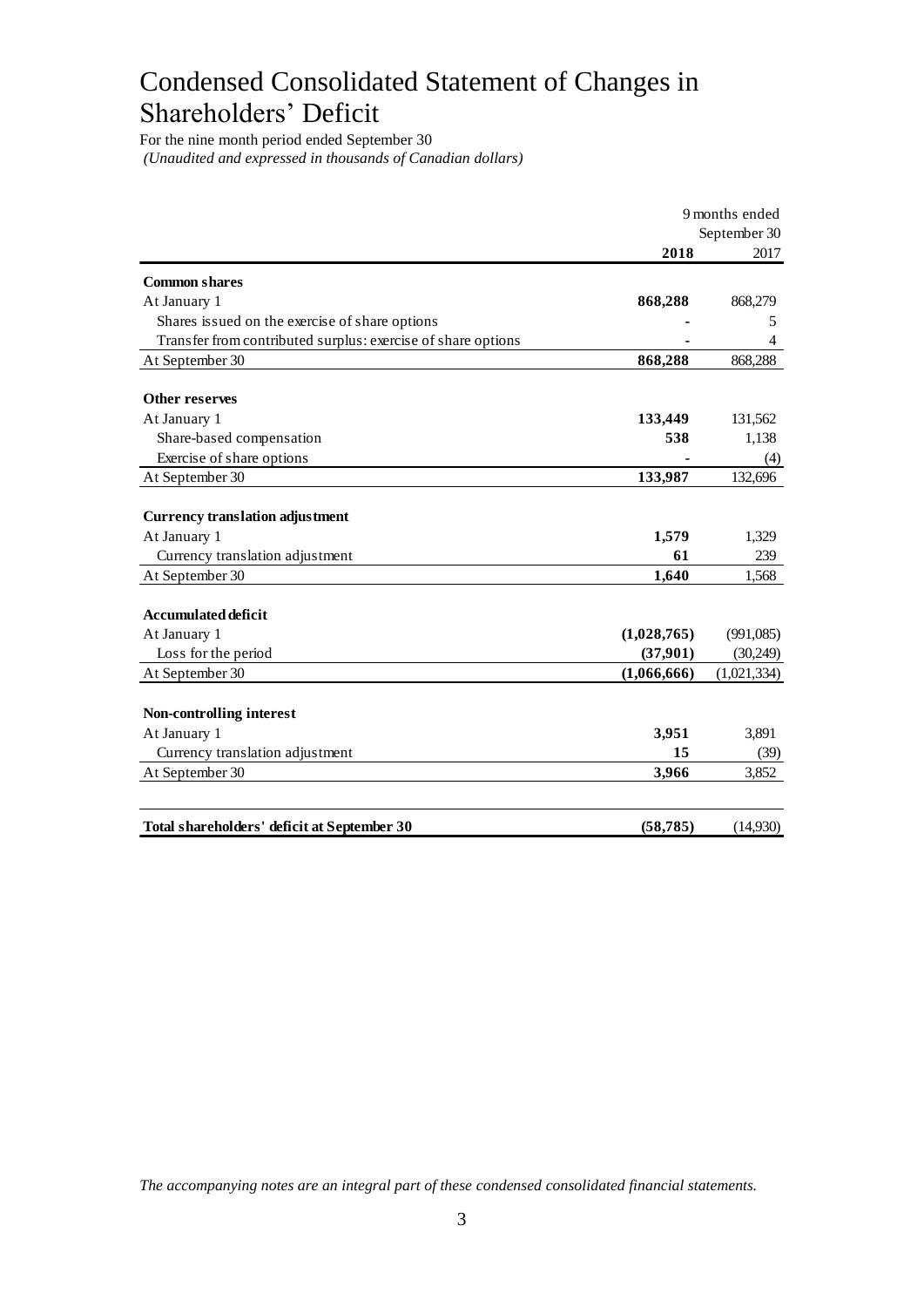# Condensed Consolidated Statement of Cash Flows

For the nine month period ended September 30 *(Unaudited and expressed in thousands of Canadian dollars)*

|                                                         | 9 months ended |              |  |
|---------------------------------------------------------|----------------|--------------|--|
|                                                         |                | September 30 |  |
|                                                         | 2018           | 2017         |  |
| Cash flows used in operating activities                 |                |              |  |
| Loss for the period                                     | (37,901)       | (30,249)     |  |
| Adjusted for the following non-cash items:              |                |              |  |
| Depreciation                                            | 58             | 109          |  |
| Share-based compensation                                | 317            | 1,548        |  |
| Gain on disposal of assets                              | (724)          | (36)         |  |
| Impairment of LLTE                                      | 3,943          |              |  |
| Finance costs - convertible note accretion              | 5,879          | 5,224        |  |
| Unrealized foreign exchange gain                        | (493)          | (1,689)      |  |
|                                                         | (28, 921)      | (25,093)     |  |
| Changes in operating working capital:                   |                |              |  |
| Unrealized foreign exchange gain                        | (27)           | (14)         |  |
| Increase in accounts payable                            | 4,720          | 1,255        |  |
| Increase in accounts receivable                         | (164)          | (260)        |  |
|                                                         | (24, 392)      | (24, 112)    |  |
| Cash flows provided by / (used in) investing activities |                |              |  |
| Proceeds from sale of long lead-time equipment          | 4,256          |              |  |
| Purchase of property, plant and equipment               | (39)           | (46)         |  |
|                                                         | 4,217          | (46)         |  |
| Cash flows provided by financing activities             |                |              |  |
| Proceeds from the exercise of share options             |                | 4            |  |
|                                                         |                | 4            |  |
| Decrease in cash and cash equivalents                   | (20, 175)      | (24, 154)    |  |
| Effect of foreign exchange on cash and cash equivalents | 520            | 1,703        |  |
| Cash and cash equivalents - beginning of period         | 31,220         | 60,267       |  |
| Cash and cash equivalents - end of period               | 11,565         | 37,816       |  |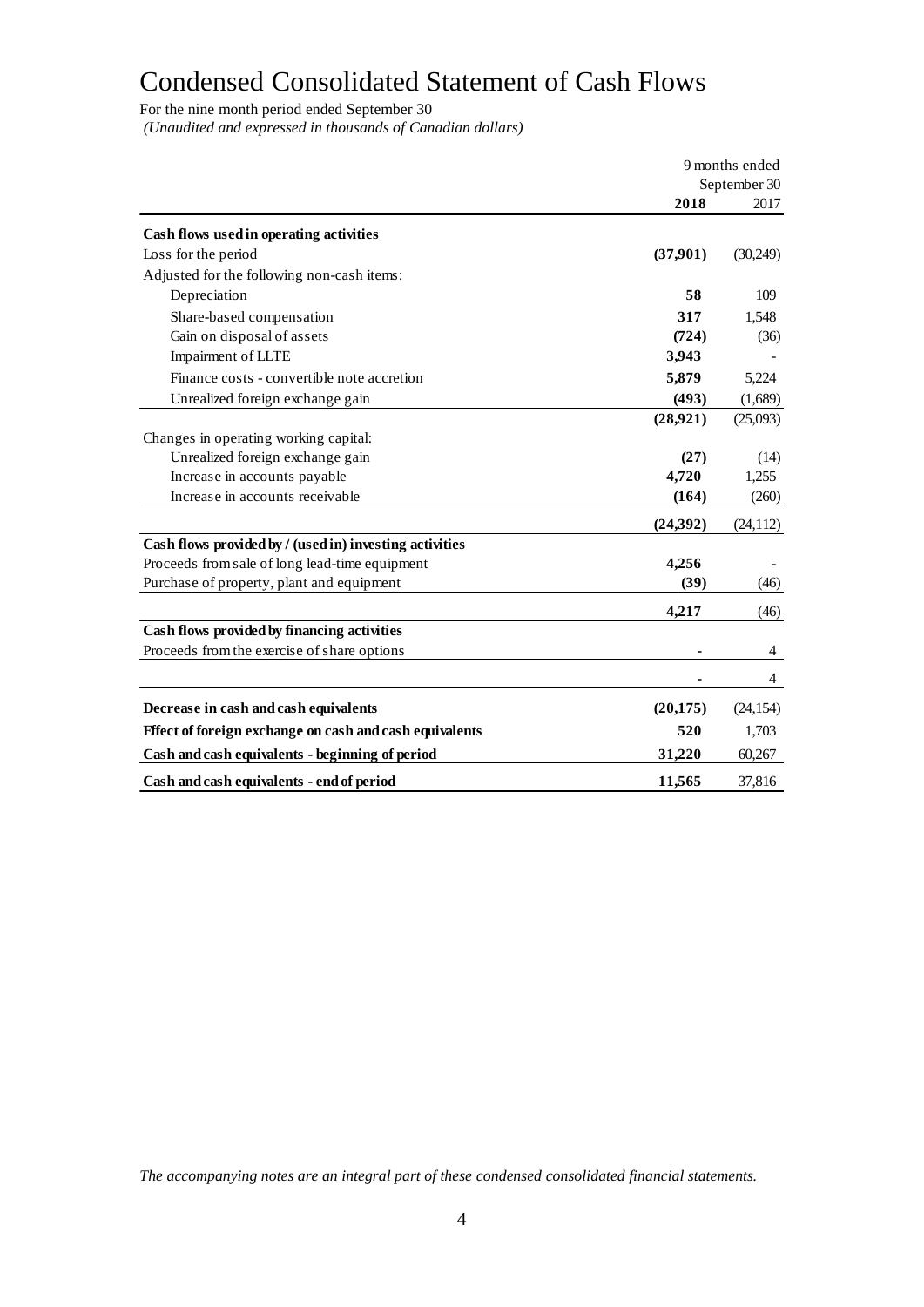For the period ended September 30, 2018 *(Unaudited, tabular amounts in thousands of Canadian dollars, unless otherwise stated)*

#### 1. Nature of operations and going concern

Gabriel Resources Ltd. ("Gabriel" or the "Company") is a Canadian resource company whose common shares are listed on the TSX Venture Exchange ("Exchange").

While Gabriel's activities were previously focused on permitting and developing the Roșia Montană gold and silver project (the "Project") in Romania, as of the date of these Condensed Interim Consolidated Financial Statements ("Condensed Financial Statements") Gabriel and its subsidiary companies (together the "Group") are now principally focused on their pursuit of an international bilateral investment treaty claim against Romania, as described further below. The exploitation license for the Project ("License") is held by Roșia Montană Gold Corporation S.A. ("RMGC"), a Romanian company in which Gabriel owns an 80.69% equity interest, with the 19.31% balance held by Minvest Roșia Montană S.A. ("Minvest RM"), a Romanian state-owned mining company.

On July 21, 2015, pursuant to the provisions of international bilateral investment protection treaties which the Romanian State entered into with each of Canada and the United Kingdom of Great Britain and Northern Ireland for the Promotion and Reciprocal Protection of Investments (together the "Treaties"), Gabriel and its subsidiary company, Gabriel Resources (Jersey) Limited ("Claimants"), filed a request for arbitration ("Arbitration Request") before the World Bank's International Centre for Settlement of Investment Disputes ("ICSID") against the Romanian State ("ICSID Arbitration"). The Arbitration Request was registered by ICSID on July 30, 2015 and the presiding tribunal for the ICSID Arbitration ("Tribunal") was constituted on June 21, 2016. The ICSID Arbitration seeks compensation for all of the loss and damage resulting from the State's wrongful conduct and its breaches of the Treaties' protections against expropriation, unfair and inequitable treatment and discrimination in respect of the Project and the related licenses.

Key milestones in the ICSID Arbitration proceedings to date include:

- The first Tribunal hearing took place on August 12, 2016.
- On January 10, 2017, the Tribunal issued Procedural Order No.4 establishing a procedural calendar for the ICSID Arbitration, including specific dates for the filing of submissions by the parties and other necessary procedural matters.
- On June 30, 2017, the Claimants delivered a memorial to ICSID on the merits and quantum of the ICSID Arbitration claim ("Memorial").
- On February 7, 2018, the President of the Tribunal resigned and, in accordance with ICSID Arbitration rules, the ICSID Arbitration proceedings were suspended pending the appointment of a replacement President.
- On February 22, 2018, the Romanian State delivered a counter memorial ("Counter Memorial") in response to the Memorial filed by the Claimants.
- On April 5, 2018 ICSID appointed a new President of the Tribunal and the suspension of the proceedings was lifted.
- On May 25, 2018 Romania supplemented the submission of its Counter-Memorial with a further preliminary objection to the jurisdiction of the Tribunal ("Jurisdictional Challenge") which concerns the ability of Gabriel to utilize the United Kingdom-Romania bi-lateral investment treaty as a basis for claims in the ICSID Arbitration.
- On November 2, 2018 the Claimants filed with ICSID a reply in support of its claim ("Reply") responding to the Respondent's Counter-Memorial and Jurisdictional Challenge.
- On October 24, 2018, the Tribunal issued Procedural Order No.18 establishing a revised procedural calendar for the ICSID Arbitration ("Procedural Calendar"), which includes the following key dates:
	- o Romania to file its response to the Reply ("Rejoinder") and its reply on the Jurisdictional Challenge by May 10, 2019.
	- o Gabriel to file its rejoinder with regard to the Jurisdictional Challenge by June 14, 2019.
	- $\circ$  A hearing on the merits of the claim before the Tribunal from December 2 to 13, 2019.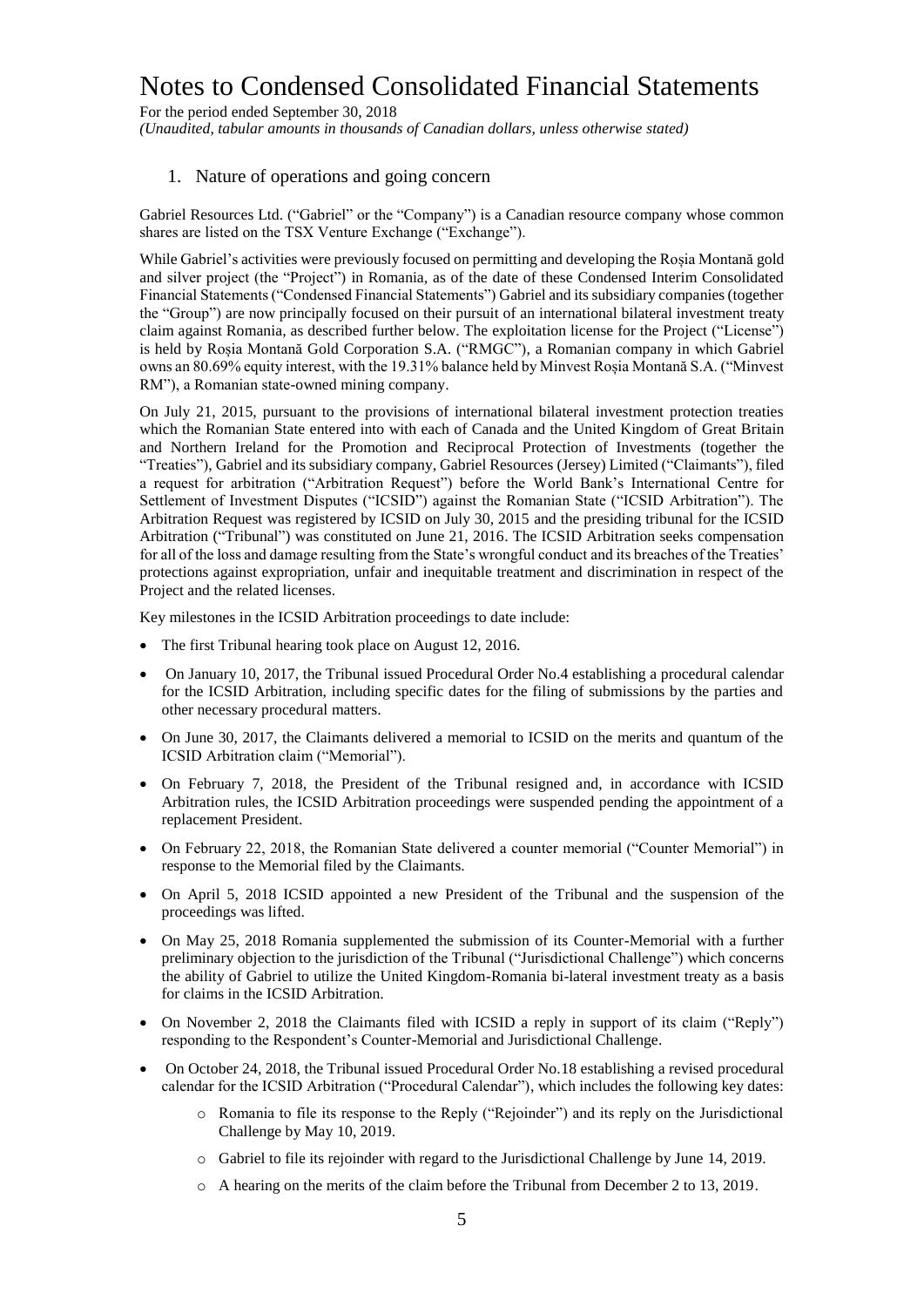For the period ended September 30, 2018

*(Unaudited, tabular amounts in thousands of Canadian dollars, unless otherwise stated)*

## 1. Nature of operations and going concern (continued)

The Company is in advanced discussions with its principal securityholders regarding additional longterm funding. As of the date of these Financial Statements, the Company believes that it has sufficient sources of funding to cover its planned activities through to the end of December 2018. While there can be no assurance of completion, Management is of the view that a further financing with existing securityholders will be completed by the end of 2018.

The Condensed Financial Statements have been prepared on a going concern basis, which assumes that the Company will be able to meet its obligations and continue its operations for the foreseeable future. Pending the sale of the remaining long lead time equipment and the conclusion of additional financing, there is material uncertainty over the long-term funding available to the Company that may cast significant doubt about the Company's ability to continue as a going concern.

The Condensed Financial Statements do not reflect the adjustments to the carrying values of assets or liabilities and the reported expenses and condensed statement of financial position classifications that would be necessary if the Company were unable to realize its assets and settle its liabilities as a going concern in the normal course of operations. Such adjustments could be material.

The Company's registered address is Suite 200 – 204 Lambert Street, Whitehorse, Yukon, Canada Y1A 1Z4. The Company receives significant management services from its wholly-owned subsidiary, RM Gold (Services) Ltd. ("RMGS"). The principal place of business for RMGS is 1 Central Court, 25 Southampton Buildings, London WC2A 1AL, United Kingdom. The Company is the ultimate parent of the Group and does not have any controlling shareholders.

#### 2. Basis of preparation

The Condensed Financial Statements for the three-month period ended September 30, 2018, have been prepared in accordance with IFRS as applicable to the preparation of interim financial statements, including International Accounting Standard 34 - Interim Financial Reporting. The Condensed Financial Statements should be read in conjunction with the audited consolidated financial statements for the year ended December 31, 2017 (the "2017 Financial Statements"), which have been prepared in accordance with IFRS.

The Condensed Financial Statements have been prepared according to the historical cost convention.

The Audit Committee of the Board approved the Condensed Financial Statements on November 27, 2018.

3. Critical accounting estimates, risks and uncertainties

The Company performed an analysis of risk factors which, if any should materialize, could materially and adversely affect the results of operations and financial position of the Company.

The preparation of consolidated financial statements in conformity with IFRS requires Management to make estimates and assumptions that affect the reported amount of assets and liabilities and disclosure of contingent liabilities, if any, at the date of the financial statements and the reported amount of expenses and other income for the period. These estimates and assumptions are based on Management's knowledge of the relevant facts and awareness of circumstances, having regard to prior experience. The significant estimates and assumptions are not materially different from those disclosed in the 2017 Financial Statements.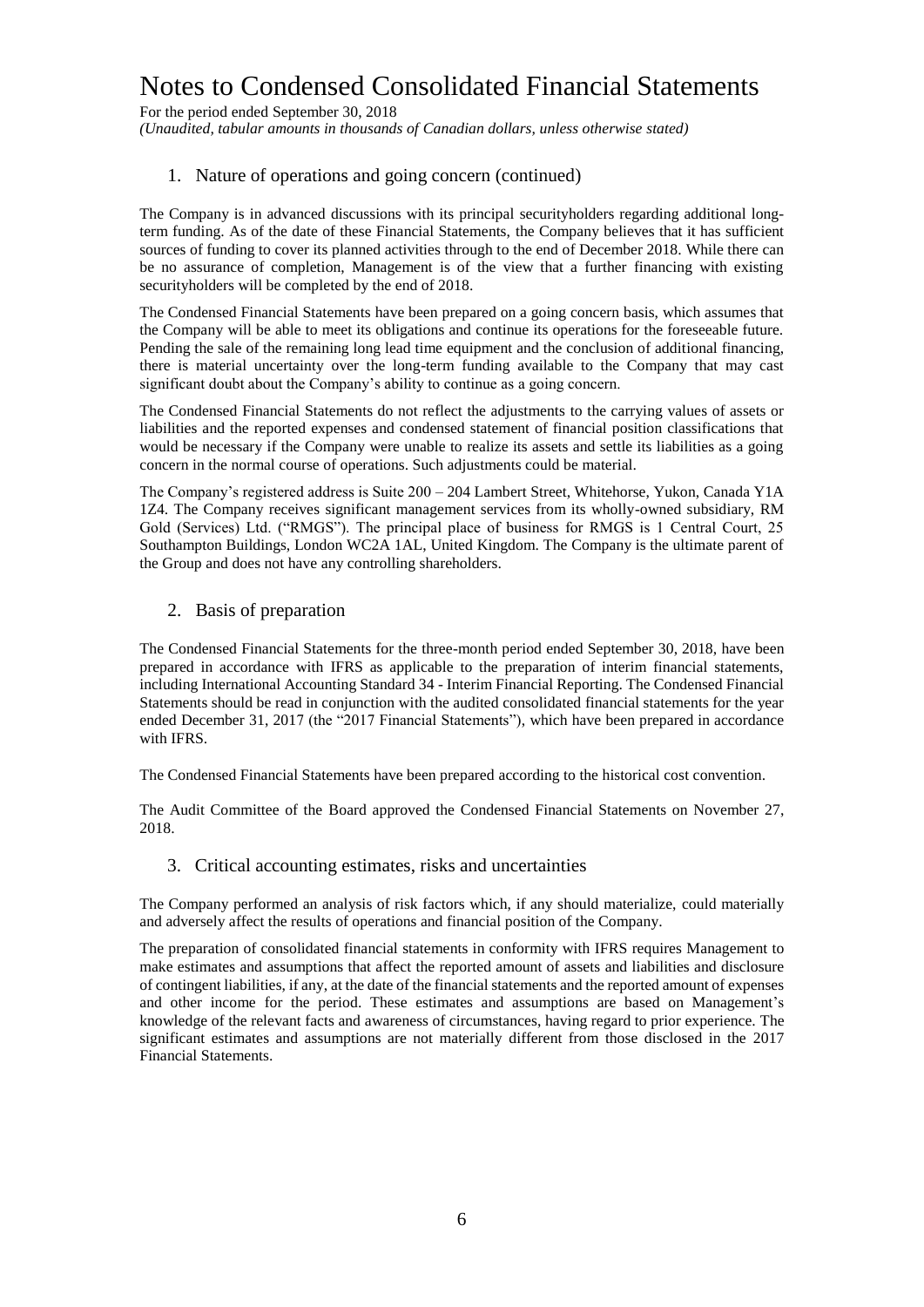For the period ended September 30, 2018

*(Unaudited, tabular amounts in thousands of Canadian dollars, unless otherwise stated)*

### 4. Accounting policies

The material accounting policies followed in the Condensed Financial Statements are the same as those applied in the 2017 and Q2 2018 Financial Statements.

No new IFRS accounting standards have been adopted by the Company during the three-month period ended September 30, 2018.

A number of new standards and amendments to standards and interpretations are effective for annual periods beginning on or after January 1, 2019. The new standard that is expected to be relevant to the consolidated financial statements of the Company is IFRS 16 – Leases.

 IFRS 16 – Leases. In January 2016, the IASB issued IFRS 16 *Leases*, which requires lessees to recognize assets and liabilities for most leases. Application of the standard is mandatory for annual reporting periods beginning on or after January 1, 2019. Management is currently assessing the impact that this new standard will have on the consolidated financial statements of the Company. Management has not yet concluded as to the impact on the Group.

## 5. Corporate, General and Administrative expenses

|                                               | 3 months ended | 9 months ended |              |        |  |
|-----------------------------------------------|----------------|----------------|--------------|--------|--|
|                                               |                | September 30   | September 30 |        |  |
| in thousands of Canadian dollars              | 2018           | 2017           | 2018         | 2017   |  |
| <b>ICSID</b> Arbitration related              | 8,837          | 708            | 16.471       | 12,108 |  |
| Payroll                                       | 4,652          | 1,689          | 7,430        | 4,853  |  |
| Long lead-time equipment storage costs        | 197            | 220            | 654          | 659    |  |
| Legal                                         | 186            | 202            | 607          | 705    |  |
| Finance                                       | 206            | 314            | 602          | 767    |  |
| Property and exploration taxes                | 170            | 165            | 515          | 494    |  |
| Community relations                           | 115            | 124            | 361          | 392    |  |
| Information technology                        | 81             | 79             | 246          | 264    |  |
| External communications                       | 54             | 36             | 169          | 140    |  |
| Other                                         | 687            | 516            | 1.721        | 1,499  |  |
| Corporate, general and administrative expense | 15,185         | 4,053          | 28,776       | 21,881 |  |

ICSID Arbitration related costs are legal and other advisory services provided to the Company in respect of the ICSID Arbitration. The increase compared to the corresponding 2017 periods is due to the significantly higher 2018 activity levels in preparation for the November 2, 2018 filing of the Reply.

Payroll is the total of salaries, bonuses and relevant taxes for all Group employees and in the three-month period ended September 30, 2018 includes expenses for total officer compensation of \$3.7m, of which \$3.5m was in respect of settlement expenses paid to the Former Chief Executive Officer of the Group ("Former CEO"); the expenses include compensation for the forfeiture of all stock options, RSUs and DSUs held by the Former CEO at the time of his leaving the Company. Legal expenditures are in respect of general corporate legal advisory services to the Group.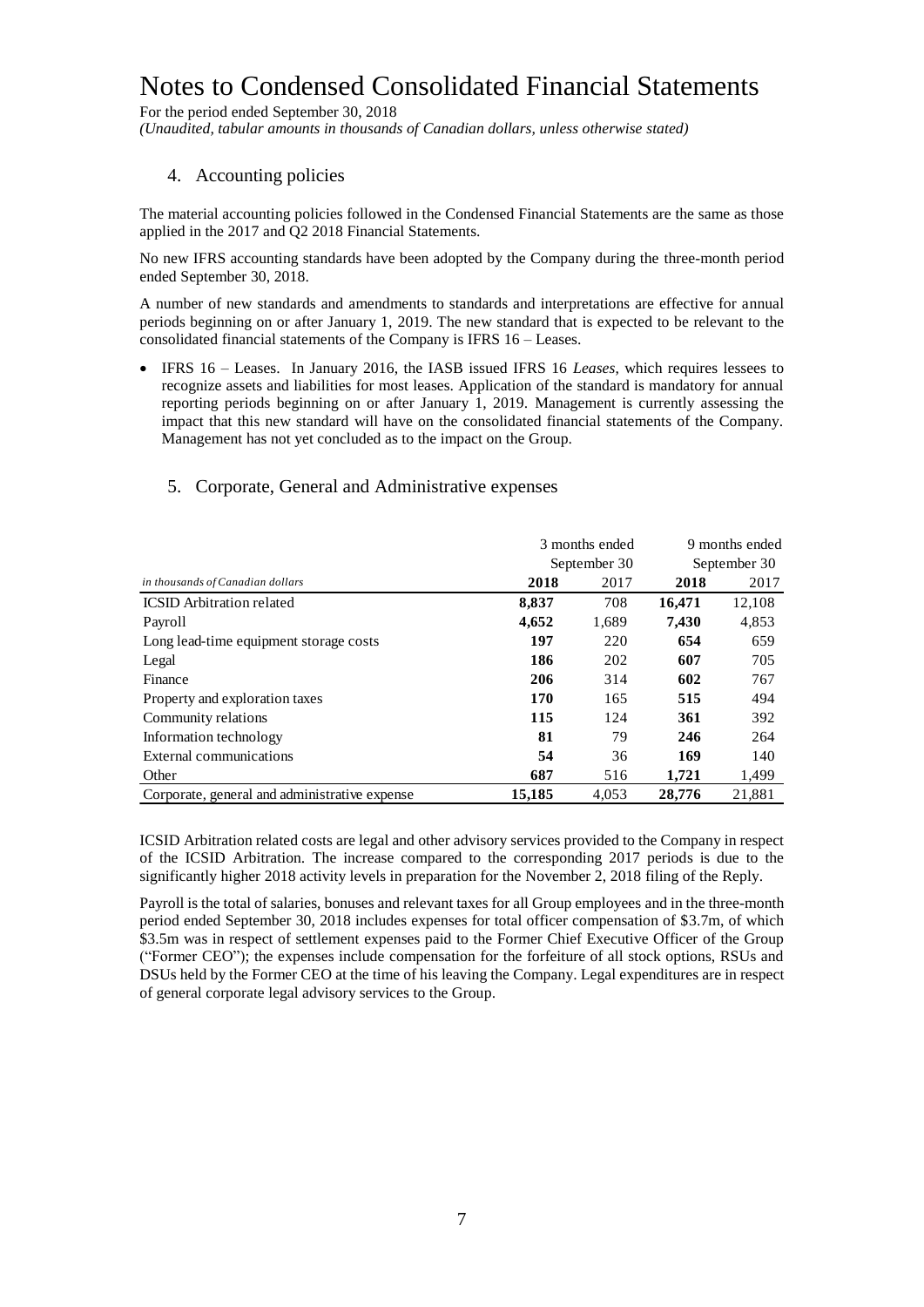For the period ended September 30, 2018 *(Unaudited, tabular amounts in thousands of Canadian dollars, unless otherwise stated)*

### 6. Assets held for sale

| <b>Balance - December 31, 2016</b>  | 13,417  |
|-------------------------------------|---------|
| Currency translation adjustment     | 306     |
| <b>Balance - December 31, 2017</b>  | 13,723  |
| Disposal                            | (3,545) |
| Impairment charge                   | (3,943) |
| Currency translation adjustment     | 75      |
| <b>Balance - September 30, 2018</b> | 6.310   |

The prospect of the long lead-time equipment being used in the future for the purpose for which it was purchased is considered remote. In late 2015, the Company engaged two specialist agents to broker the sale of the long lead-time equipment, and the equipment was transferred to assets held for sale on December 31, 2015. In November 2017, the Company entered into an agreement to sell a ball mill for gross proceeds of \$5.3 million. The sale was completed in May 2018. The agents' engagement is ongoing, with a mandate to secure a sale of the remaining equipment in the short-term.

At June 30, 2018, the value of the long-lead time equipment was assessed for indicators of impairment, and a charge of \$3.9 million was recognised in the income statement for the period. No further impairment was assessed at September 30, 2018.

The remaining long lead-time equipment comprises milling equipment, which is not yet assembled. These items are currently stored in various warehouse locations which, with non-material exceptions, are outside of Romania, the main location being the port of Antwerp, Belgium.

#### 7. Cash and cash equivalents

|                          | <b>September 30</b> December 31 |        |
|--------------------------|---------------------------------|--------|
| As at                    | 2018                            | 2017   |
| Cash at bank and on hand | 5.050                           | 2,737  |
| Short-term bank deposits | 6.515                           | 28,483 |
|                          | 11.565                          | 31.220 |

Cash at bank and on hand earns interest at floating rates based on daily bank deposit rates. Cash is readily accessible and is deposited at reputable financial institutions with acceptable credit standings.

The Group manages its domestic Romanian bank credit risk by centralizing custody, control and management of its surplus cash resources from its corporate office and only transferring money to its Romanian subsidiary based on near term cash requirements. At September 30, 2018, the Group held \$0.2 million in cash and cash equivalents in Romanian banks (December 2017: \$0.3 million).

Short-term bank deposits represent investments in government treasury bills with maturities, from the date of acquisition, of less than 90 days.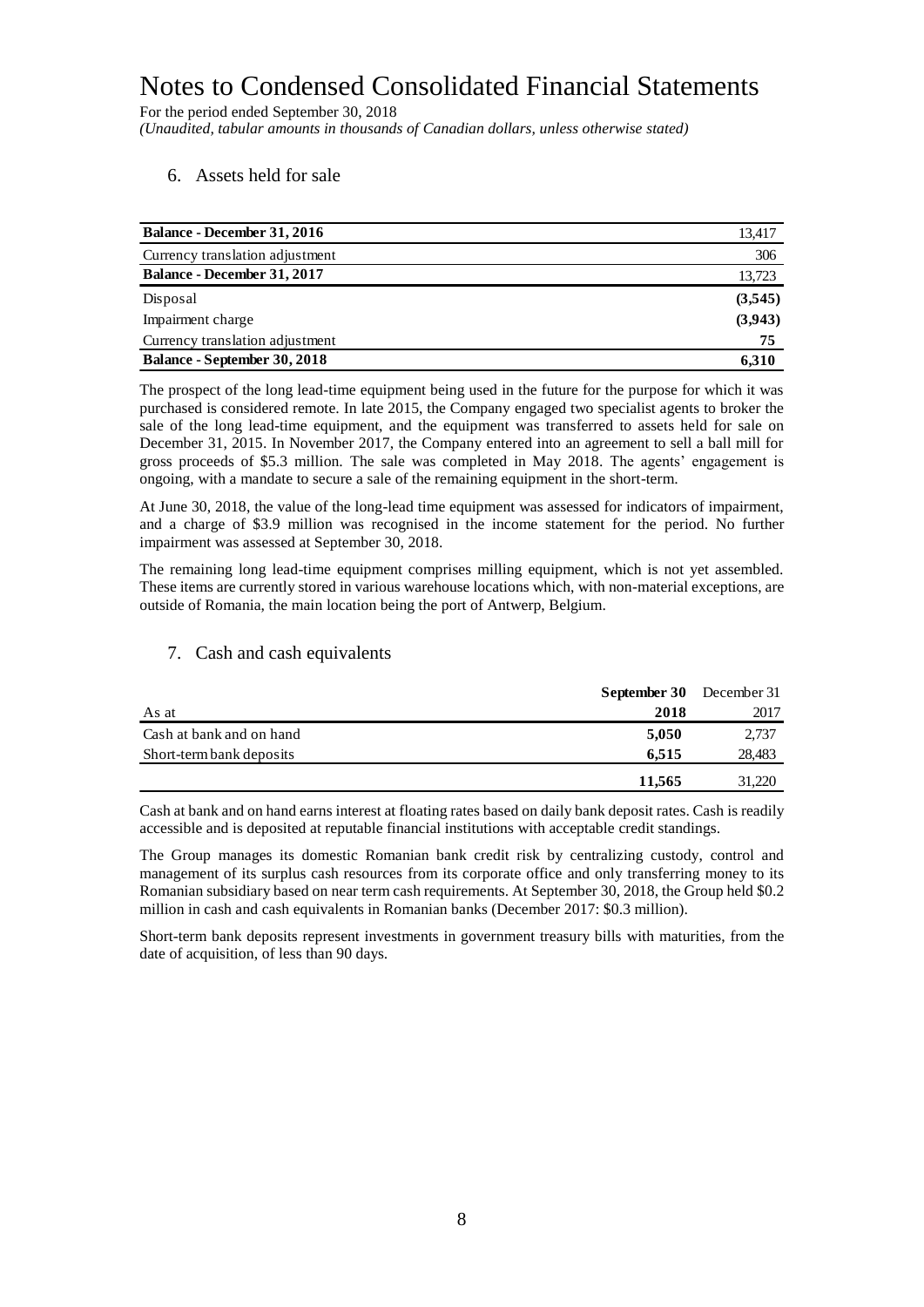For the period ended September 30, 2018 *(Unaudited, tabular amounts in thousands of Canadian dollars, unless otherwise stated)*

## 8. Trade and other payables

|                             | September 30 | December 31 |
|-----------------------------|--------------|-------------|
| As at                       | 2018         | 2017        |
| Trade payables              | 288          | 252         |
| Payroll liabilities         | 1,205        | 2,702       |
| Accruals and other payables | 6,859        | 955         |
|                             | 8,352        | 3,909       |

Trade and other payables are accounted for at amortized cost and are categorized as other financial liabilities. The increase in accruals and other payables period on period is due to the increase in ICSID Arbitration related activities in the period leading up to the filing of the Reply, and related advisory services. Payroll liabilities have reduced since the beginning of the year as accrued 2017 performance related payments and contract renegotiation compensation amounts have been paid in 2018.

## 9. Resettlement liabilities

RMGC previously had a program for purchasing homes in the Project area. Under the resettlement program, residents were offered two choices; either to take the sale proceeds and move to a new location of their choosing, or exchange their properties for a new property to be built by RMGC at a new resettlement site. For those residents who chose the new resettlement site option, the Company recorded a resettlement liability for the anticipated construction costs of the resettlement houses. The total balance at September 30, 2018 was \$0.6 million (December 31, 2017: \$0.5 million).

#### 10. Other current liabilities

The Company has a Deferred Share Unit ("DSU") Plan under which qualifying participants can elect to receive certain compensation in the form of DSUs. With effect from July 1, 2016, certain Company nonexecutive directors have received fifty per cent of their director fees payable in DSUs. DSUs are initially valued at the higher of the five-day weighted average market price of the Company's common shares at the date of issue and the closing market price on the day before the grant. The value of DSUs is adjusted based on the closing common share price at the end of each subsequent reporting period.

During the three-month period ended September 30, 2018, there was no DSU issuance. However, accruals have been made for the value of DSUs to be issued to certain non-executive directors in lieu of fees for services provided during the second and third quarters. The issuance and cancellation of DSUs and the reporting period end fair value calculation has resulted in an aggregate decrease in the DSU liability during the nine-month period to September 30, 2018 of \$0.3 million.

## 11. Non-controlling interest

The Company historically advanced loans totaling US\$39.5 million to Minvest RM, the non-controlling shareholder of RMGC, to facilitate mandatory statutory share capital increases in RMGC in accordance with Romanian company law rules on capitalization. These loans, which remain outstanding at September 30, 2018, are non-interest bearing and according to their terms are to be repaid as and when RMGC distributes dividends to its shareholders. The loans are accounted for as part of the Group's net investment in RMGC and, accordingly, have been set-off against non-controlling interests in the Condensed Consolidated Statement of Financial Position. The loans and non-controlling interest components will be reflected individually at such time as repayment of the loans is possible.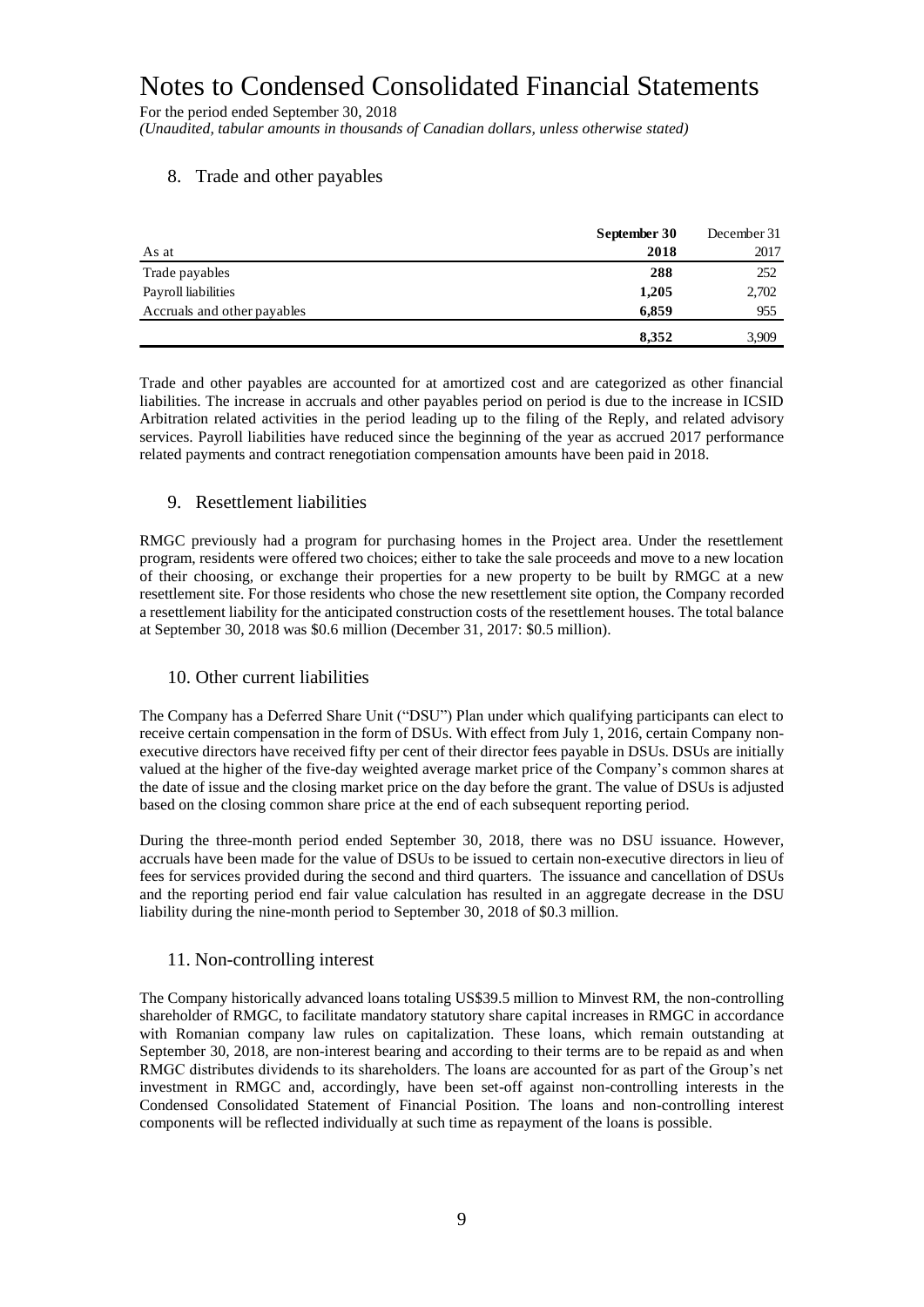For the period ended September 30, 2018

*(Unaudited, tabular amounts in thousands of Canadian dollars, unless otherwise stated)*

#### 11. Non-controlling interest (continued)

In December 2013, the Group was required to recapitalize RMGC in order to comply with Romanian minimum capitalization company law requirements. The subscription to RMGC share capital by the Company was effected through a conversion of existing intercompany debt. On January 17, 2014 the Group agreed to transfer to Minvest RM, for nil consideration, a proportion of the shares subscribed to in December 2013, with a face value of \$20.4 million, in order to preserve the ratio of respective shareholdings in RMGC. This transfer gave rise to the disclosed non-controlling interest and subsequent accounting.

#### 12. Related Party Transactions

The Group had related party transactions with associated persons or corporations which were undertaken in the normal course of operations, as well as the private placements described in Note 17.

Historical related party transactions with Minvest RM are disclosed in Note 11. There have been no transactions with Minvest RM in 2017 or 2018.

In June 2018, the Company entered into a facility agreement with [SC Total Business Land SRL ("TBL")] an entity controlled by current and former employees of RMGC pursuant to which it agreed to lend \$0.9 million to TBL. The loan is repayable in 2028 and accrues interest at a rate of 1% per annum and is secured by a mortgage over certain assets of the borrower and personal guarantees in favour of the Company by the principals of TBL. TBL has drawn down an initial \$0.5 million against the facility.

Certain settlement expenses paid to the Former CEO are disclosed in Note 5.

#### 13. Common share options and equity settled RSUs

With effect from July 1, 2016, certain Company non-executive directors have elected to receive all or some of their director fees payable in common share options. Director, officer, employee and consultant common share options were granted, exercised and cancelled during the period January 1, 2017 through September 30, 2018 as follows:

|                                    | Number of<br>options<br>(1000) | Weighted average<br>exercise price<br>(dollars) |
|------------------------------------|--------------------------------|-------------------------------------------------|
| <b>Balance - December 31, 2016</b> | 26,745                         | 0.77                                            |
| Options granted                    | 1,056                          | 0.31                                            |
| Options expired                    | (1,475)                        | 1.88                                            |
| Options exercised                  | (13)                           | 0.40                                            |
| <b>Balance - December 31, 2017</b> | 26,313                         | 0.69                                            |
| Options granted                    | 315                            | 0.35                                            |
| Options cancelled/forfeited        | (2,075)                        | 0.56                                            |
| Options expired                    | (3,950)                        | 1.35                                            |
| <b>Balance - September 30 2018</b> | 20,603                         | 0.57                                            |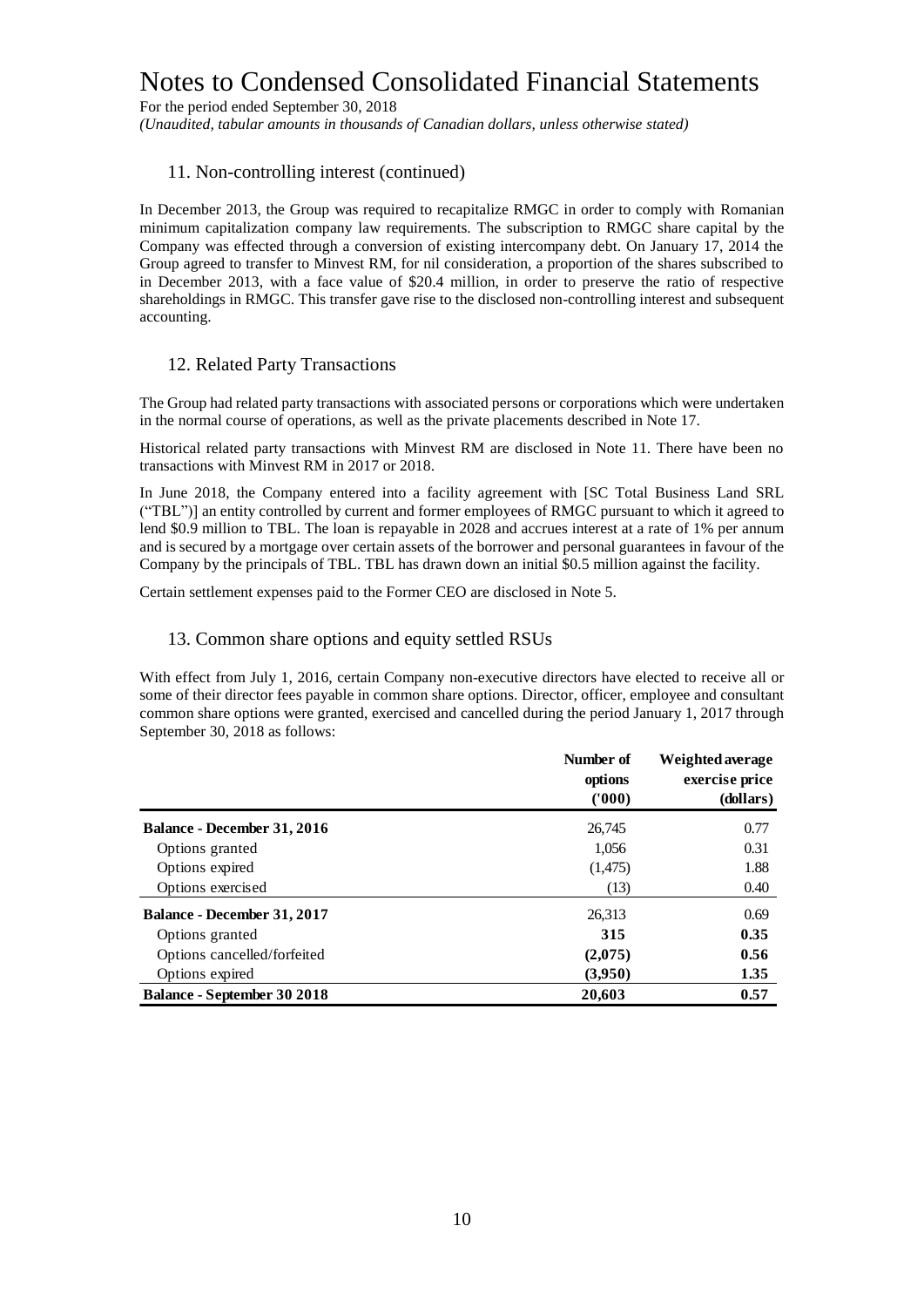For the period ended September 30, 2018

*(Unaudited, tabular amounts in thousands of Canadian dollars, unless otherwise stated)*

#### 13. Common share options and equity settled RSUs (continued)

2,148,748 RSUs were issued to certain officers and employees of the Company in December 2017, and in connection with that issuance 2,405,715 RSUs that had been issued earlier in 2017 were cancelled. In the three months ended September 30, 2018, 914,401 RSUs issued to the Former CEO were forfeited. The remaining RSUs have vesting dates related to the achievement of certain milestones and the expense relating to them is amortized over this period. At September 30, 2018, equity settled RSUs held by directors, officers and employees have been expensed as follows:

|                                     | Number of equity<br>settled RSUs to have<br>vested | Price per<br>common<br>share |       |
|-------------------------------------|----------------------------------------------------|------------------------------|-------|
|                                     | (000's)                                            | (dollars)                    | Value |
| <b>Balance - December 31, 2016</b>  |                                                    |                              |       |
| Expense recognised                  | 1,445                                              | 0.38                         | 549   |
| Cancelled                           | (404)                                              | 0.38                         | (153) |
| <b>Balance - December 31, 2017</b>  | 1,041                                              | 0.38                         | 396   |
| Expense recognised                  | 1,108                                              | 0.37                         | 413   |
| Forfeited                           | (914)                                              | 0.38                         | (347) |
| <b>Balance - September 30, 2018</b> | 1,234                                              | 0.37                         | 461   |

#### 14. Loss per share

|                                                  | 3 months ended<br>September 30 |         |  | 9 months ended  |  |         | September 30 |         |
|--------------------------------------------------|--------------------------------|---------|--|-----------------|--|---------|--------------|---------|
|                                                  |                                | 2018    |  | 2017            |  | 2018    |              | 2017    |
| Loss for the period attributable to              |                                |         |  |                 |  |         |              |         |
| owners of the parent                             |                                | 17,176  |  | 7.247           |  | 37.901  |              | 30,249  |
| Weighted-average number of common shares (000's) |                                | 384,453 |  | 384.453         |  | 384,453 |              | 384,451 |
| Basic and diluted loss per share                 | \$                             | 0.04    |  | $0.02 \quad$ \$ |  | 0.10    | -S           | 0.08    |

#### 15. Commitments

The following is a summary of Canadian dollar equivalent of the contractual commitments of the Group, including payments due for each of the next five years and thereafter:

|                                    | Total | 2018 | 2019 | 2020 | 2021 | 2022                     | Thereafter |
|------------------------------------|-------|------|------|------|------|--------------------------|------------|
| Operating lease commitments        |       |      |      |      |      |                          |            |
| Rosia Montana exploitation license | 264   | 132  | 132  |      |      | -                        |            |
| Surface concession rights          | 1.098 | 33   | 33   | 33   | 33   | 33                       | 933        |
| Property lease agreements          | 112   | 60   | 52   | -    | -    | $\overline{\phantom{0}}$ |            |
| Total commitments                  | .474  | 225  | 217  | 33   | 33   | 33                       | 933.       |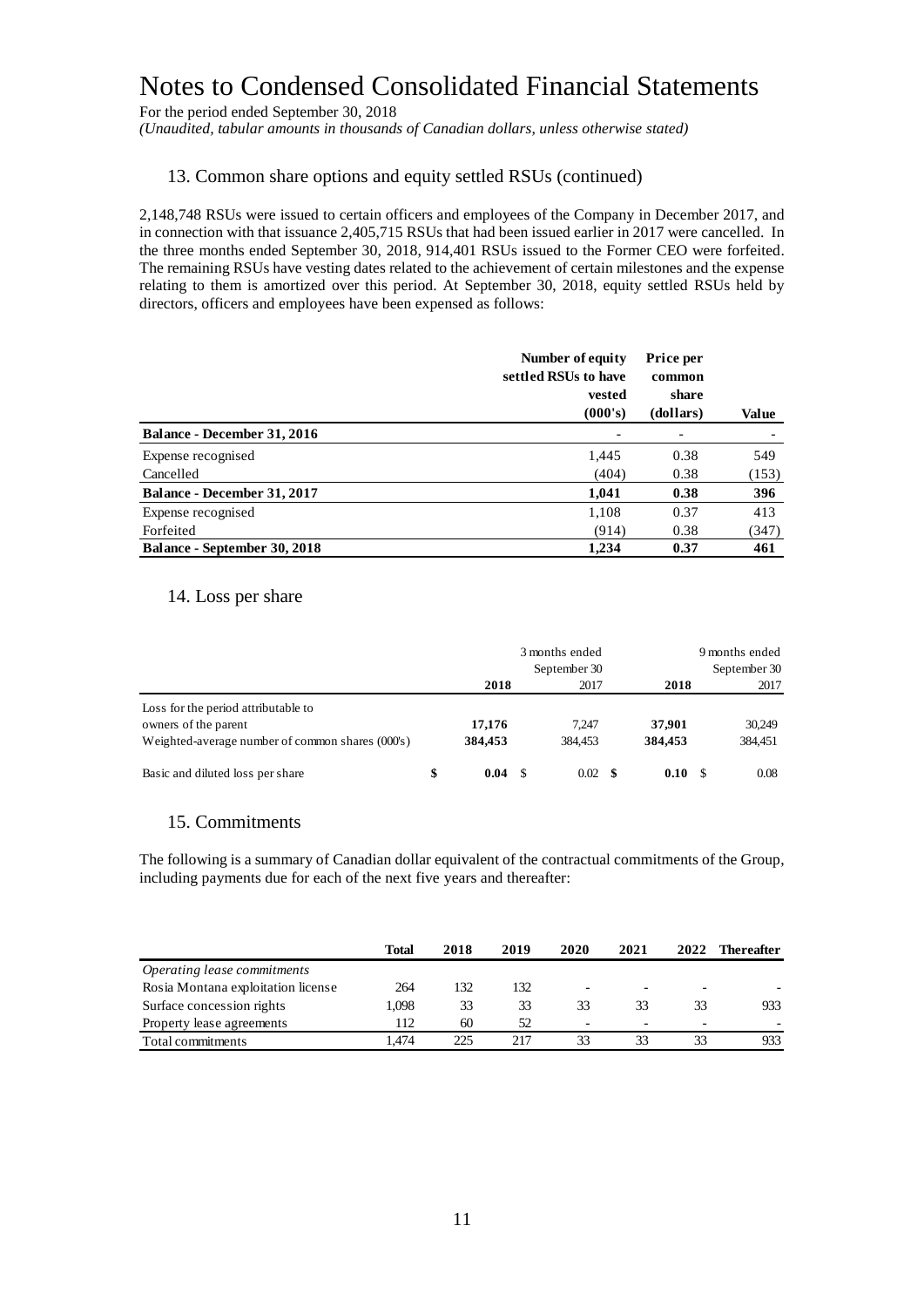For the period ended September 30, 2018 *(Unaudited, tabular amounts in thousands of Canadian dollars, unless otherwise stated)*

#### 16. Segmental information

Operating segments are reported in a manner consistent with internal reporting provided to the chief operating decision-maker. The chief operating decision-maker is responsible for allocating resources and assessing performance of the operating segments and has been identified as the Company's Chief Executive Officer.

The Group has two segments: the first being the Romanian operating company, the principal activity of which was formerly the exploration, evaluation and development of precious metal mining projects in the country (designated as "Romania"). The rest of the entities within the Group form part of a secondary segment (designated as "Corporate").

The segmental report is as follows:

|                                                                                          | Romania |                          | Corporate |           | <b>Total</b> |          |  |
|------------------------------------------------------------------------------------------|---------|--------------------------|-----------|-----------|--------------|----------|--|
| For the three-month period ended September 30,                                           | 2018    | 2017                     | 2018      | 2017      | 2018         | 2017     |  |
| Reportable items in the Condensed Consolidated Income Statement and Comprehensive Income |         |                          |           |           |              |          |  |
| Interest received                                                                        |         |                          | (57)      | (71)      | (57)         | (71)     |  |
| Finance costs - convertible note accretion                                               |         | ۰.                       | 2,018     | 1,793     | 2,018        | 1,793    |  |
| Depreciation                                                                             | 5       | 17                       | 11        | 10        | 16           | 27       |  |
| Reportable segment loss                                                                  | 1,610   | 1,976                    | 15,566    | 5,271     | 17,176       | 7,247    |  |
| For the nine-month period ended September 30,                                            | 2018    | 2017                     | 2018      | 2017      | 2018         | 2017     |  |
| Reportable items in the Condensed Consolidated Income Statement and Comprehensive Income |         |                          |           |           |              |          |  |
| Interest received                                                                        |         | $\overline{\phantom{0}}$ | (222)     | (199)     | (222)        | (199)    |  |
| Finance costs - convertible note accretion                                               |         |                          | 5,879     | 5,224     | 5,879        | 5,224    |  |
| Depreciation                                                                             | 19      | 78                       | 39        | 31        | 58           | 109      |  |
| Reportable segment loss                                                                  | 6,752   | 5,534                    | 31,149    | 24,715    | 37,901       | 30,249   |  |
| As at September 30,                                                                      | 2018    | 2017                     | 2018      | 2017      | 2018         | 2017     |  |
| Reportable segment in Condensed Consolidated Statement of Financial Position             |         |                          |           |           |              |          |  |
| Reportable segment current assets and assets classified as held for sale                 | 7,324   | 6,264                    | 11,610    | 46,544    | 18,934       | 52,808   |  |
| Reportable segment non - current assets                                                  | 647     | 613                      | 534       | 40        | 1,181        | 653      |  |
| Reportable segment liabilities                                                           | (825)   | (983)                    | (78, 075) | (67, 408) | (78,900)     | (68,391) |  |

The Group's assets classified as held for sale are predominantly located in various port facilities within the European Union.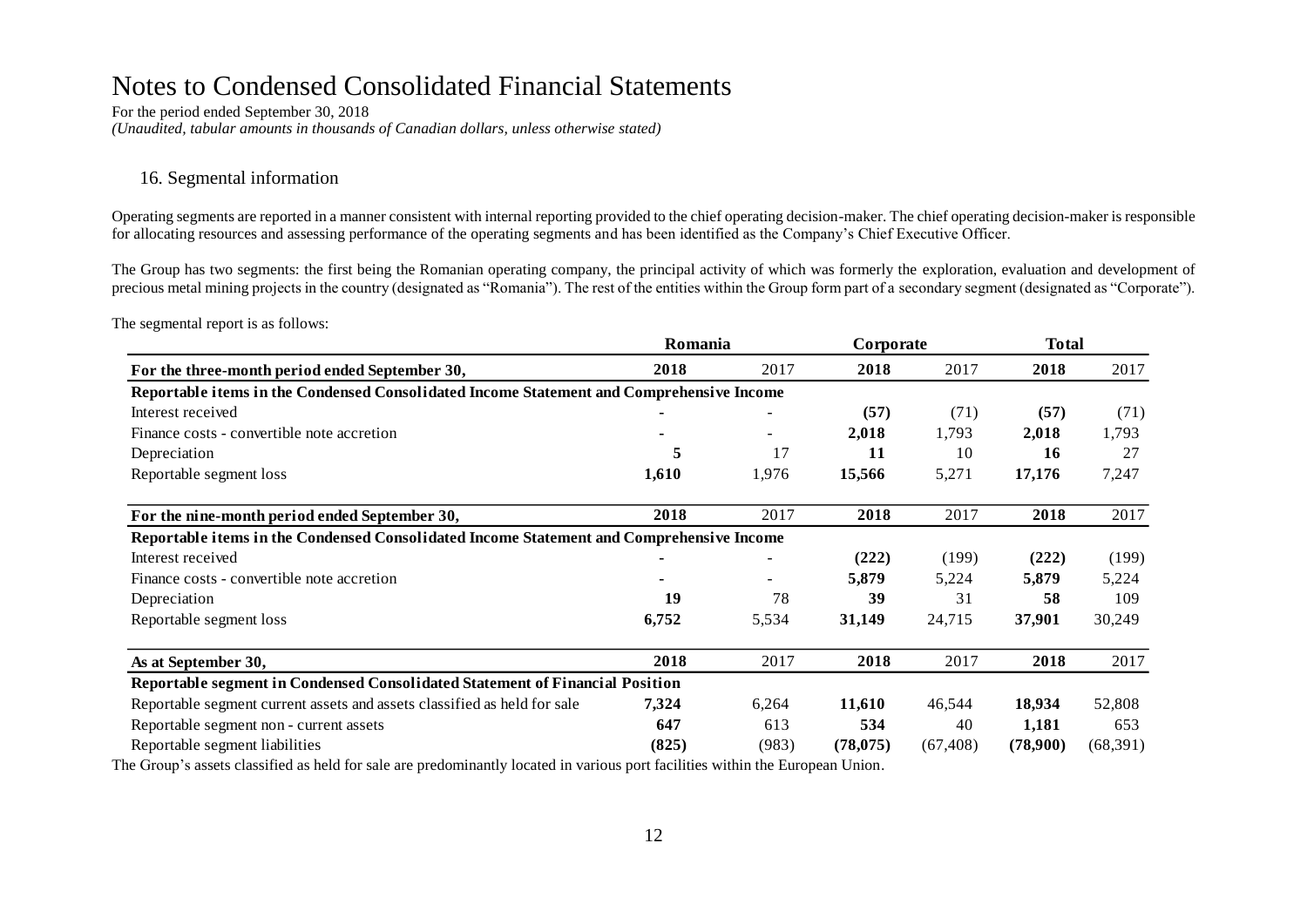For the period ended September 30, 2018

*(Unaudited, tabular amounts in thousands of Canadian dollars, unless otherwise stated)*

#### 17. Private placements

In 2014 and 2016, the Company completed private placements with existing shareholders and a new investor (the "Private Placements"). A total of 95,625 units were issued pursuant to the Private Placements at a price of \$1,000 per unit to raise aggregate gross proceeds of \$95.625 million.

Subsequent to initial measurement, the debt component of the Private Placements is measured at amortized cost using the effective interest rate method. The valuation of the equity component is not adjusted subsequent to the initial recognition except on conversion or expiry.

There are two derivatives that are embedded within the convertible notes to the Private Placements: a 'makewhole premium' to protect holders of the convertible notes in a change of control event as stated in the note indenture; and a 'common share repayment right' providing the Company with the right to repay the principal in Common Shares at a discounted amount of 95% of par at maturity. As at September 30, 2018, these two embedded derivatives were determined to have insignificant initial values and were accordingly not accounted for, but will be reassessed by Management at each reporting date.

The aggregate composition of the Private Placements is set out in the following table:

|                                                    |          | Gross Financing<br>allocation<br>fees |          |  |
|----------------------------------------------------|----------|---------------------------------------|----------|--|
|                                                    |          |                                       |          |  |
|                                                    |          |                                       |          |  |
| Liability component of convertible debentures      | 52,205   | 461                                   | 51.744   |  |
| Equity component of convertible debentures         | 45.213   | 642                                   | 44,571   |  |
| Warrants                                           | 32.573   | 417                                   | 32,156   |  |
| Charge on issue of in-the-money equity instruments | (34,366) | $\overline{\phantom{a}}$              | (34,366) |  |
| Proceeds of private placement                      | 95.625   | 1.520                                 | 94,105   |  |

In accordance with IAS 7, changes in the value of the Private Placements are as follows:

| <b>Balance - December 31, 2016</b>  | 56,154 |
|-------------------------------------|--------|
| Interest paid                       | (24)   |
| Interest accretion                  | 7,071  |
| Balance - December 31, 2017         | 63.201 |
| Interest accretion                  | 5,879  |
| <b>Balance - September 30, 2018</b> | 69,080 |

#### 18. Contingent liabilities

As at September 30, 2018, the Company does not believe that the outcome of any of the matters not recorded in the financial statements, individually or in aggregate, would have a material adverse impact to the Company's financial position.

RMGC has been subject to two tax inspections by the Romanian National Agency for Fiscal Administration (the Agenția Națională de Administrare Fiscală – "ANAF") in relation to the value added tax ("VAT") refunds previously claimed by RMGC in respect of the purchase of goods and services in the period 2011 to 2016.

The first inspection was concluded by ANAF in July 2016 and assessed a liability with interest and penalties of RON 42.9m (then approximately \$13.7 million). This 2016 assessment was successfully challenged by RMGC and partially quashed in September 2016.

Following the partial quashing of the 2016 assessment, a repeat inspection was undertaken by ANAF and on July 5, 2017 RMGC was served with a decision by ANAF assessing a liability in the amount of RON 27 million (approximately \$8.6 million) ("VAT Assessment"). Again the VAT Assessment relates to VAT previously claimed and received by RMGC from the Romanian tax authorities in respect of RMGC's purchase of goods and services from July 2011 to January 2016.